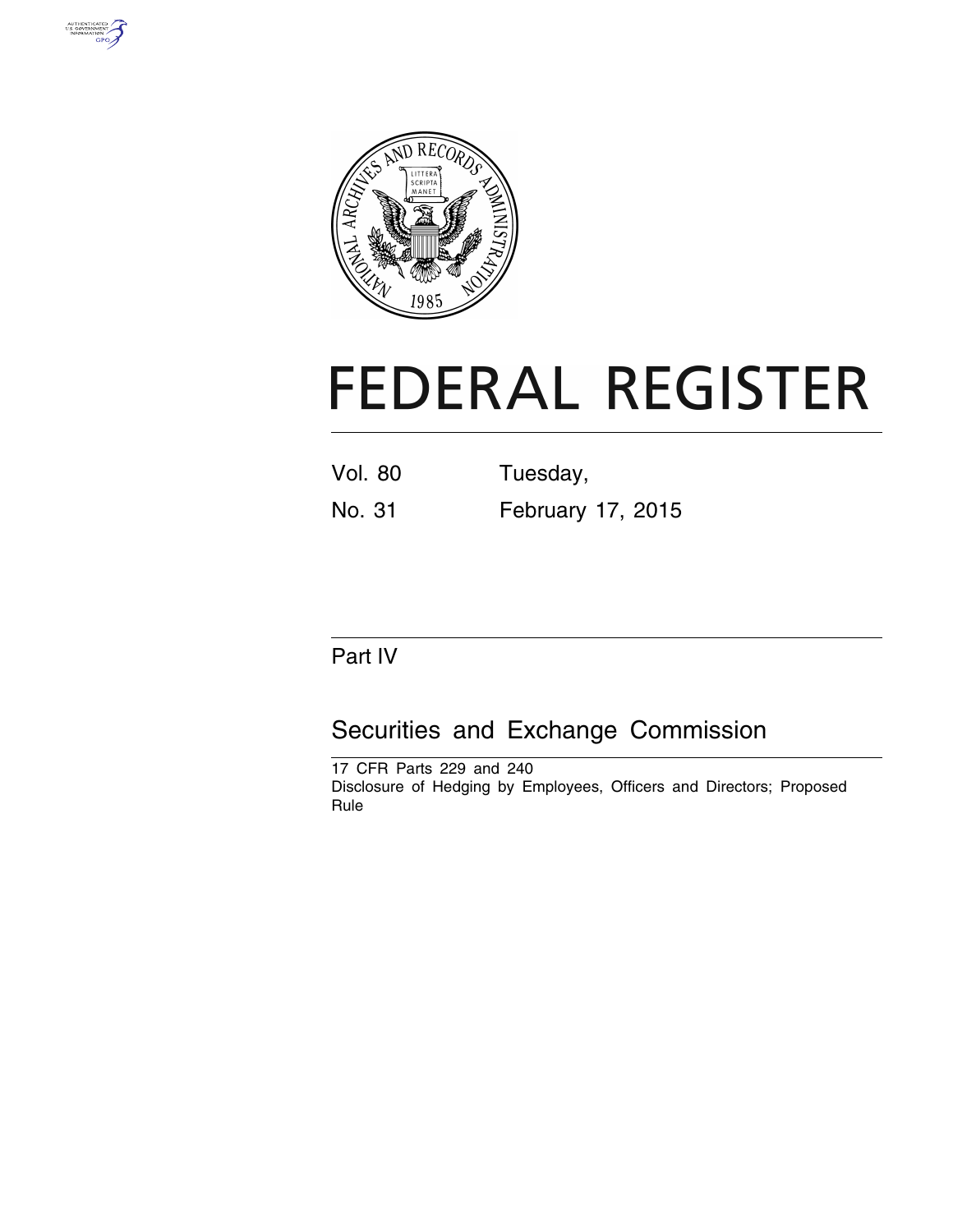# **SECURITIES AND EXCHANGE COMMISSION**

#### **17 CFR Parts 229 and 240**

**[Release No. 33–9723; 34–74232; IC–31450; File No. S7–01–15]** 

#### **RIN 3235–AL49**

# **Disclosure of Hedging by Employees, Officers and Directors**

**AGENCY:** Securities and Exchange Commission.

# **ACTION:** Proposed rule.

**SUMMARY:** We are proposing amendments to our rules to implement Section 955 of the Dodd-Frank Wall Street Reform and Consumer Protection Act, which requires annual meeting proxy statement disclosure of whether employees or members of the board of directors are permitted to engage in transactions to hedge or offset any decrease in the market value of equity securities granted to the employee or board member as compensation, or held directly or indirectly by the employee or board member. The proposed disclosure would be required in a proxy statement or information statement relating to an election of directors, whether by vote of security holders at a meeting or an action authorized by written consent. **DATES:** Comments should be received on or before April 20, 2015.

**ADDRESSES:** Comments may be submitted by any of the following methods:

*Electronic Comments* 

• Use the Commission's Internet comment form (*[http://www.sec.gov/](http://www.sec.gov/rules/proposed.shtml) [rules/proposed.shtml](http://www.sec.gov/rules/proposed.shtml)*);

• Send an email to *[rule-comments@](mailto:rule-comments@sec.gov) [sec.gov.](mailto:rule-comments@sec.gov)* Please include File Number S7– 01–15 on the subject line; or

• Use the Federal Rulemaking Portal (*<http://www.regulations.gov>*). Follow the instructions for submitting comments.

#### *Paper Comments*

• Send paper comments in triplicate to Brent J. Fields, Secretary, U. S. Securities and Exchange Commission, 100 F Street NE., Washington, DC 20549–1090.

All submissions should refer to File Number S7–01–15. This file number should be included on the subject line if email is used. To help us process and review your comments more efficiently, please use only one method. The Commission will post all comments on the Commission's Internet Web site (*[http://www.sec.gov/rules/](http://www.sec.gov/rules/proposed.shtml) [proposed.shtml](http://www.sec.gov/rules/proposed.shtml)*). Comments are also available for Web site viewing and

printing in the Commission's Public Reference Room, 100 F Street NE., Washington, DC 20549, on official business days between the hours of 10:00 a.m. and 3:00 p.m. All comments received will be posted without change; we do not edit personal identifying information from submissions. You should submit only information that you wish to make available publicly.

Studies, memoranda or other substantive items may be added by the Commission or staff to the comment file during this rulemaking. A notification of the inclusion in the comment file of any such materials will be made available on the SEC's Web site. To ensure direct electronic receipt of such notifications, sign up through the ''Stay Connected'' option at *[www.sec.gov](http://www.sec.gov)* to receive notifications by email.

# **FOR FURTHER INFORMATION CONTACT:**

Carolyn Sherman, Special Counsel, or Anne Krauskopf, Senior Special Counsel, at (202) 551–3500, in the Office of Chief Counsel, Division of Corporation Finance, and Nicholas Panos, Senior Special Counsel, at (202) 551–3440, in the Office of Mergers and Acquisitions, Division of Corporation Finance; or, with respect to investment companies, Michael Pawluk, Branch Chief, at (202) 551–6792, Division of Investment Management, U.S. Securities and Exchange Commission, 100 F Street NE., Washington, DC 20549.

**SUPPLEMENTARY INFORMATION:** We propose to amend Item 402 1 of Regulation  $S-K<sup>2</sup>$  by revising paragraph (b) to add Instruction 6; to amend Item 407 3 of Regulation S–K to add new paragraph (i); and to amend Schedule 14A 4 to revise Items 7 and 22.

# **Table of Contents**

#### I. Introduction

- II. Background
- III. Discussion of the Proposed Amendments A. Transactions Subject to the Disclosure Requirement
	- B. Specifying the Term ''Equity Securities'' C. Employees and Directors Subject to the
	- Proposed Disclosure Requirement D. Implementation
- 
- 1. Manner and Location of Disclosure
- 2. Disclosure on Schedule 14C
- 3. Relationship to Existing CD&A **Obligations**
- 4. Issuers Subject to the Proposed Amendments
- a. Registered Investment Companies
- b. Emerging Growth Companies and Smaller Reporting Companies
- c. Foreign Private Issuers
- IV. Economic Analysis A. Background

- 3 17 CFR 229.407.
- 4 17 CFR 14a–101.

# B. Baseline

- C. Discussion of Benefits and Costs, and Anticipated Effects on Efficiency, Competition and Capital Formation 1. Introduction
- 
- 2. New Disclosure Requirements Across Covered Companies
- 3. Benefits and Costs
- 4. Anticipated Effects on Efficiency, Competition and Capital Formation
- D. Alternatives
- 1. Changing the Scope of Disclosure **Obligations**
- 2. Issuers Subject to the Proposed Amendments
- E. Request for Comments
- V. Paperwork Reduction Act
- A. Background
- B. Summary of the Proposed Amendments
- C. Burden and Cost Estimates Related to the Proposed Amendments D. Request for Comment
- VI. Small Business Regulatory Enforcement
- Fairness Act VII. Initial Regulatory Flexibility Act
- Analysis A. Reasons for, and Objectives of, the Proposed Action
- B. Legal Basis
- C. Small Entities Subject to the Proposed Amendments
- D. Reporting, Recordkeeping and other Compliance Requirements
- E. Duplicative, Overlapping or Conflicting Federal Rules
- F. Significant Alternatives
- G. Solicitation of Comments
- VIII. Statutory Authority and Text of the Proposed Amendments

# **I. Introduction**

We are proposing rule amendments to implement Section 955 of the Dodd-Frank Wall Street Reform and Consumer Protection Act (the "Act"),<sup>5</sup> which adds new Section 14(j) to the Securities Exchange Act of 1934 (the ''Exchange Act'').6 Section 14(j) directs the Commission to require, by rule, each issuer to disclose in any proxy or consent solicitation material for an annual meeting of the shareholders of the issuer whether any employee or member of the board of directors of the issuer, or any designee of such employee or director, is permitted to purchase financial instruments (including prepaid variable forward contracts, equity swaps, collars, and exchange funds) that are designed to hedge or offset any decrease in the market value of equity securities either (1) granted to the employee or director by the issuer as part of the compensation of the employee or director; or (2) held, directly or indirectly, by the employee or director.

A report issued by the Senate Committee on Banking, Housing, and

<sup>1</sup> 17 CFR 229.402.

<sup>2</sup> 17 CFR 229.10 *et seq.* 

<sup>5</sup>Public Law 111–203, 124 Stat. 1900 (July 21, 2010).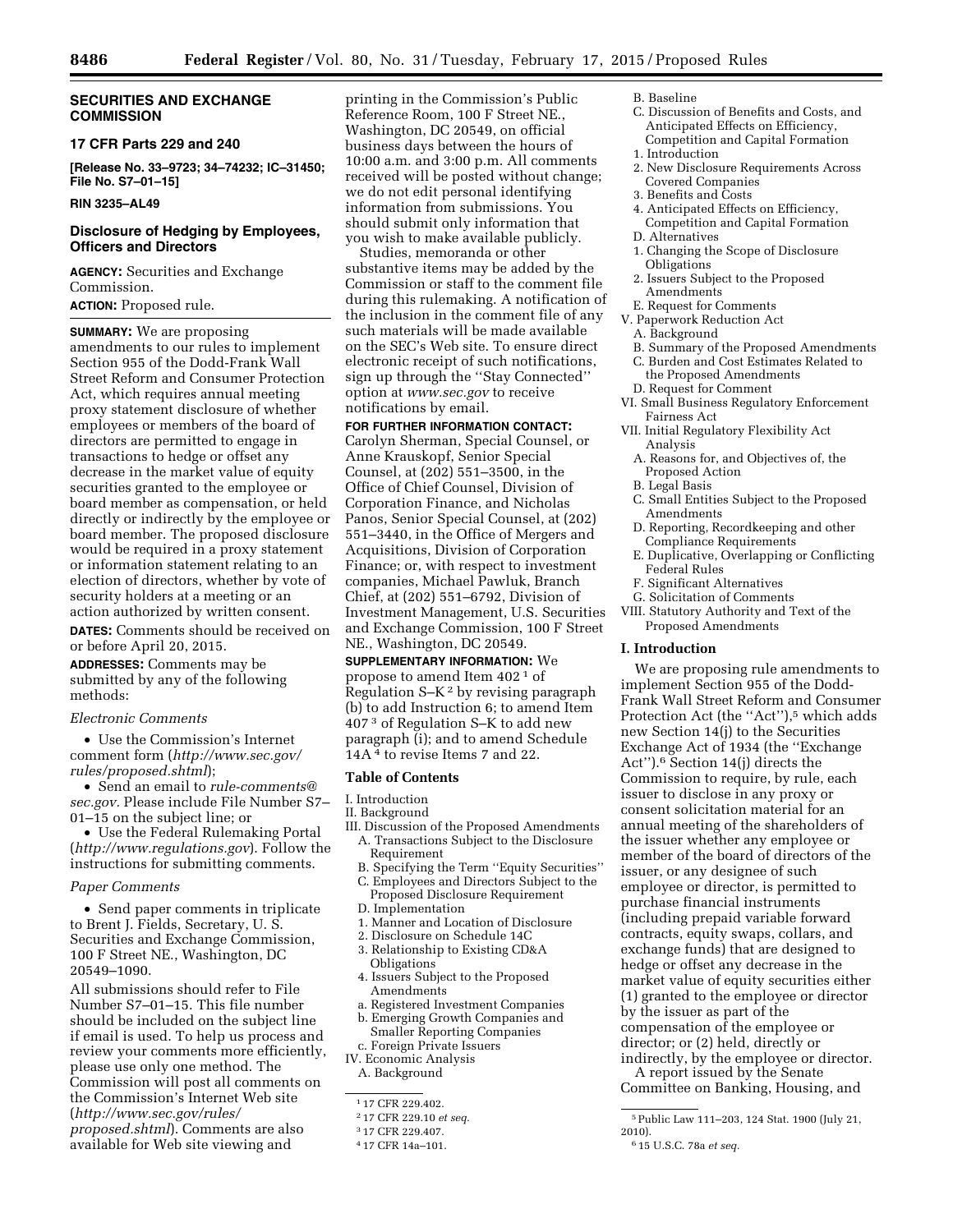Urban Affairs stated that Section 14(j) is intended to ''allow shareholders to know if executives are allowed to purchase financial instruments to effectively avoid compensation restrictions that they hold stock longterm, so that they will receive their compensation even in the case that their firm does not perform."<sup>7</sup> In this regard, we infer that the statutory purpose of Section 14(j) is to provide transparency to shareholders, if action is to be taken with respect to the election of directors, about whether employees or directors are permitted to engage in transactions that mitigate or avoid the incentive alignment associated with equity ownership.

We propose to implement Section 14(j) as described in detail below. Neither Section 14(j) nor the proposed amendments would require a company to prohibit hedging transactions or to otherwise adopt practices or a policy addressing hedging by any category of individuals.

#### **II. Background**

The current disclosure obligations relating to company hedging policies are provided by Item 402(b) of Regulation S–K, which sets forth the disclosure required in the company's Compensation Discussion and Analysis (''CD&A''). CD&A requires disclosure of material information necessary to an understanding of a company's compensation policies and decisions regarding the named executive officers.8 Item 402(b)(2)(xiii) includes, as an example of the kind of information that should be provided, if material, the company's equity or other security ownership requirements or guidelines (specifying applicable amounts and forms of ownership) and any company policies regarding hedging the economic risk of such ownership. This CD&A disclosure item requirement, which does not apply to smaller reporting companies,9 emerging growth companies,10 registered investment

9As defined in Exchange Act Rule 12b–2 [17 CFR 240.12b–2].

10Section 101 of the Jumpstart Our Business Start-Ups Act (the ''JOBS Act'') [Pub. L. 112–106, companies 11 or foreign private issuers,12 by its terms addresses only hedging by the named executive officers. In providing their CD&A disclosure, however, some companies describe policies that address hedging by employees and directors, as well as the named executive officers.

In addition, disclosures pursuant to other requirements may reveal when company equity securities have been hedged:

• For companies with a class of equity securities registered pursuant to Section 12 of the Exchange Act,<sup>13</sup> hedging transactions by officers and directors in transactions involving one or more derivative securities—such as options, warrants, convertible securities, security futures products, equity swaps, stock appreciation rights and other securities that have an exercise or conversion price related to a company equity security or derive their value from a company equity security—are subject to reporting within two business days on Form 4, pursuant to Exchange Act Section 16(a).14

• Some hedging transactions, such as prepaid variable forward contracts,15

11Registered investment companies are investment companies registered under Section 8 of the Investment Company Act of 1940 (''Investment Company Act''). 15 U.S.C. 80a *et seq.* 

12As defined in Rule 3b–4 [17 CFR 240.3b–4]. 13 15 U.S.C. 78*l.* 

14 15 U.S.C. 78p(a). For Section 16 purposes, the term ''derivative securities'' is defined in Exchange Act Rule 16a–1(c), which excludes rights with an exercise or conversion privilege at a price that is not fixed. Exchange Act Rule 16a–1(d) defines ''equity security of the issuer'' as any equity security or derivative security relating to the issuer, whether or not issued by that issuer. See also Exchange Act Rule 16a–4, which provides that for Section 16 purposes, both derivative securities and the underlying securities to which they relate shall be deemed to be the same class of equity securities.

The Commission has clarified that Section 16 applies to equity swap and similar transactions that a Section 16 insider may use to hedge, and has addressed how these derivative securities transactions should be reported, including specifically identifying them through the use of transaction code K. *See Ownership Reports and Trading by Officers, Directors and Principal Security Holders,* Release No. 34–34514 (Aug. 10, 1994) [59 FR 42449] at Section III.G; and *Ownership Reports and Trading by Officers, Directors and Principal Security Holders,* Release No. 34–37260 (May 31, 1996) [61 FR 30376] at Sections III.H and III.I. The Commission also has clarified how transactions in securities futures should be reported. *Commission Guidance on the Application of Certain Provisions of the Securities Act of 1933, the Securities Exchange Act of 1934, and Rules thereunder to Trading in Security Futures Products,*  Release No. 33–8107 (June 21, 2002) [67 FR 43234] at Q. 13.

15A prepaid variable forward contract obligates the seller to sell, and the counterparty to purchase, a variable number of shares at a specified future

may involve pledges of the underlying company equity securities as collateral. Item 403(b) of Regulation S–K requires disclosure of the amount of company equity securities beneficially owned by directors, director nominees and named executive officers,<sup>16</sup> including the amount of shares that are pledged as security.17

# **III. Discussion of the Proposed Amendments**

We propose to implement Section 14(j) by adding new paragraph (i) to Item 407 of Regulation S–K to require companies to disclose whether they permit employees and directors to hedge their company's securities. We believe that the disclosure called for by Section 14(j) is primarily corporate governance-related because it requires a company to provide in its proxy statement information giving shareholders insight into whether the company has policies affecting how the equity holdings and equity compensation of all of a company's employees and directors may or may not align with shareholders' interests. Because Section 14(j) calls for disclosure about employees and directors, we believe that this information raises broader issues with respect to the alignment of shareholders' interests with those of employees' and directors', and is more closely related to the Item 407 corporate governance disclosure requirements than to Item 402 of Regulation S–K, which focuses only on the compensation of named

16 Item 403(b) of Regulation S–K [17 CFR 229.403(b)]. Disclosure is required on an individual basis as to each director, nominee, and named executive officer, and on an aggregate basis as to executive officers of the issuer as a group and must be provided in proxy statements, annual reports on Form 10–K [referenced in 17 CFR 240.310], and registration statements under the Securities Act and under the Exchange Act on Form 10.

 $^{\rm 17}$  The Commission's rationale for requiring the disclosure of the amount of shares pledged as security was as follows: ''To the extent that shares owned by named executive officers, directors and director nominees are used as collateral, these shares may be subject to material risk or contingencies that do not apply to other shares beneficially owned by these persons.'' *Executive Compensation and Related Person Disclosure,*  Release No. 33–8732A (Aug. 29, 2006) [71 FR 53158] (the ''2006 Executive Compensation Disclosure Release'') at Section IV.

<sup>7</sup>*See* Report of the Senate Committee on Banking, Housing, and Urban Affairs, S. 3217, Report No. 111–176 (Apr. 30, 2010) (''Senate Report 111–176'').

<sup>8</sup>As defined in Item 402(a)(3) of Regulation S–K, ''named executive officers'' are all individuals serving as the company's principal executive officer during the last completed fiscal year, all individuals serving as the company's principal financial officer during that fiscal year, the company's three other most highly compensated executive officers who were serving as executive officers at the end of that year, and up to two additional individuals who would have been among the three most highly compensated but for not serving as executive officers at the end of that year.

<sup>126</sup> Stat. 306 (2012)] codified the definition of ''emerging growth company'' in Section 3(a)(80) of the Exchange Act and Section 2(a)(19) of the Securities Act.

maturity date. The number of shares deliverable will depend on the per share market price of the shares close to the maturity date. The contract specifies maximum and minimum numbers of shares subject to delivery, and at the time the contract is entered into, the seller will pledge to the counterparty the maximum number of shares. The Commission has indicated that forward sales contracts are derivative securities transactions subject to Section 16(a) reporting. *Mandated Electronic Filing and Web site Posting for Forms 3, 4 and 5,* Release No. 33–8230 (May 7, 2003) [68 FR 25788], text at n. 42.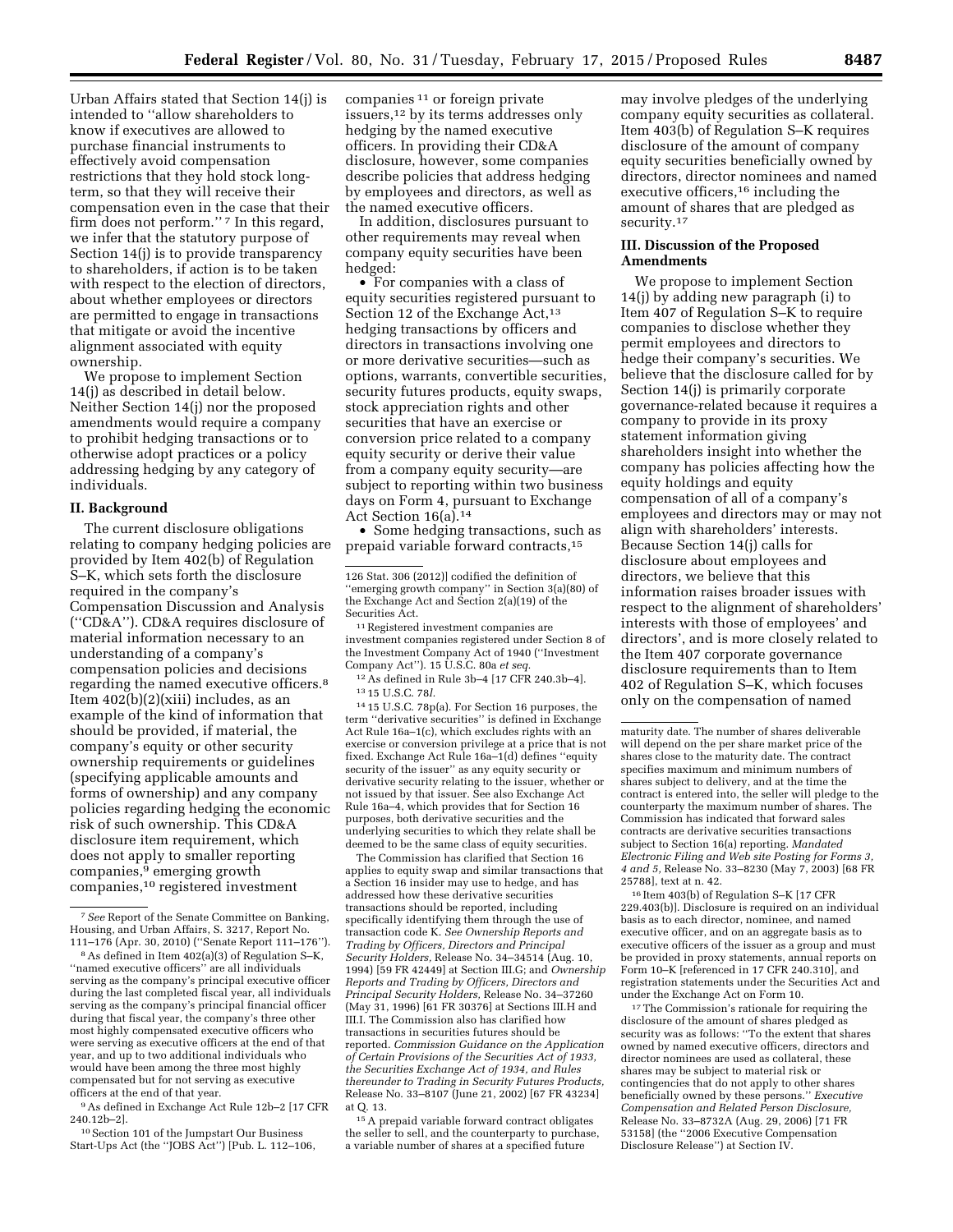executive officers and directors. We propose to amend Item 407 in this manner to keep disclosure requirements relating to corporate governance matters together in a single item in Regulation S–K.18

The proposed amendments implement Section 14(j) in the following ways:

• Include within the scope of the proposed disclosure requirement other transactions with economic consequences comparable to the financial instruments specified in Section 14(j);

• specify that the equity securities for which disclosure is required are only equity securities of the company, any parent of the company, any subsidiary of the company or any subsidiary of any parent of the company that are registered under Section 12 of the Exchange Act; 19

• require the disclosure in any proxy statement on Schedule 14A or information statement on Schedule  $14C^{20}$  with respect to the election of directors because the information seems most relevant for shareholders voting or receiving information about the election of directors; and

• clarify that the term ''employee'' includes officers of the company.

#### *A. Transactions Subject to the Disclosure Requirement*

Section 14(j) requires disclosure of whether any employee or director of the issuer, or any designee of such employee or director, is permitted to purchase financial instruments (including prepaid variable forward contracts, equity swaps, collars, and exchange funds 21) that are designed to hedge or offset any decrease in the market value of equity securities. Our proposal would implement this requirement and would also require disclosure of transactions with economic consequences comparable to

the purchase of the specified financial instruments.

As noted above, a Senate report indicated that Section 14(j) was added so that shareholders would know whether executive officers are able ''to effectively avoid compensation restrictions that they hold stock longterm, so that they will receive their compensation even in the case that their firm does not perform.'' 22 Although Section 14(j) expressly refers only to the purchase of financial instruments designed to hedge or offset any decrease in the market value of equity securities, there are other transactions that could have the same economic effects, the disclosure of which would be consistent with the purpose of Section 14(j).<sup>23</sup> For example, a short sale can hedge the economic risk of ownership. Similarly, selling a security future establishes a position that increases in value as the value of the underlying equity security decreases, thereby establishing the downside price protection that is the essence of the transactions contemplated by Section 14(j).

We are concerned that if the proposed disclosure requirement is not sufficiently principles-based, the result would be incomplete disclosure as to the scope of hedging transactions that an issuer permits. If, for example, a company discloses that it prohibits the purchase of the types of financial instruments specifically listed in the statute, and does not otherwise disclose whether it permits other types of hedging transactions that may have the same economic effects as the purchase of the listed financial instruments, a shareholder might assume that the company does not permit any hedging transactions at all, even though that may not be the case. Similarly, failing to cover transactions with the same economic effects as purchase of the listed financial instruments might cause employees and directors to use those transactions that are not covered by the disclosure requirement. In order for the disclosure to be complete and to avoid discouraging or promoting the use of particular hedging transactions, our proposed amendment would require disclosure of whether an issuer permits other types of transactions that have the same hedging effect as the purchase of those instruments specifically identified in Section 14(j). Proposed Item 407(i) would require disclosure of whether an

employee, officer or director, or any of their designees, is permitted to purchase financial instruments (including prepaid variable forward contracts, equity swaps, collars, and exchange funds) or otherwise engage in transactions that are designed to or have the effect of hedging or offsetting any decrease in the market value of equity securities. The proposed amendment would therefore cover all transactions that establish downside price protection—whether by purchasing or selling a security or derivative security or otherwise,24 consistent with the statutory purpose and providing more complete disclosure. Like the existing CD&A disclosure item, which applies to company policies regarding hedging the economic risk of named executive officers' ownership of the company's securities,25 the scope of the proposed amendment is not limited to any particular types of hedging transactions.

A proposed instruction would clarify that the company must disclose which categories of transactions it permits and which categories of transactions it prohibits.26 Disclosure of both the categories prohibited and those permitted conveys a complete understanding of the scope of hedging at the company. However, we recognize that where, for example, a company only prohibits specified hedging transactions, potentially limitless disclosure of each specific category otherwise permitted may not be meaningful. Accordingly, if a company specifically prohibits certain hedging transactions, it would disclose the categories of transactions it specifically prohibits, and could, if true, disclose that it permits all other hedging transactions in lieu of listing all of the specific categories that are permitted. For example, a company could disclose that it prohibits prepaid variable forward contracts, but permits all other hedging transactions. Conversely, where a company specifies only the hedging transactions that it permits, in addition to disclosing the particular categories of transactions permitted, it may, if true, disclose that it prohibits all other

<sup>18</sup>As a result, the proposed disclosure would not be subject to shareholder advisory votes to approve the compensation of named executive officers, as disclosed pursuant to Item 402, that are required pursuant to Section 14A(a)(1) of the Exchange Act and Rule 14a–21(a) [17 CFR 240.14a–21(a)]. We recognize, however, that there is an executive compensation component of the proposed disclosure as it relates to existing CD&A obligations. See Section III.D.3, below.

<sup>19</sup> 15 U.S.C. 78*l.* 

<sup>20</sup> 17 CFR 240.14c–101.

<sup>21</sup>By covering ''exchange funds,'' we believe that Section 14(j) can be interpreted to cover transactions involving dispositions or sales of securities. This is because an employee or director can acquire an interest in an exchange fund only in exchange for a disposition to the exchange fund of equity securities held by the employee or director. Whether the disposition to the exchange fund is a hedging transaction will depend on the terms of the fund.

<sup>22</sup>*See* Senate Report 111–176.

<sup>23</sup>Section 14(j) refers to financial instruments that are designed to hedge or offset any decrease in market value. The proposed amendments do not define the term ''hedge,'' as we believe the meaning of hedge is generally understood and should be applied as a broad principle.

<sup>24</sup>A pledge or loan of equity securities that does not involve a prepaid variable forward or similar transaction, would not be considered a hedging transaction covered by the proposed disclosure rule even though such a pledge or loan may be viewed as an ''offer or sale'' of a security under Securities Act Section 17(a) [15 U.S.C. 77q(a)]. *See Rubin* v. *United States,* 449 U.S. 424 (1981). This is because such stand-alone pledges and loans generally contemplate the return of the pledged or borrowed securities to the employee, with no consequent change in the employee's economic risk in ownership of the securities.

 $^{25}$  Item 402(b)(2)(xiii) of Regulation S–K, discussed in Section II.D, below.

<sup>&</sup>lt;sup>26</sup> Proposed Instruction 3 to Item 407(i).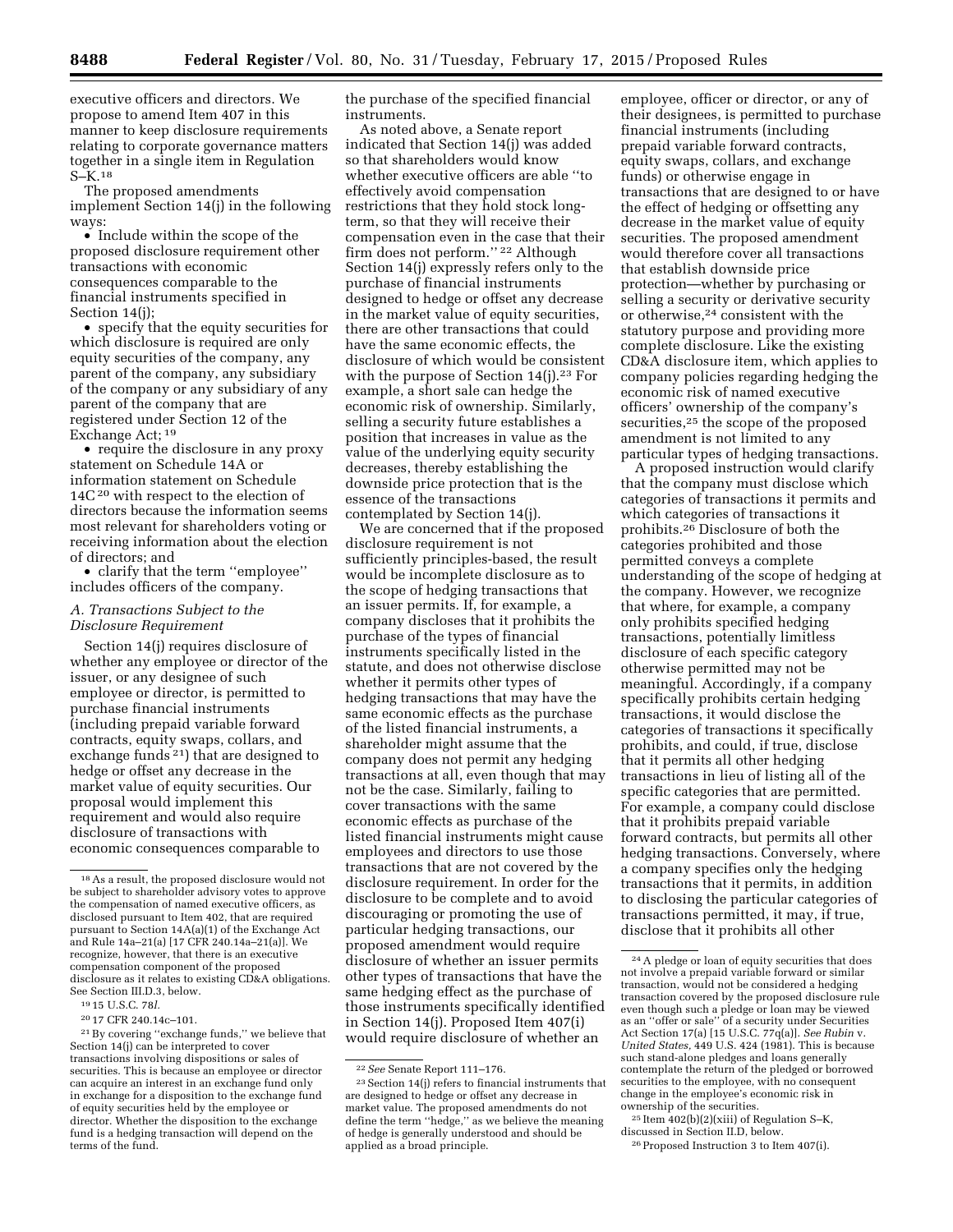hedging transactions in lieu of listing all of the specific categories that are prohibited. For example, a company could disclose that it permits exchange fund transactions, but prohibits all other hedging transactions. If a company does not permit any hedging transactions, or permits all hedging transactions, it should so state and would not need to describe them by category. An additional instruction would require a company that permits hedging transactions to disclose sufficient detail to explain the scope of such permitted transactions.27 For example, a company that permits hedging of equity securities that have been held for a specified period of time would need to disclose the period of time the securities must have been held.

If a company permits some, but not all, of the categories of persons covered by the proposed amendment to engage in hedging transactions, the company would disclose both the categories of persons who are permitted to hedge and those who are not.28 For example, a company might disclose that it prohibits all hedging transactions by executive officers and directors, but does not restrict hedging transactions by other employees. Disclosing both categories of transactions and persons would provide investors a more complete understanding of the persons permitted to engage in hedging transactions, if any, and the types of hedging transactions permitted by the company.

# *B. Specifying the Term ''Equity Securities''*

We are proposing an instruction to specify that the term ''equity securities,'' as used in proposed Item 407(i), would mean any equity securities (as defined in Exchange Act Section 3(a)(11) 29 and Exchange Act Rule 3a11–1) 30 issued by

30 17 CFR 240.3a11–1. Exchange Act Rule 3a11– 1 defines ''equity security'' to include any stock or similar security, certificate of interest or participation in any profit sharing agreement, preorganization certificate or subscription, transferable share, voting trust certificate or certificate of deposit for an equity security, limited partnership interest, interest in a joint venture, or certificate of interest in a business trust; any security future on any such security; or any security the company, any parent of the company, any subsidiary of the company or any subsidiary of any parent of the company that are registered under Section 12 of the Exchange Act.31 As proposed, the disclosure requirement would apply to the equity securities issued by the company and its parents, subsidiaries or subsidiaries of the company's parents that are registered on a national securities exchange 32 or registered under Exchange Act Section 12(g).33 We believe that the equity securities registered under Exchange Act Section 12 encompass the securities that are more likely to be readily traded, and more easily hedged. Because the Exchange Act and Exchanges Act Rules definitions of ''equity security'' do not specify the issuer, and Section 14(j) does not itself do so, without an instruction that narrows the scope, the term ''equity securities'' could be interpreted to include the equity securities of any company that are held directly or indirectly by an employee or director.

The proposed instruction would specify the scope of covered equity securities for both paragraphs (1) (compensatory equity securities grants) and (2) (other equity securities holdings) of proposed Item 407(i). Disclosure of whether a director or employee is permitted to hedge equity securities granted as compensation or otherwise held from whatever source acquired will more fully inform shareholders whether employees and directors are able to engage in transactions that reduce the alignment of their interests with the economic interests of other shareholders of the company and any affiliated company in which the employees or directors might have an interest. Shareholders would receive the Item 407(i) disclosure because they hold equity securities of the company and action is to be taken with respect to the election of directors for that company. The disclosure would provide additional information on whether the company has policies affecting the alignment of incentives for employees and directors of the company whose securities they hold. We therefore believe that disclosure about whether

employees and directors are permitted to hedge equity securities issued by the company, its parents, subsidiaries or subsidiaries of the company's parents that are registered under Exchange Act Section 12 would be most relevant when providing information about the election of directors. We believe that, in certain instances,34 companies may grant equity securities of affiliated companies to their employees or directors that are intended to achieve similar incentive alignment as grants in the company's equity securities. In these instances, we believe it would be relevant for shareholders to know whether such persons are permitted to mitigate or avoid the risks associated with long-term ownership of these securities.

#### *C. Employees and Directors Subject to the Proposed Disclosure Requirement*

Section 14(j) covers hedging transactions conducted by any employee or member of the board of directors or any of their designees. Consistent with that mandate, we believe the term ''employee'' should be interpreted to include everyone employed by an issuer, including its officers. We believe it is just as relevant for shareholders to know if officers are allowed to effectively avoid restrictions on long-term compensation as it is for directors and other employees of the company.35 Accordingly, we propose to implement Section 14(j) by adding the parenthetical ''(including officers)'' after the term ''employees'' in the language of the proposed disclosure requirement.36 In sum, the proposed amendment uses the language ''any employees (including officers) or directors of the registrant, or any of their designees'' in describing the persons covered by the disclosure requirement.37

#### Request for Comment

1. Should the disclosure required by Section 14(j) be implemented by amending the corporate governance disclosures required by Item 407, as proposed? Alternatively, should it be implemented by amending the Item 402

<sup>27</sup>Proposed Instruction 4 to Item 407(i).

<sup>28</sup>Proposed Instruction 2 to Item 407(i).

<sup>29</sup> 15 U.S.C. 78c(a)(11). Exchange Act Section 3(a)(11) defines ''equity security'' as any stock or similar security; or any security future on any such security; or any security convertible, with or without consideration, into such a security, or carrying any warrant or right to subscribe to or purchase such a security; or any such warrant or right; or any other security which the Commission shall deem to be of similar nature and consider necessary or appropriate, by such rules and regulations as it may prescribe in the public interest or for the protection of investors, to treat as an equity security.

convertible, with or without consideration into such a security, or carrying any warrant or right to subscribe to or purchase such a security; or any such warrant or right; or any put, call, straddle, or other option or privilege of buying such a security from or selling such a security to another without being bound to do so.

<sup>31</sup> 15 U.S.C. 78*l;* Proposed Instruction 1 to Item 407(i).

<sup>32</sup> 15 U.S.C. 78*l(b).* 

<sup>33</sup> 15 U.S.C. 78*l(g).* 

<sup>34</sup>Examples may include, but are not limited to, where a company reorganizes to create a publiclytraded subsidiary.

<sup>35</sup>*See Senate Report 111–176.* 

<sup>36</sup>The parenthetical ''(including officers)'' in proposed Item 407(i) is intended to include officers employed by an issuer and avoid possible confusion with Exchange Act Rule 12b–2 [17 CFR 240.12b–2], which states that the term ''employee'' does not include a director, trustee, or officer.

<sup>37</sup>Section 14(j) refers to ''designee[s]'' of employees and directors. Under the proposed disclosure requirement, whether someone is a 'designee'' would be determined by a company based on the particular facts and circumstances.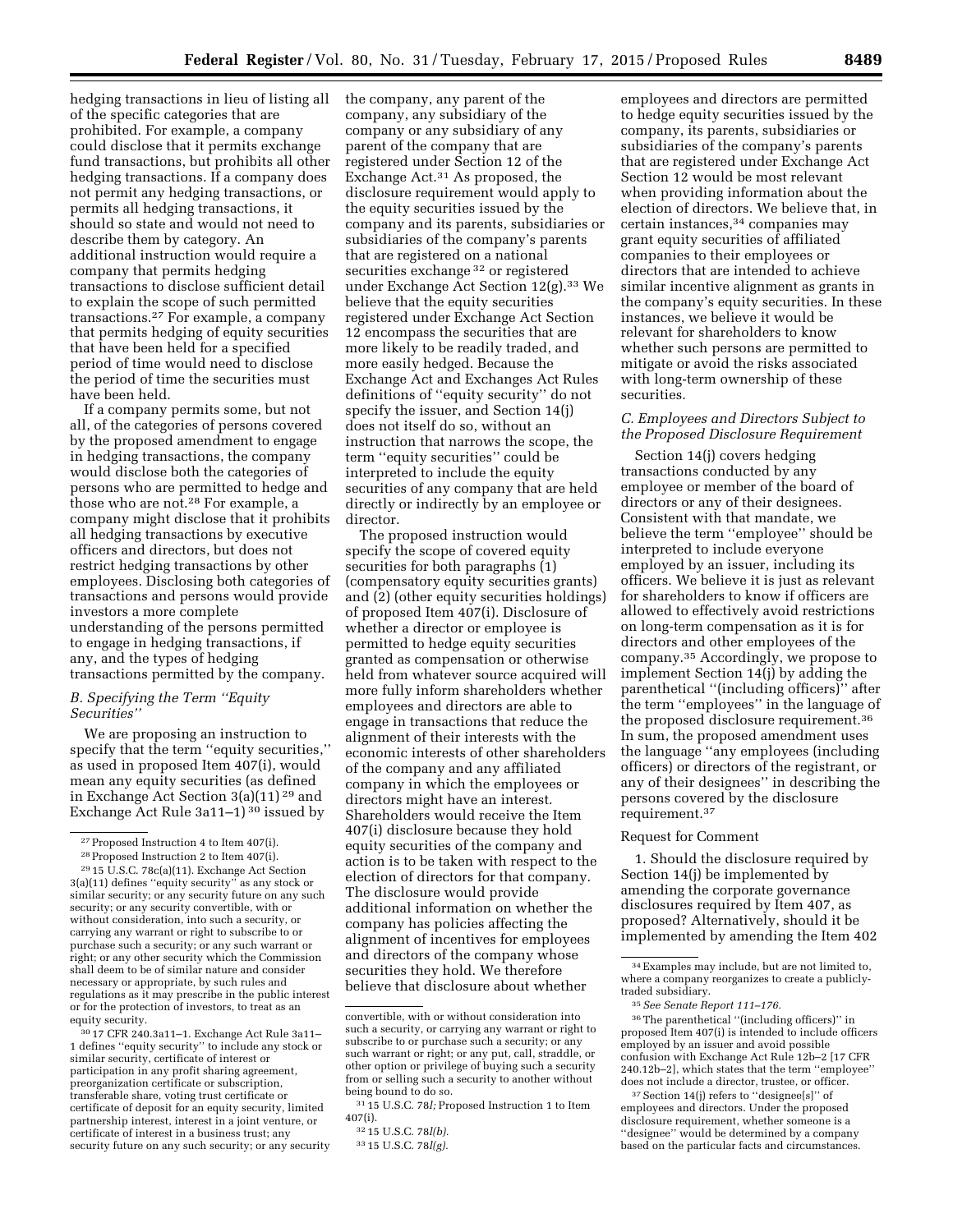executive compensation disclosure requirements? Are there advantages or disadvantages to requiring these disclosures under Item 402? If so, please explain why.

2. Should the scope of the proposed Item 407(i) disclosure requirement cover transactions that are not expressly listed in Exchange Act Section 14(j) but have economic consequences comparable to the purchase of the financial instruments specifically identified in Section 14(j), as proposed? If not, why not?

3. Should the scope of transactions covered by proposed Item 407(i) be clarified? We are of the view that there is a meaningful distinction between an index that includes a broad range of equity securities, one component of which is company equity securities, and a financial instrument, even one nominally based on a broad index, designed to or having the effect of hedging the economic exposure to company equity securities. Should we clarify the application of Item 407(i) to account for this situation? If so, how? For example, if an issuer prohibited hedging generally, but permitted the purchase of broad-based indices, should we specify that the issuer could nonetheless disclose that it prohibits all hedging transactions? Should the rule explicitly distinguish between instruments that provide exposure to a broad range of issuers or securities and those that are designed to hedge particular securities or have that effect? Would a principles-based or numerical threshold approach be most helpful in this regard? If not, what other clarification should be provided?

4. If a company prohibits some, but not all, of the categories of transactions described in the proposed amendment, in order to fully describe what hedging transactions are permitted and by whom, is it necessary to require disclosure, as proposed, of both the categories of transactions that are permitted and the categories of transactions that are prohibited? If not, please explain why not. Does proposed Instruction 3 to Item 407(i) provide a way for companies that permit or prohibit only certain covered transactions to disclose this information in a clear and effective manner? Alternatively, should the company simply be required to describe its policy, if any, without further elaboration?

5. A company that permits hedging transactions would be required to disclose sufficient detail to explain the scope of such permitted transactions. For example, a company may permit hedging transactions only if pre-

approved, or only after the company's stock ownership guidelines have been met. Should proposed Instruction 4 be more specific about the types of details, such as a pre-approval requirement, that the company must disclose?

6. Does our proposal to define the term ''equity securities'' as equity securities of the company or any of its parents, subsidiaries or subsidiaries of its parents that are registered under Exchange Act Section 12 appropriately capture the disclosure that shareholders would find useful? Should the Commission limit the term ''equity securities'' to only equity securities of the company? If so, please explain why and the costs and benefits that would result. How often are directors and employees compensated through equity securities of an affiliated company that are not registered under Section 12(b) of the Exchange Act? If the definition of equity securities includes only equity securities registered under Section 12(b) of the Exchange Act, would that affect either compensation structure or corporate structure? Do companies typically have policies addressing hedging of equity securities of their parents, subsidiaries or subsidiaries of their parents? What would be the costs and benefits of disclosing whether hedging the equity securities of these affiliates is permitted or prohibited? Would any on-going compliance efforts be different? If so, please explain why and the costs and benefits that would result.

7. Should the proposed definition be broadened to include equity securities that are not registered under Exchange Act Section 12 or narrowed to only include equity securities registered under Section 12(b) of the Exchange Act? If so, explain why and the costs and benefits that would result. Alternatively, should the proposed definition be revised to exclude equity securities that do not trade in an established public market? If so, how would ''established public market'' be defined? To the extent the amendment applies to equity securities that do not trade on an established public market, should we provide guidance about how to interpret ''market value'' for purposes of the proposed amendment? In either case, please explain why, and what costs and benefits would result from the recommended change.

8. Should we define ''parent'' and ''subsidiary'' specifically for purposes of this disclosure requirement? The definition of ''parent'' of a person in the Exchange Act Rules is an affiliate controlling such person directly, or indirectly through one or more

intermediaries.38 Similarly, the Exchange Act Rules definition of ''subsidiary'' of a person is an affiliate controlled by such person directly, or indirectly through one or more intermediaries.39 Will these definitions, in the context of hedging disclosure, present any implementation challenges in determining what needs to be disclosed? Should we consider an alternative term, or alternative definition of ''parent'' for this disclosure requirement, such as an affiliate that owns a majority of the voting securities in the company? Similarly, with respect to subsidiaries, should we consider an alternative term, or alternative definition of ''subsidiary'' for this disclosure requirement, such as a majority-owned subsidiary, whollyowned subsidiary, consolidated subsidiary or significant subsidiary? In each case, please explain why, and what costs and benefits would result from the recommended change.

9. Section 14(j) does not define the circumstances in which equity securities are ''held, directly or indirectly'' by an employee or director. Is the concept of ''held, directly or indirectly'' unclear, such that we should provide more certainty about what is meant by the phrase? If so, how should we clarify it? Section 14(j) also does not define who is a ''designee,'' nor is this term otherwise defined in the rules under the Securities Act or the Exchange Act. One commenter has recommended that the Commission define the term ''designee.''40 Should the proposed amendment include an instruction clarifying who is a "designee"? If so, please explain how this term should be defined, and the costs and benefits that would result.

10. Section 14(j) is directed to ''any employee'' and we interpret that to mean anyone employed by the issuer. Should we limit the definition of ''employee'' to the subset of employees that participate in making or shaping key operating or strategic decisions that influence the company's stock price? 41 Why or why not? If so, how would that distinction be defined for practical purposes? Alternatively, should we add an express materiality condition to the definition, as is the case under CD&A,

<sup>&</sup>lt;sup>38</sup> Exchange Act Rule 12b-2 [17 CFR 240.12b–2].<br><sup>39</sup> Exchange Act Rule 12b-2 [17 CFR 240.12b–2].<br><sup>40</sup> See Letter from Compensia, Inc. (Oct. 4, 2010).

To facilitate public input on the Act, the Commission has provided a series of email links, organized by topic, on its Web site at *[http://](http://www.sec.gov/spotlight/regreformcomments.shtml) [www.sec.gov/spotlight/regreformcomments.shtml.](http://www.sec.gov/spotlight/regreformcomments.shtml)*  The public comments we have received on Section 955 of the Act are available on our Web site at *[http://www.sec.gov/comments/df-title-ix/executive](http://www.sec.gov/comments/df-title-ix/executive-compensation/executive-compensation.shtml)[compensation/executive-compensation.shtml.](http://www.sec.gov/comments/df-title-ix/executive-compensation/executive-compensation.shtml)*  41*See Section IV.C.1.*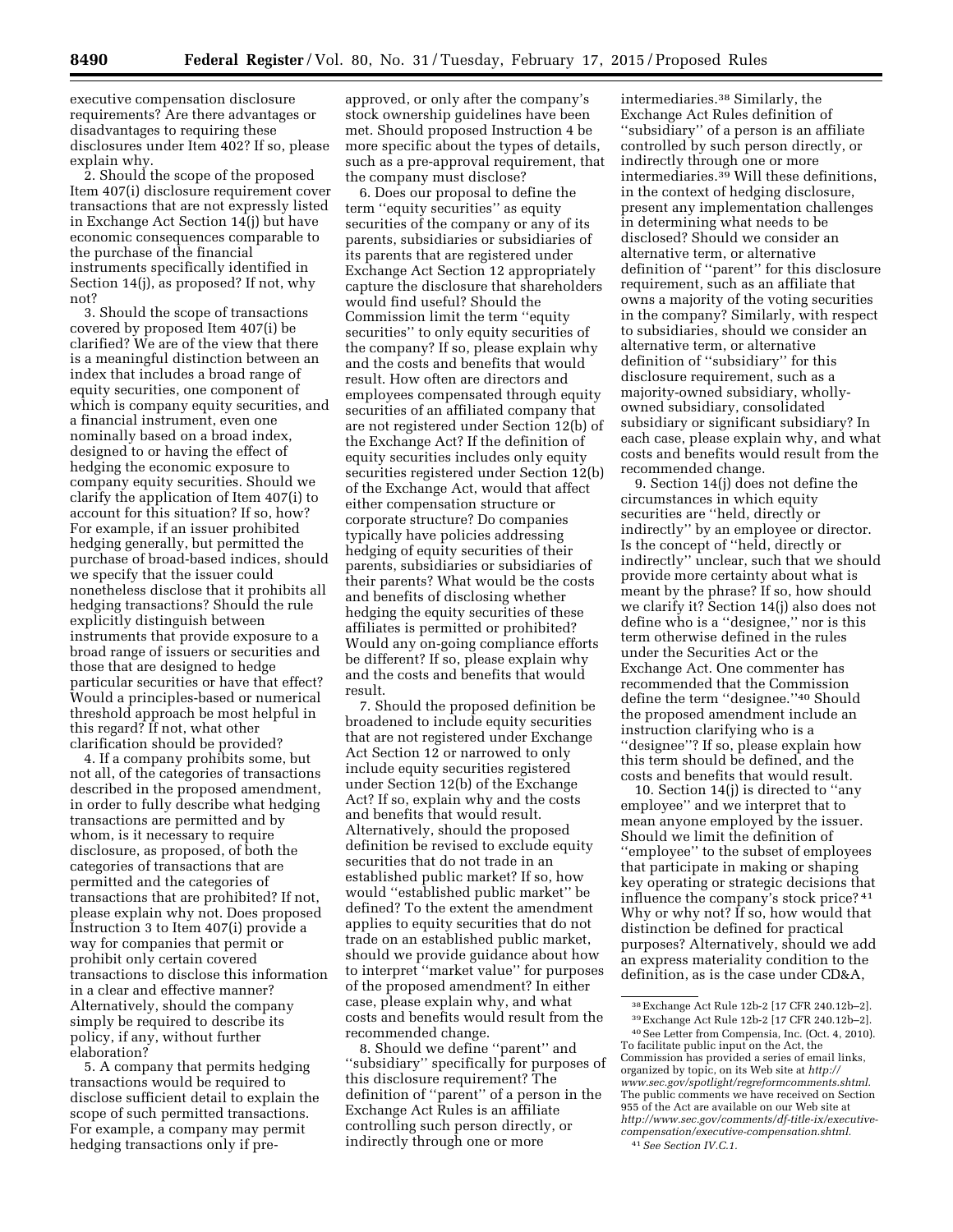to permit each issuer to determine whether disclosure about all its employees would be material information for its investors? Why or why not?

11. Should the amendment define "hedge"? If so, what concepts other than the statutory reference to ''offset[ting] any decrease in the market value of equity securities'' would be necessary to define this term?

12. One commenter has recommended that the Commission ''should not only require disclosure of whether hedging is permitted, but should also require disclosure of any hedging that has occurred—both in promptly filed Form 4 filings and in the annual proxy statement.'' 42 Should the Commission require such disclosure in the final rule for those already subject to Form 4 reporting requirements?

#### *D. Implementation*

1. Manner and Location of Disclosure

Section 14(j) calls for disclosure in any proxy or consent solicitation material for an annual meeting of the shareholders. Shareholder annual meetings are typically the venue in which directors are elected.<sup>43</sup> Although

43The Commission has previously recognized that directors ordinarily are elected at annual meetings. See, *e.g.,* Rule 14a–6(a) [17 CFR 240.14a– 6(a)], which acknowledges that registrants soliciting proxies in the context of an election of directors at an annual meeting may be eligible to rely on the exclusion from the requirement to file a proxy statement in preliminary form. Rule 14a–3(b) [17 CFR 240.14a–3(b)] requires proxy statements used in connection with the election of directors at an annual meeting to be preceded or accompanied by an annual report containing audited financial statements. The requirement for registrants to hold an annual meeting at which directors are to be elected, however, is imposed by a source of legal authority other than the federal securities laws. In Delaware, for example, where more than 50% of the publicly traded issuers are incorporated according to the State of Delaware's official Web site, Delaware General Corporation Law, Section 211(b) is viewed as requiring an annual meeting for the election of directors. See Delaware Law of Corporations & Business Organizations, Third Edition by R. Franklin Balotti, Jesse A. Finkelstein at § 7.1, Folk on the Delaware General Corporate Law, 2013 Edition by Edward P. Welch, Andrew J. Turezyn, and Robert S. Saunders at § 211.2, and the text of DGCL Section 211(b), which reads in relevant part, ''unless directors are elected by written consent in lieu of an annual meeting as permitted by this subsection, an annual meeting of stockholders shall be held for the election of directors on a date and at a time designated by or in the manner provided in the bylaws.'' See also Corporations and Other Business Associations, Seventh Edition by Charles R.T. O'Kelley and Robert B. Thompson at page 167 (explaining that the ''paramount shareholder function is the election of directors'' and that ''[m]ost corporation codes protect this right by specifying immutably that directors shall be elected at an annually held meeting of shareholders.''), California Corporations Code, Section 600(b), and 1984 Model Business

the language of Section 14(j) refers to disclosure in any proxy or consent solicitation material for an annual meeting of the shareholders, this language, construed strictly, would result in the disclosure appearing in different instances than we currently require other corporate governance related disclosure. In particular, under our current rules, if a company solicits proxies 44 with respect to the election of directors, its proxy statement must include specified corporate governance information required by Item 407 of Regulation S–K, whether or not the election takes place at an annual meeting.45 We believe that Item 407(i) disclosure would be relevant information for shareholders evaluating the governance practices of the company and the election of directors. By providing the disclosure in a proxy statement if action is to be taken with respect to the election of directors, shareholders will be able to consider the proposed disclosure at the same time as they are considering the company's other corporate governance disclosures and voting for the election of directors, without regard to whether at an annual or special meeting of shareholders or in connection with an action authorized by written consent.46 We therefore propose to implement Section 14(j) by amending Items 7 and 22 of Schedule 14A to call for new Item 407(i) information to be provided if action is to be taken with respect to the election of directors. In addition to including the new disclosure requirement, the proposal would amend Item 7 of Schedule 14A to streamline its current provisions by more succinctly cross-referencing disclosure Items.47

The information required under proposed Item 407(i) would need to be included in proxy or consent solicitation materials and information statements with respect to the election

44Rule 14a–1(f) [17 CFR 240.14a–1(f)] defines the term ''proxy'' to include every proxy, consent or authorization within the meaning of Section 14(a) of the Exchange Act. A solicitation of consents therefore constitutes a solicitation of proxies subject to Section 14(a) and Regulation 14A.

45*See* Items 7(b)–(d) and 8(a) of Schedule 14A.

46We note that an annual meeting, the meeting at which companies generally provide for the election of directors, could theoretically not include an election of directors. For reasons explained above, an annual meeting ordinarily involves an election of directors. In the unlikely event that a company is not conducting a solicitation for the election of directors but is otherwise soliciting proxies at an annual meeting, the proposed amendment would not require the proposed disclosure in the proxy statement.

47Proposed amended Item 7(b) and Instruction to Item 7 of Schedule 14A.

of directors. Section 14(j) specifically calls for the disclosure to be made in the proxy solicitation materials, and we believe the information would be most relevant to shareholders if action is to be taken with respect to the election of directors. We therefore do not propose to require Item 407(i) disclosure in Securities Act or Exchange Act registration statements or in the Form 10–K Part III Item 407 disclosure, <sup>48</sup> even if that disclosure is incorporated by reference from the company's definitive proxy statement or information statement filed with the Commission not later than 120 days after the end of the fiscal year covered by the Form 10– K.49

#### 2. Disclosure on Schedule 14C

The statutory language of Section 14(j) expressly calls for proxy or consent solicitation materials for an annual meeting of the shareholders of the issuer to include the disclosure contemplated by the proposed amendments. These solicitation materials are required by our proxy rules to be filed under cover of Schedule 14A.50 As provided in Item 1 of Schedule 14C, however, an information statement filed on Schedule 14C must include the information called for by all of the items of Schedule 14A to the extent each item would be applicable to any matter to be acted upon at a meeting if proxies were to be solicited, with only limited exceptions.51 An information statement

49As permitted by General Instruction G to Form 10–K. Proposed Instruction 5 to Item 407(i) would provide that information disclosed pursuant to Item 407(i) would not be deemed incorporated by reference into any filing under the Securities Act, the Exchange Act or the Investment Company Act. As proposed, the disclosure also would not be subject to forward incorporation by reference under Item 12(b) of Securities Act Form S–3 [17 CFR 239.13].

50As stated above, Exchange Act Rule 14a–1(f)  $[17$  CFR 240.14a-1 $(f)$ ] defines the term "proxy" include every proxy, consent or authorization within the meaning of section 14(a) of the [Exchange] Act. Exchange Act Rule 14a–3(a) [17 CFR 240.14a–3(a)] prohibits any proxy solicitation unless each person solicited is currently or has been previously furnished with a publicly-filed preliminary or definitive proxy statement containing the information specified in Schedule 14A [17 CFR 240.14a–101], and Exchange Act Rule 14a–6(m) [17 CFR 240.14a–6(m) requires proxy materials to be filed under cover of Schedule 14A.

51Specifically, Item 1 of Schedule 14C permits the exclusion of information called for by Schedule 14A Items 1(c) (Rule 14a–5(e) information re shareholder proposals), 2 (revocability of proxy), 4 (persons making the solicitation), and 5 (interest of certain persons in matters to be acted upon). Other Items of Schedule 14C prescribe the information to Continued

<sup>42</sup>*See* letter from Brian Foley & Company, Inc. (Sept. 22, 2010).

Corporation Act (as amended through 2006), Section 7.01(a) (each requiring an annual meeting of shareholders for the election of directors).

<sup>48</sup>This approach is consistent with the disclosure requirements for registration statements under the Securities Act and for annual reports on Form 10– K, which include only selected provisions of Item 407. See Item 11(l) and 11(o) on Form S–1 and Items 10, 11 and 13 of Form 10–K.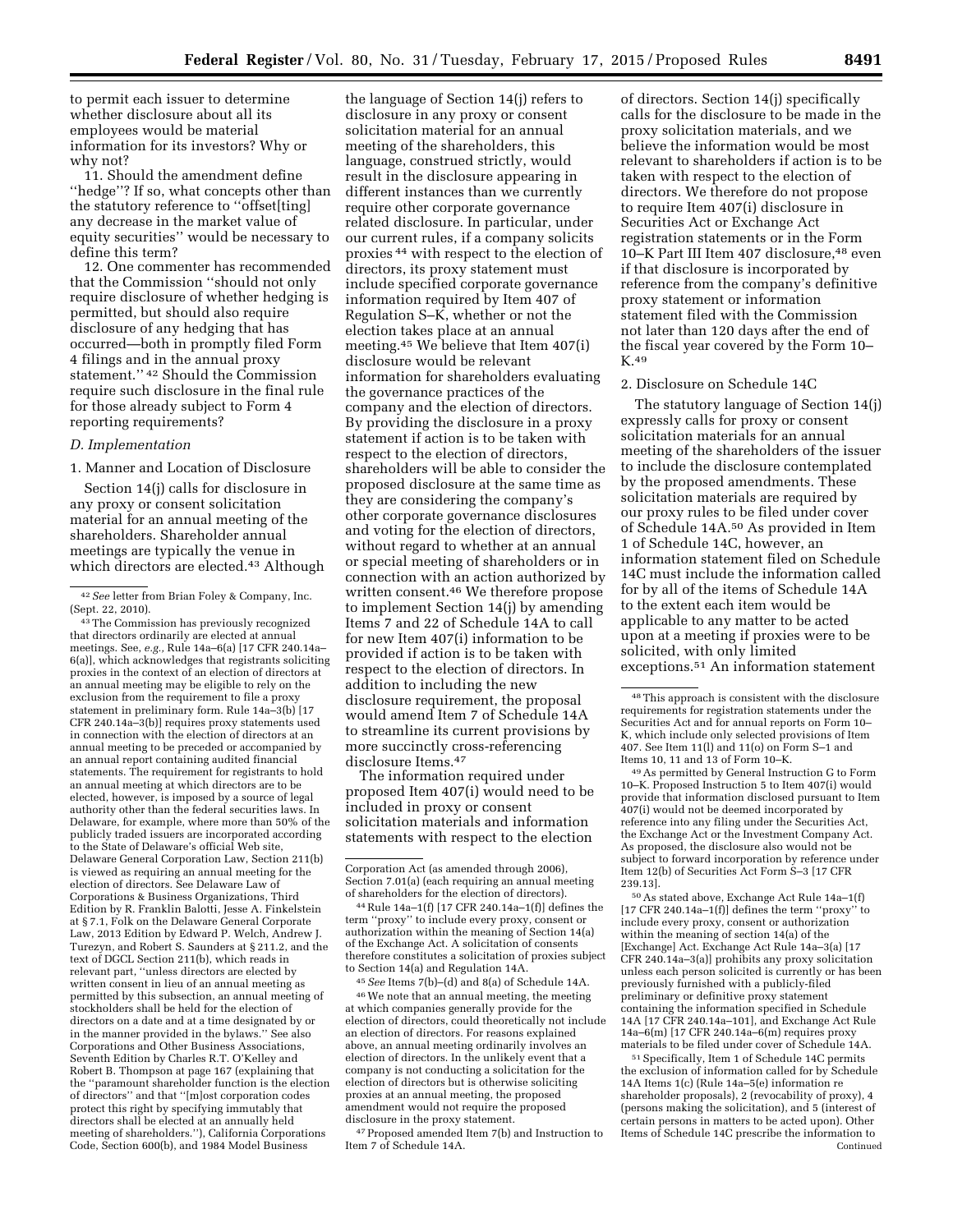filed on Schedule 14C in connection with an election of directors therefore already is required to include the information required by Item 7 of Schedule 14A. Absent an amendment to Schedule 14C to exclude proposed Item 407(i) from the requirements for the information statement, the disclosure contemplated by the amendments would be required in Schedule 14C pursuant to existing Item 1 of Schedule 14C.

We are not proposing to exclude Item 407(i) disclosure from Schedule 14C.52 Applying the proposed disclosure obligation to Schedule 14C filings would have the effect of expanding the requirement to comply with Item 407(i) to companies that do not solicit proxies from any or all security holders but are otherwise authorized by security holders to take an action with respect to the election of directors.

We believe that doing so would retain consistency in the corporate governance disclosure provided in proxy statements and information statements with respect to the election of directors. Exchange Act Section 14(c) was enacted to apply to companies not soliciting proxies or consents from some or all holders of a class of securities registered under Section 12 of the Exchange Act entitled to vote at a meeting or authorize a corporate action by execution of a written consent.53 It creates disclosure obligations for a company that chooses not to, or otherwise does not, solicit proxies, consents, or other authorizations from some or all of its security holders entitled to vote. An example of when such a situation could occur is in the case of a controlled

52Because our proposal would not add a new exclusion for information called for by the proposed amendment to Item 7 of Schedule 14A, the effect of the proposal will be to require Item 407(i) disclosure in Schedule 14C.

 $^{53}\rm\, Section$   $14(c)$  of the Exchange Act was enacted to ''reinforce [ ] fundamental disclosure principles [for companies] subject to the proxy rules which did not solicit proxies . . .'' By enacting Section 14(c), Congress was advised that these companies ''would be required to furnish shareholders with information equivalent to that contained in a proxy statement . . . . [and that such legislation was needed] [b]ecause evasion of the disclosures required by the proxy rules is made possible by the simple device of not soliciting proxies . . Statement of William L. Cary, Chairman, Securities and Exchange Commission, Part I. K. Other Amendments Proposed by S. 1642, Hearings before a Subcommittee of the Committee on Banking and Currency for the U.S. Senate, Eighty-Eighth Congress, First Session on S. 1642, June 18–21 and 24–25, 1963.

company 54 not listed on the New York Stock Exchange, NYSE Market or NASDAQ. In instances where management and/or a shareholder affiliate may control sufficient shares to assure a quorum and a favorable voting outcome, as in the case of a majorityowned subsidiary, or where a solicitation of proxies, consents or authorization is made of only certain security holders in connection with an election of directors, Section 14(c) would operate to ensure that security holders not solicited would receive disclosure substantially equivalent to that which would have been included in a proxy statement had a solicitation of all security holders been made.55 In light of this purpose, we believe requiring Item 407(i) disclosure in information statements filed pursuant to Section 14(c) furthers the regulatory objective of Section 14(j) of the Exchange Act and would mitigate the regulatory disparity that otherwise might result.56

55At the time Section 14(c) was being considered by Congress as an amendment to the Exchange Act, the Securities and Exchange Commission provided an official statement that reported findings associated with a study that examined the proxy solicitation practices of 556 industrial and other companies. ''Twenty-nine percent of these companies did not solicit proxies and 24 percent did not even send shareholders a notice of meeting.'' Statement of the Securities and Exchange Commission with respect to Proposed Amendments to Sections 12, 13, 14, 15, 16, 20 $(c)$ , and 32 $(b)$  of the Securities Exchange Act of 1934 and Section 4(1) of the Securities Act of 1933, at 2. Existing Disclosures by Over-the-Counter Companies, Hearings before a Subcommittee of the Committee on Banking and Currency for the U.S. Senate, Eighty-Eighth Congress, First Session on S. 1642, June 18–21 and 24–25, 1963. Simply extending the coverage of the proxy rules to reach over-thecounter issuers was not viewed as a solution, and was believed to have been a decision that would have accentuated the problem of non-solicitation ''because of management's relatively larger holdings.'' Statement of William L. Cary, Chairman, U.S. Securities and Exchange Commission, cited in n. [51] above.

56Of the approximately 6845 operating companies with at least one class of securities registered under Section 12 of the Exchange Act, 4018 have a class of securities listed on an exchange. Based on our review of and experience with NASDAQ, the New York Stock Exchange or NYSE Market, collectively referred to here as primary market exchanges, companies with a class of common or voting preferred stock (or their equivalents) listed on these exchanges are generally required to solicit proxies from shareholders for all meetings of shareholders, including those to elect directors. See, *e.g.,* NYSE Listed Company Manual Section 402.04, and NASDAQ Rule IM–5620— Meetings of Shareholders or Partners. Operating companies with a class of voting stock listed on a primary exchange that comply with the listing exchange's requirements, therefore, will be providing the proposed disclosure in proposed amended Item 7 of Schedule 14A and proposed

3. Relationship to Existing CD&A **Obligations** 

One of the non-exclusive examples currently listed in the Item 402(b) requirement for CD&A calls, in part, for disclosure of any registrant policies regarding hedging the economic risk of company securities ownership,57 to the extent material. CD&A applies only to named executive officers and is part of the Item 402 executive compensation disclosure that is required in Securities Act and Exchange Act registration statements, and Exchange Act annual reports on Form 10–K, as well as proxy and information statements relating to the election of directors.58 Smaller reporting companies, emerging growth companies, registered investment companies and foreign private issuers, however, are not required to provide CD&A disclosure.

By requiring proxy statement disclosure of whether employees generally are permitted to hedge equity securities that they receive as compensation or otherwise hold, the disclosure mandated by Section 14(j) includes within its scope hedging policies applicable to named executive officers.59 To reduce potentially duplicative disclosure in proxy and information statements, we propose to amend Item 402(b) of Regulation S–K to add an instruction providing that a company may satisfy its CD&A obligation to disclose material policies on hedging by named executive officers by cross referencing the information disclosed pursuant to proposed Item 407(i) to the extent that the information disclosed there satisfies this CD&A disclosure requirement.60 This instruction, like the Item 407(i) disclosure requirement, would apply to a company's proxy statement or information statement with respect to the election of directors. We believe that

- 57 Item 402(b)(2)(xiii) of Regulation S–K.
- 58As required by Item 8 of Schedule 14A.

60Proposed Instruction 6 to Item 402(b).

be provided with regard to such of these topics that are relevant to information statements. Specifically, Item 3 addresses the interest of certain persons in or opposition to matters to be acted upon, and Item 4 addresses proposals by security holders. In addition, Notes A, C, D and E to Schedule 14A are applicable to Schedule 14C [17 CFR 240.14c–101].

<sup>54</sup>A controlled company is generally understood to be a company in which more than 50% of the voting power is held by an individual, a group or another issuer. *See e.g.,* Exchange Act Section 10C(g)(2) [15 U.S.C. 78jC(g)(2)].

Item 407(i) of Regulation S–K for each election of directors. By contrast, the approximately 2827 nonexchange listed companies with a class of securities registered under Section 12 may not be subject to compulsory requirements analogous to the primary market exchange rules that impose an affirmative obligation to solicit shareholders. Consequently, these non-exchange listed companies, if not subject to a compulsory requirement to solicit proxies, could avoid the proposed disclosures if the new requirement were limited to only companies soliciting proxies or consents pursuant to Section 14(a), especially given that companies with a class of securities registered only under Exchange Act Section 12(g) may be able to effectuate a corporate action (as referenced in Exchange Act Rule 14c–2) without soliciting security holder approval and thus would need only comply with Section 14(c) and Regulation 14C.

<sup>59</sup>See Section III, above.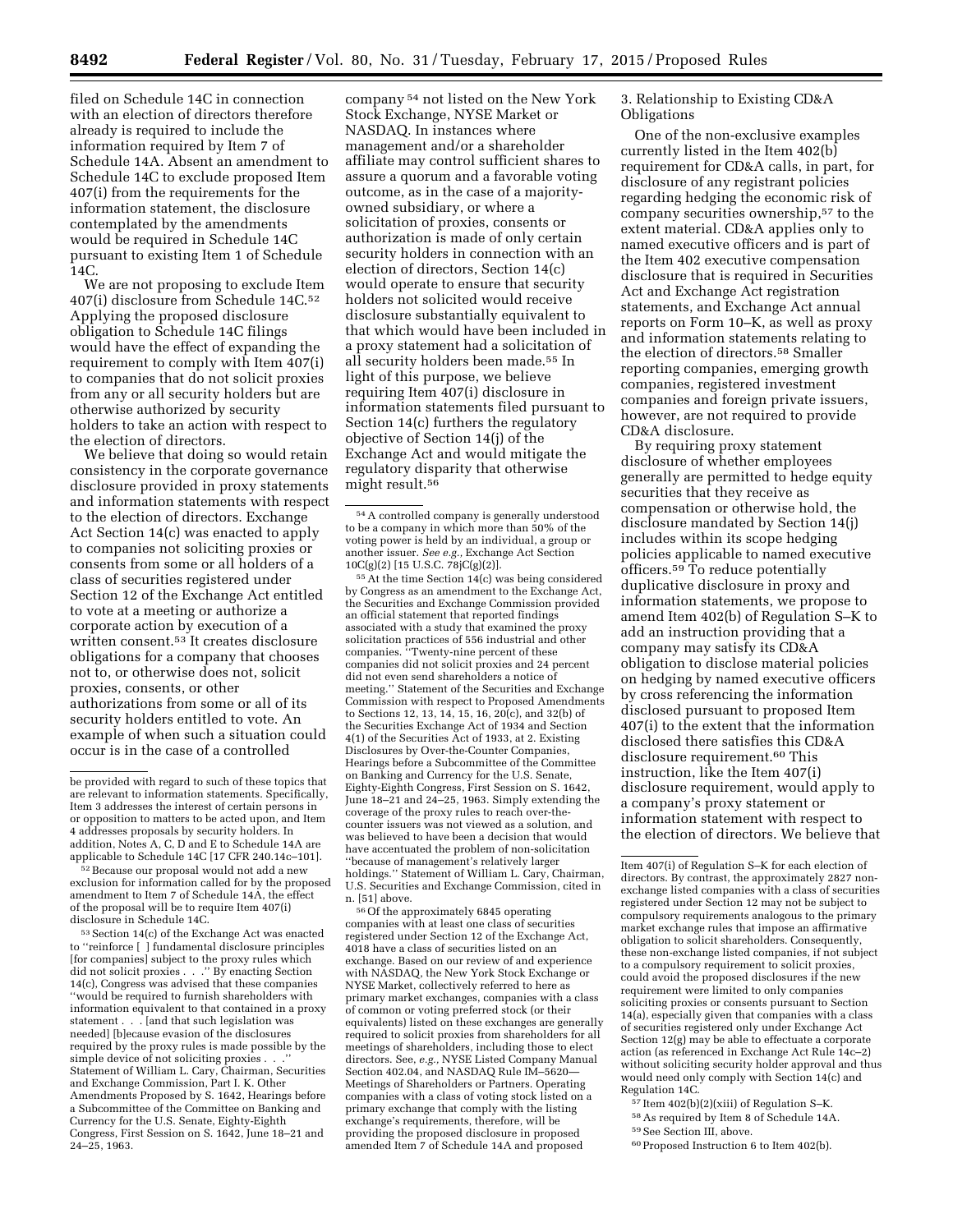amending Item 402(b) to add this instruction will, in certain circumstances, make it easier for companies that are subject to both Item 407(i) and Item 402(b) to prepare their proxy and information statements by avoiding the potential for duplicative disclosure.61 In addition, we believe that locating all the responsive disclosure in one place in the proxy or information statement will make it easier for investors to find.

# 4. Issuers Subject to the Proposed Amendments

In proposing amendments to implement Section 14(j), we have considered whether certain categories of issuers should be exempted from the proposed Item 407(i) disclosure requirements, or, alternatively, whether they should be subject to a delayed implementation schedule.62 In making these determinations, we have been guided by what we understand to be the statutory purpose behind Section 14(j), namely, to provide transparency to shareholders, if action is to be taken with respect to the election of directors, about whether employees or directors are permitted to engage in transactions that mitigate or avoid the incentive alignment associated with equity ownership.

a. Registered Investment Companies

We are proposing to require closedend investment companies that have shares that are listed and registered on a national securities exchange (''listed closed-end funds'') to provide the proposed disclosure. Investment companies registered under the Investment Company Act of 1940 (''funds'' or ''registered investment companies'') that are not listed closedend funds would be excluded from

62Section 36(a) of the Exchange Act permits the Commission, by rule, regulation, or order, to conditionally or unconditionally exempt any person security, or transaction, or any class or classes of persons, securities, or transactions, from any provision or provisions of this title or of any rule or regulation thereunder, to the extent that such exemption is necessary or appropriate in the public interest, and is consistent with the protection of investors.

these requirements, as discussed in more detail below.63

Funds generally have a management structure and regulatory regime that differs in various respects from issuers that are operating companies, which we believe makes the proposed disclosure less useful for investors in funds that are not listed closed-end funds. Nearly all funds, unlike other issuers, are externally managed and have few, if any, employees who are compensated by the fund.<sup>64</sup> Rather, personnel who operate the fund and manage its portfolio generally are employed and compensated by the fund's investment adviser.65 Although fund directors may hold shares of the funds they serve,<sup>66</sup> fund compensation practices can be distinguished from those of operating companies. We believe that the granting of shares as a component of incentivebased compensation is uncommon (and in some cases is prohibited) 67 for funds.

64Some funds do have employees, who might also hold fund shares. *See also* footnote 36 and accompanying text (explaining that the parenthetical ''(including officers)'' in proposed Item 407(i) is intended to include officers employed by an issuer).

 $^{65}\rm \,Funds$  also typically will contract with other service providers in addition to the investment adviser.

66*See* Saitz, Greg, ''Here Are Two Choices: Buy Fund Shares or Buy Fund Shares,'' July 30, 2013, *available at [http://www.boardiq.com/c/556021/](http://www.boardiq.com/c/556021/60971/here_choices_fund_shares_fund_shares) [60971/here](http://www.boardiq.com/c/556021/60971/here_choices_fund_shares_fund_shares)*\_*choices*\_*fund*\_*shares*\_*fund*\_*shares.* 

67Registered open-end and closed-end investment companies are generally prohibited from issuing their securities for services. *See*  Sections 22(g) (open-end funds) and 23(a) (closedend funds) of the Investment Company Act. Recognizing that ''effective fund governance can be enhanced when funds align the interests of their directors with the interests of their shareholders,'' our staff has provided guidance concerning the circumstances under which funds may compensate fund directors with fund shares consistent with sections 22(g) and 23(a). *See* Interpretive Matters Concerning Independent Directors of Investment Companies, Investment Company Act Release No. 24083 (Oct. 14, 1999). With respect to registered closed-end funds, some of which would be subject to the proposed amendments, our staff stated that ''[c]losed-end funds also may wish to institute policies that encourage or require their directors to use the compensation that they receive from the funds to purchase fund shares in the secondary market on the same basis as other fund shareholders.'' *See id.* at n.73. The staff also stated that it ''would not recommend enforcement action to the Commission under Section 23(a) if closedend funds directly compensate their directors with fund shares, provided that the directors' services are assigned a fixed dollar value prior to the time

Concerns about avoiding restrictions on long-term compensation, which we understand to be one of the reasons Congress mandated this disclosure, may therefore be less likely to be raised with respect to funds.

In addition, most funds, other than listed closed-end funds as discussed below, also are generally not required to hold annual meetings of shareholders.<sup>68</sup> Exchange-traded funds (''ETFs''), although traded on an exchange, also do not generally hold annual meetings of shareholders, and some ETFs do not have boards of directors.69

Open-end funds differ from operating companies in the way that their shares are purchased and sold. For example, mutual funds sell shares that are redeemable, meaning generally that shareholders are able to present the shares to the fund at the shareholder's discretion and receive the net asset value (''NAV'') per share determined at the end of each day.70 For funds like mutual funds whose shares do not trade on an exchange, it may be less efficient or not possible to engage in certain hedging transactions with respect to the fund's shares. And although ETF shares

68The requirement to hold an annual meeting of shareholders at which directors are to be elected generally is imposed by a source of authority other than the federal securities laws. *See* footnote 43 above. Funds are typically organized under state law as a form of trust or corporation that is not required to hold an annual meeting. See Robert A. Robertson, Fund Governance: Legal Duties of Investment Company Directors § 2.–6[5]. Funds may, however, hold shareholder meetings from time to time under certain circumstances, including where less than a majority of the directors of the fund were elected by the holders of the fund's outstanding voting securities. *See* Section 16(a) of the Investment Company Act. *See also* footnote 73 and accompanying text.

69ETFs are organized either as open-end funds or unit investment trusts (''UITs''). A UIT does not have a board of directors, corporate officers, or an investment adviser to render advice during the life of the trust, and does not actively trade its investment portfolio. *See* Section 4(2) of the Investment Company Act (''Unit investment trust'' means an investment company which (A) is organized under a trust indenture, contract of custodianship or agency, or similar instrument, (B) does not have a board of directors, and (C) issues only redeemable securities, each of which represents an undivided interest in a unit of specified securities, but does not include a voting trust.'').

70The term ''redeemable,'' as used with respect to fund shares, refers to shares that are redeemable at the discretion of the investor holding the shares. *See* Section 2(a)(32) of the Investment Company Act (defining the term ''redeemable security''). Closedend fund shares, in contrast, generally are not redeemable, and these shares trade at negotiated market prices, including on national securities exchanges.

<sup>61</sup>Exchange Act Rule 14a–21(a) [17 CFR 240.14a– 21(a)] provides that shareholder advisory say-onpay votes apply to executive compensation disclosure pursuant to Item 402 of Regulation S–K, which includes CD&A. Because Item 407(i) disclosure will not be subject to these votes except to the extent made part of CD&A pursuant to the proposed cross-reference instruction, the proposal will not effect any change in the scope of disclosure currently subject to say-on-pay votes. We also note that the cross-reference is optional and issuers may, if they prefer, avoid making the Item 407(i) disclosure part of CD&A by not cross-referencing the disclosure.

 $\,$ 63<br> Business development companies are a category of closed-end investment company that are not registered under the Investment Company Act [15 U.S.C. 80a–2(a)(48) and 80a–53–64]. As proposed, business development companies would be treated in the same manner as all issuers (other than certain funds as discussed in this section) and therefore would be subject to the requirements of proposed Item 407(i). We believe that this would be consistent with the Commission's treatment of business development companies regarding other disclosure requirements. *See* the 2006 Executive Compensation Disclosure Release, at Section II.D.3.

that the compensation is payable,'' while noting that ''any closed-end fund that compensates its directors by issuing fund shares would generally be required to issue those shares at net asset value, even if the shares are trading at a discount to their net asset value.'' *See id.* at n.74.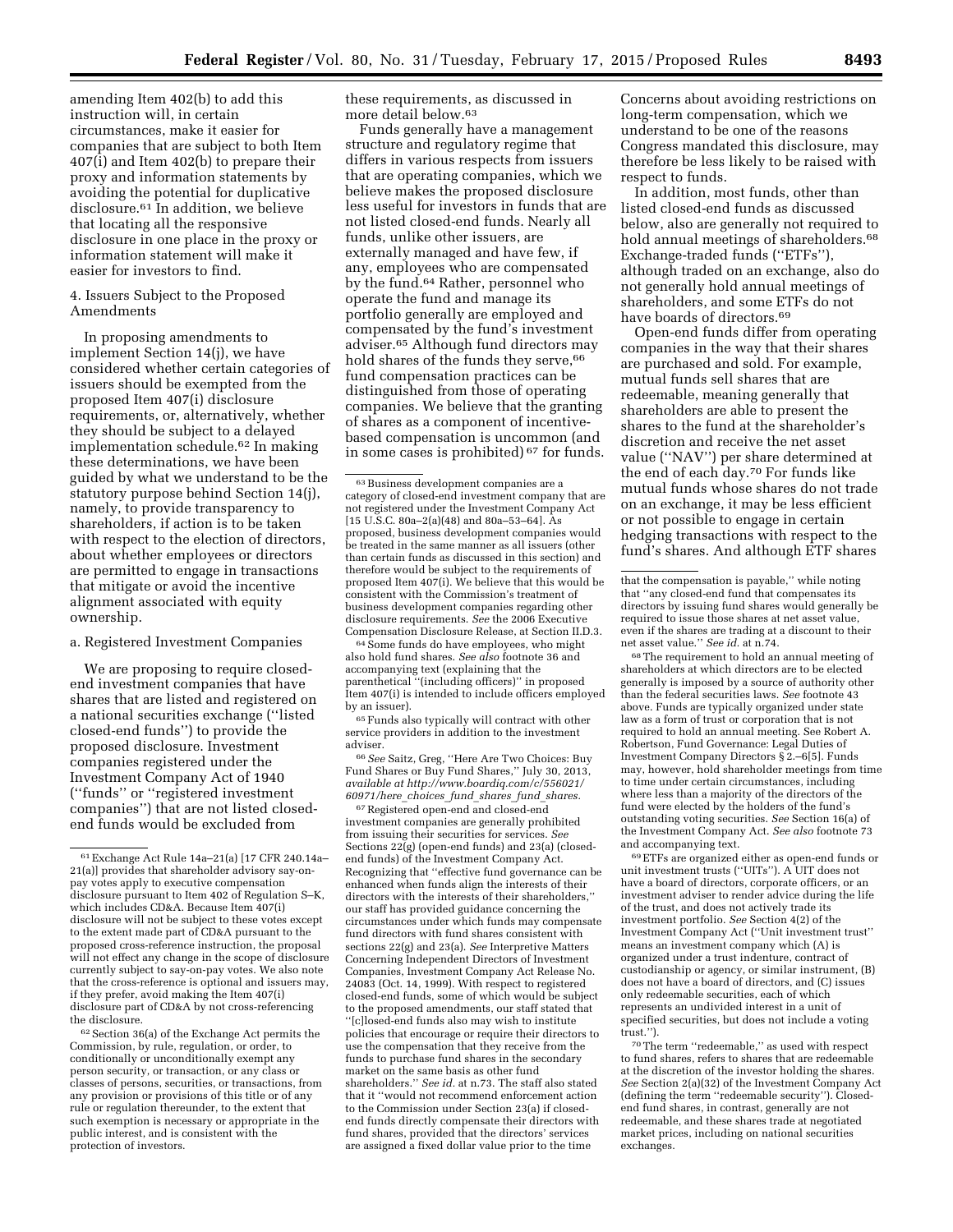trade on exchanges, they often trade on the secondary market at prices close to the NAV of the shares, rather than at discounts or premiums to NAV.

Based on these considerations, the proposed amendments would not require funds, other than listed closedend funds, to provide the proposed disclosure.

We are, however, proposing to require listed closed-end funds to provide Item 407(i) disclosure. Although listed closed-end funds are similar to other funds in certain respects, including with respect to their management structure and regulatory regime, there are several features of listed closed-end funds that may make requiring the Item 407(i) disclosure appropriate. Shares of listed closed-end funds, unlike mutual fund shares, trade at negotiated market prices on a national securities exchange and are not redeemable from the funds. The shares thus may, and often do, trade at a ''discount,'' or a price below the NAV per share.71 Requiring listed closed-end funds to provide the proposed disclosure would allow shareholders to know if a listed closed-end fund permits its directors and employees (if any) to hedge the value of the fund's securities held by these persons and thus whether they, like the fund's other shareholders, would receive that discounted price upon a sale of the shares without an offset from any hedging transactions. This information may be important to the voting decision of an investor when evaluating the extent to which a fund director or employee's interest is aligned with that of the fund's other shareholders, including in considering whether the director or employee may be more or less incentivized as a result of holding shares in the fund to seek to decrease the discount. It also may be more efficient to engage in certain hedging transactions with respect to shares of a listed closed-end fund as compared to certain other types of funds. Market participants can and do sell these types of fund shares short, for example.72 Hedging transactions might thus be more likely with respect to shares of listed closed-end funds, and thus potentially of greater interest to those funds' shareholders.

Finally, unlike other types of funds as discussed above, listed closed-end funds generally are required to hold annual meetings of shareholders.73

Listed closed-end funds thus more closely resemble operating companies that would be subject to the proposed disclosure requirements in this respect.74 We also note that officers and directors of listed closed-end funds, like officers and directors of emerging growth companies and smaller reporting companies which would be subject to the proposed disclosure requirements as discussed below, are subject to the requirement in Section 16(a) of the Exchange Act to report hedging transactions.75

For all of these reasons and those discussed in Section IV below, we propose to require listed closed-end funds to provide Item 407(i) disclosure and to exclude all other registered investment companies from these requirements. We request comment below on this proposed approach and, more generally, on the application of the proposed disclosure requirements to funds, including whether these requirements should apply to additional specific types of funds, such as ETFs. We seek input and data on the prevalence of hedging by employees and directors for all registered investment companies.

b. Emerging Growth Companies and Smaller Reporting Companies

We do not propose to exempt smaller reporting companies or emerging growth companies from Item 407(i) disclosure. We are not aware of any reason why information about whether a company has policies affecting the alignment of shareholder interests with those of employees and directors would be less relevant to shareholders of an emerging growth company or a smaller reporting company than to shareholders of any

74Listed closed-end funds also are similar to operating company issuers in other respects. For example, listed closed-end funds, like operating companies, do not issue redeemable securities (*i.e.,*  at the option of the holder); rather, they issue securities in traditional underwritings, which are subsequently listed on an exchange or traded in the over-the-counter markets. In addition, listed closedend funds and operating companies each may be able to issue preferred shares and are not restricted in the amount of illiquid assets they may hold, although the assets of an operating company are generally more illiquid than the securities held by a listed closed-end fund.

75*See* Section 30(h) of the Investment Company Act (''Every person who is . . . an officer, director, member of an advisory board, investment adviser, or affiliated person of an investment adviser of [a registered closed-end fund] shall in respect of his transactions in any securities of such company (other than short-term paper) be subject to the same duties and liabilities as those imposed by section 16 of the Securities Exchange Act of 1934 upon certain beneficial owners, directors, and officers in respect of their transactions in certain equity securities.").

other company. In this regard, we believe it is consistent with the statutory purpose of Section 14(j) to require these companies to provide disclosure about their hedging policies. Moreover, given its narrow focus, the proposed disclosure is not expected to impose a significant compliance burden on companies. For these reasons, the proposed disclosure would apply to smaller reporting companies and emerging growth companies to the same extent as other companies subject to the federal proxy rules.

We acknowledge that the JOBS Act excludes emerging growth companies from some, but not all, of the provisions of Title IX of the Act, of which Section 955 is a part,76 and that emerging growth companies and smaller reporting companies are in many instances subject to scaled disclosure requirements, including with respect to executive compensation.77 We believe that it would be more consistent with our historical approach to corporate governance related disclosures,78 as well as the statutory objectives of Section 14(j), not to exempt these companies from the proposed disclosure requirement. We recognize that, since emerging growth companies and smaller reporting companies are not required to provide CD&A disclosure required by Item 402(b) and therefore may not have had the occasion to consider a hedging policy, these companies may have a greater initial cost than companies that already have a policy or already disclose one. Further, these companies would also have on-going costs implementing and administering their policies. On balance, however, we believe the proposed rule would not constitute a substantial, incremental burden for smaller reporting companies or emerging growth companies.

77*See* Section 102(c) of the JOBS Act and Item 402(*l*) of Regulation S–K.

78*See* Item 407(a), (b), (c), (d), (e)(1)–(3), (f) and (h) of Regulation S–K; *but see* Item 407(g) of Regulation S–K that provides a phase-in period for smaller reporting companies from the disclosure required by Item  $407(d)(5)$  of Regulation S–K and does not require smaller reporting companies to provide the disclosures required by Item 407(e)(4) and (5) of Regulation S–K. In addition, as noted above, officers and directors at smaller reporting companies and emerging growth companies are subject to the obligation under Exchange Act Section 16(a) to report transactions involving derivative securities.

<sup>71</sup>Based on staff review of information available from Morningstar Direct and filings with the Commission.

<sup>72</sup>Based on staff review of market data available from the Bloomberg Professional service.

<sup>73</sup>*See, e.g.,* Section 302.00 of the New York Stock Exchange's Corporate Governance Standards

<sup>(&#</sup>x27;'Listed companies are required to hold an annual shareholders' meeting during each fiscal year.'').

<sup>76</sup>Section 102 of the JOBS Act exempts emerging growth companies from: the say-on-pay, say-onfrequency, and say-on-golden parachutes advisory votes required by Exchange Act Sections 14A(a) and (b), enacted in Section 951 of the Act; the ''pay versus performance'' proxy disclosure requirements of Exchange Act Section 14(i), enacted in Section 953(a) of the Act; and the pay ratio disclosure requirements of Section 953(b) of the Act.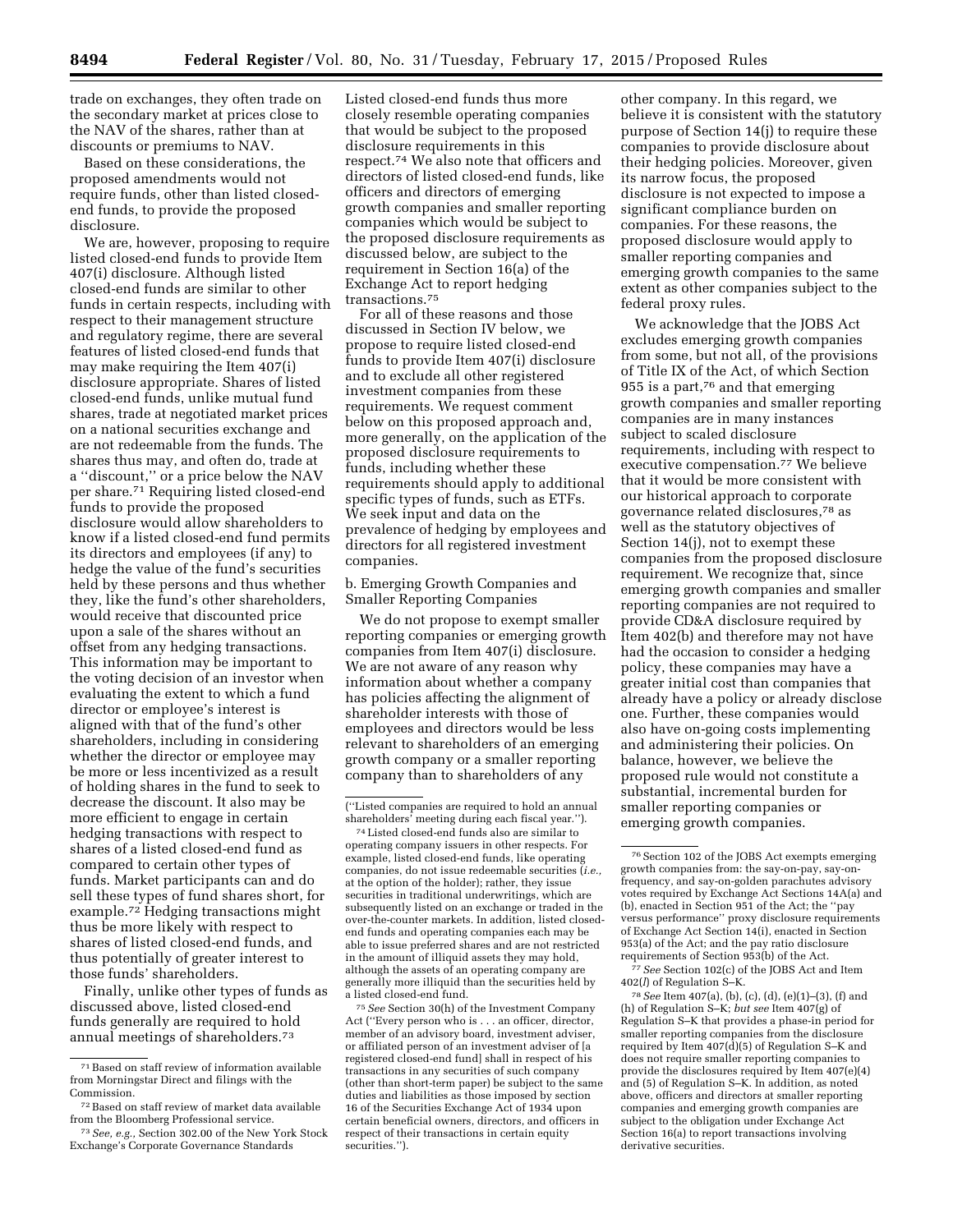In light of what we believe to be the minimal burden imposed by proposed Item 407(i) in terms of additional disclosure and the time necessary to prepare it, we are not proposing a delayed implementation schedule for smaller reporting companies and emerging growth companies. We are requesting comment, however, on the need for either an exemption for smaller reporting companies or emerging growth companies or a delayed implementation schedule for these companies.

# c. Foreign Private Issuers

As noted above, Section 14(j) calls for disclosure in any proxy or consent solicitation material for an annual meeting of the shareholders of the issuer. Because securities registered by a foreign private issuer are not subject to the proxy statement requirements of Exchange Act Section 14,79 foreign private issuers would not be required to provide Item 407(i) disclosure.

#### Request for Comment

13. Should Item 407(i) disclosure be required whenever action is taken with respect to the election of directors, as proposed? Instead, should we require disclosure in any proxy or information statement relating to an annual meeting of shareholders, irrespective of whether directors are to be elected at that meeting? Should the disclosure be limited only to annual meetings, and not special meetings, even if directors are to be elected at a special meeting?

14. Should proposed Item 407(i) disclosure also be required in Securities Act and Exchange Act registration statements? Should it be required in Exchange Act annual reports on Form 10–K? Would such information be material to investors in any of those contexts?

15. To retain consistency in the corporate governance disclosure provided in proxy statements and information statements with respect to the election of directors, Item 407(i) disclosure as proposed would apply to Schedule 14C as well as Schedule 14A. Is there any reason that the proposed Item 407(i) disclosure should be limited to issuers that are soliciting proxies? Why or why not?

16. In addition to including the new disclosure requirement, the proposed amendment to Item 7 of Schedule 14A would amend this Item to more succinctly organize its current provisions without changing the substance. As so revised, would the

requirements of Item 7 be easier to understand? Alternatively, should we retain the current structure of Item 7, with the addition of the Item 407(i) disclosure?

17. We propose to amend the CD&A requirement of Item 402(b) of Regulation S–K to add an instruction providing that the obligation under that item requirement to disclose material policies on hedging by named executive officers in a proxy or information statement with respect to the election of directors may be satisfied by a cross reference to the Item 407(i) disclosure in that document to the extent that the information disclosed there satisfies this CD&A disclosure requirement. Is there an alternative way to avoid possibly duplicative hedging disclosure in these proxy and information statements?

18. Is there a better way to align the requirements of Item 402(b) of Regulation S–K and proposed Item 407(i) of Regulation S–K? Are there circumstances in which the current CD&A requirement in Item 402(b) of Regulation S–K would result in more complete disclosure about the company's hedging policies than what would be required under proposed Item 407(i)? For example, although Section 14(j) addresses only hedging of equity securities, would disclosure of employees' and directors' ability to hedge other securities further the statutory purpose? In this regard, should we expand the proposed disclosure in Item 407(i) to include debt securities?

19. We request comment on all aspects of the proposed disclosure requirements as applied to funds, including whether all funds or additional types of funds other than listed closed-end funds should be required to provide the proposed disclosure. Should we require all funds, including mutual funds and ETFs, to provide the proposed disclosure? Should we, instead, require different specific types of funds to provide the proposed disclosure? For example, should we require ETFs to provide the proposed disclosure? Would shareholders in mutual funds, ETFs, or other types of funds benefit from the information provided by the proposed disclosure?

20. If we were to require additional types of funds to provide the proposed disclosure, why and how, if at all, should we modify the disclosure requirements for such funds? As noted above, some ETFs are organized as UITs, which do not have boards of directors, and ETFs generally do not hold annual meetings of shareholders. How should any disclosure under Section 14(j) accommodate these or other

characteristics of ETFs if we were to require ETFs to provide the proposed disclosure?

21. Are there additional characteristics of funds that we should consider in determining which funds should be required to provide the proposed disclosure or whether the disclosure requirements should be modified for funds or particular types of funds? If we were to require some or all funds to provide the proposed disclosure, including listed closed-end funds as proposed, what are the benefits and costs expected to result?

22. Should we modify the Item 407(i) disclosure requirements for listed closed-end funds? Would this information be material to an investor in contexts other than those relating to voting decisions, such as an investment decision? Should we also require the disclosure in listed closed-end funds' other disclosure documents, such as an annual report or shareholder report next following a meeting of shareholders, for example? If we were to require all funds or a broader group of funds to provide Item 407(i) disclosure, should we also require the disclosure in other disclosure documents, such as the funds' Statements of Additional Information?

23. As proposed, listed closed-end funds would be required to provide proposed Item 407(i) disclosure. Should we not require listed closed-end funds to provide this disclosure? If so, please explain why, and the benefits and costs that would result.

24. Do funds generally have policies concerning their employees and directors engaging in hedging transactions of securities issued by their respective funds, or policies that prohibit such hedging transactions? To what extent do employees or directors of listed closed-end funds receive shares of such funds as a form of compensation? Do employees or directors of listed closed-end funds currently effect hedging transactions with respect to the shares of those funds and, if so, what kinds of transactions do they effect?

25. How could employees or directors effect hedging transactions with respect to shares of funds other than listedclosed end funds, in particular mutual funds? How prevalent are these hedging transactions?

26. As proposed, listed closed-end funds, like the other issuers covered by the proposed amendments, would be required to provide disclosure concerning hedging of the equity securities issued by the fund or any of the fund's parents, subsidiaries or subsidiaries of the fund's parents that

<sup>79</sup>Exchange Act Rule 3a12–3(b) [17 CFR 240.3a12–3(b)] specifically exempts securities registered by a foreign private issuer from Exchange Act Sections 14(a) and 14(c).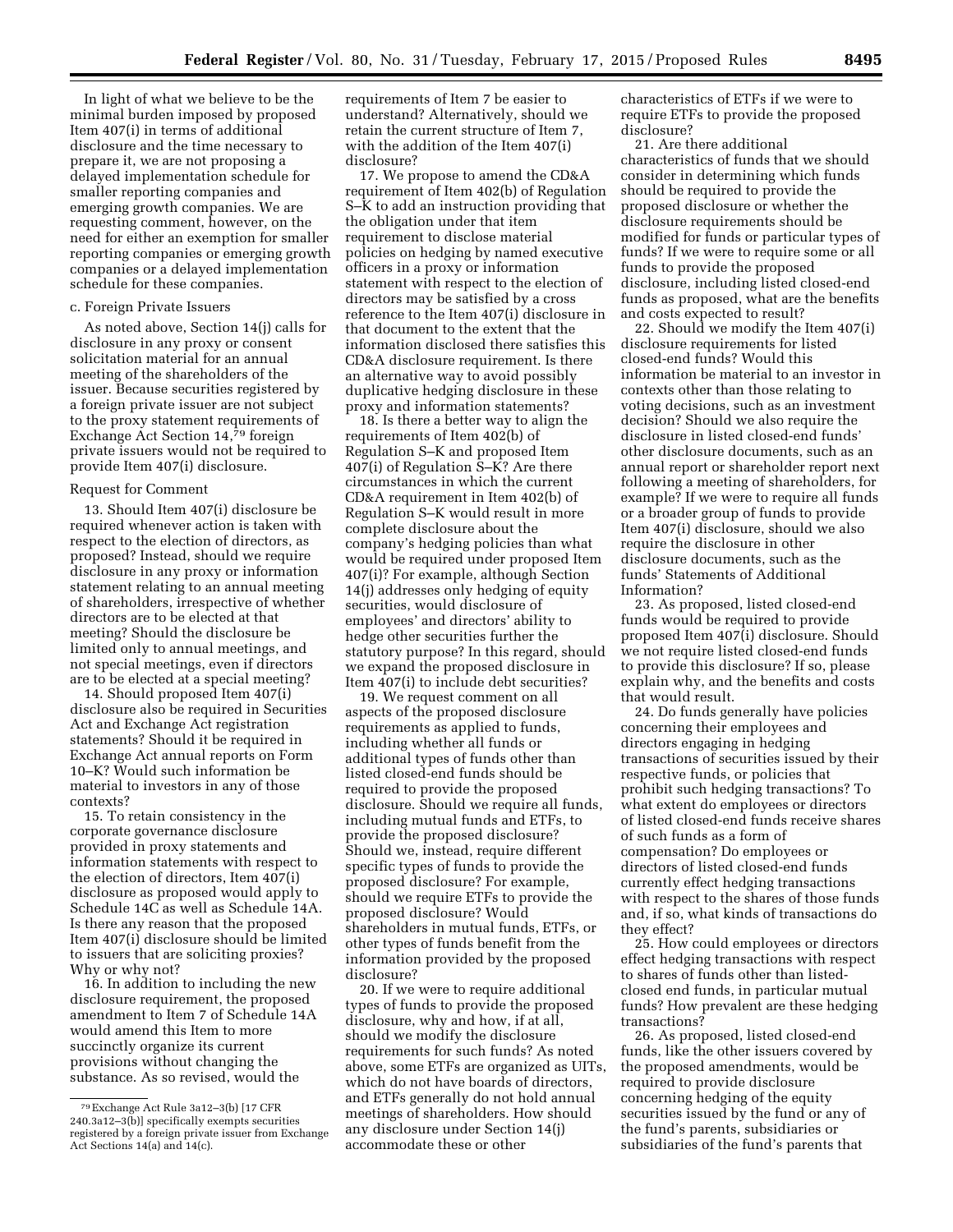are registered under Section 12 of the Exchange Act.80 Should we instead require listed closed-end funds to provide disclosure only about hedging transactions concerning the funds' shares? Would investors in listed closed-end funds benefit from receiving information about the funds' directors' and employees' holdings of the funds' parents, subsidiaries or subsidiaries of the fund's parents?

27. As proposed, business development companies would be required to provide proposed Item 407(i) disclosure. Should we modify the disclosure requirements for business development companies? Should we not require business development companies to provide this disclosure? If so, please explain why, and the benefits and costs that would result. Should we only require a business development company to provide the proposed disclosure if the business development company's shares are listed on a national securities exchange?

28. Should smaller reporting companies or emerging growth companies be exempted from proposed Item 407(i) or subject to a delayed implementation schedule? If so, please explain why and the benefits and costs that would result. As discussed below, a component of the disclosure costs (especially initial costs) may be fixed, which may have a greater impact on smaller reporting companies and emerging growth companies. Do the proposed disclosure requirements also impose other potential costs on smaller reporting companies or emerging growth companies that are different in kind or degree from those imposed on other companies?) Would the proposed disclosure requirements be as meaningful for investors in smaller reporting companies and emerging growth companies as for those in other companies? Do investors in smaller reporting companies and emerging growth companies place more, less, or the same value on corporate governance disclosures of the type proposed here than do investors in larger, more established companies, either alone or in relation to other disclosures?

29. Should foreign private issuers be required to provide the disclosure? If so, please explain why and specify the

filing(s) in which the disclosure should be required?

30. Are there any other categories of issuers that should be exempt from the requirement to provide Item 407(i) disclosure? If so, please explain why, and the benefits and costs that would result.

#### General Request for Comment

We request and encourage any interested person to submit comments on any aspect of our proposals, other matters that might have an impact on the proposed amendments, and any suggestion for additional changes. With respect to any comments, we note that they are of greatest assistance to our rulemaking initiative if accompanied by supporting data and analysis of the issues addressed in those comments and by alternatives to our proposals where appropriate.

# **IV. Economic Analysis**

#### *A. Background*

Section 955 of the Act added Section 14(j) to the Exchange Act, which directs the Commission to adopt rules requiring an issuer to disclose in any proxy or consent solicitation material for an annual meeting of its shareholders whether any employee or director of the issuer, or any designee of an employee or director, is permitted to engage in transactions to hedge or offset any decrease in the market value of equity securities granted to the employee or director as compensation, or held directly or indirectly by the employee or director.

To implement the mandate of Section 14(j), we are proposing new paragraph (i) of Item 407 of Regulation S–K and amendments to Schedule 14A under the Exchange Act. Further, to reduce potentially duplicative disclosure, we propose to allow a company to satisfy its obligation to disclose material policies on hedging by named executive officers in the CD&A by cross reference to the information disclosed under proposed Item 407(i) to the extent that the information disclosed there satisfies this CD&A disclosure requirement.

We are mindful that our proposed amendments can both impose costs and confer benefits. Exchange Act Section 3(f) requires us, when engaging in rulemaking that requires us to consider or determine whether an action is necessary or appropriate in the public interest, to consider, in addition to the protection of investors, whether the action will promote efficiency, competition and capital formation. Exchange Act Section 23(a)(2) requires us, when adopting rules under the

Exchange Act, to consider the impact that any new rule would have on competition and not to adopt any rule that would impose a burden on competition that is not necessary or appropriate in furtherance of the purposes of the Exchange Act.

The discussion below addresses the economic effects of the proposed amendments, including likely benefits and costs, as well as the likely effect of the proposal on efficiency, competition and capital formation. We request comment throughout this release on alternative means of meeting the statutory mandate of Section 14(j) and on all aspects of the costs and benefits of our proposals and possible alternatives. We also request comment on any effect the proposed disclosure requirements may have on efficiency, competition and capital formation. We appreciate comments on costs and benefits that are attributed to the statute itself and, to the extent that they are separable, the costs and benefits that are a result of policy choices made by the Commission in implementing the statutory requirements, as well as any data or analysis that helps quantify the potential costs and the benefits identified.

#### *B. Baseline*

The proposed amendments affect all issuers registered under Section 12 of the Exchange Act, including smaller reporting companies (''SRCs''), emerging growth companies (''EGCs''), and listed closed-end funds, but excluding foreign private issuers (''FPIs''), and other types of registered investment companies, including non-listed closed-end funds, open-end funds, and unit investment trusts. We estimate that approximately 7,447 companies would be subject to the proposed amendments, including 4,620 listed Exchange Act Section 12(b) registrants and 2,827 non-listed Exchange Act Section 12(g) registrants. Among the Section 12(b) registrants subject to the proposed amendments, we estimate that 602 are listed closedend funds, 916 are SRCs or EGCs, and the remaining 3,102 are other operating companies. Among the Section 12(g) registrants subject to the proposed amendments, 2,220 are SRCs or EGCs, and the remaining 607 are operating companies that are not SRCs or EGCs.81

<sup>80</sup> Item 22 of Schedule 14A defines terms used in that Item, including the terms parent and subsidiary. Item 22(a)(1)(ix) defines the term ''parent'' to mean ''the affiliated person of a specified person who controls the specified person directly or indirectly through one or more intermediaries." Item  $22(a)(1)(xii)$  defines the term ''subsidiary'' to mean ''an affiliated person of a specified person who is controlled by the specified person directly, or indirectly through one or more intermediaries.

<sup>81</sup>We estimate the number of operating companies subject to the proposed amendments by analyzing companies that filed annual reports on Form 10–K in calendar year 2012 with the Commission. This set excludes ABS issuers (SIC 6189), registered investment companies, issuers that have filed registration statements but have yet to file Forms 10–K with the Commission, and foreign issuers filing on Forms 20–F and 40–F. We identify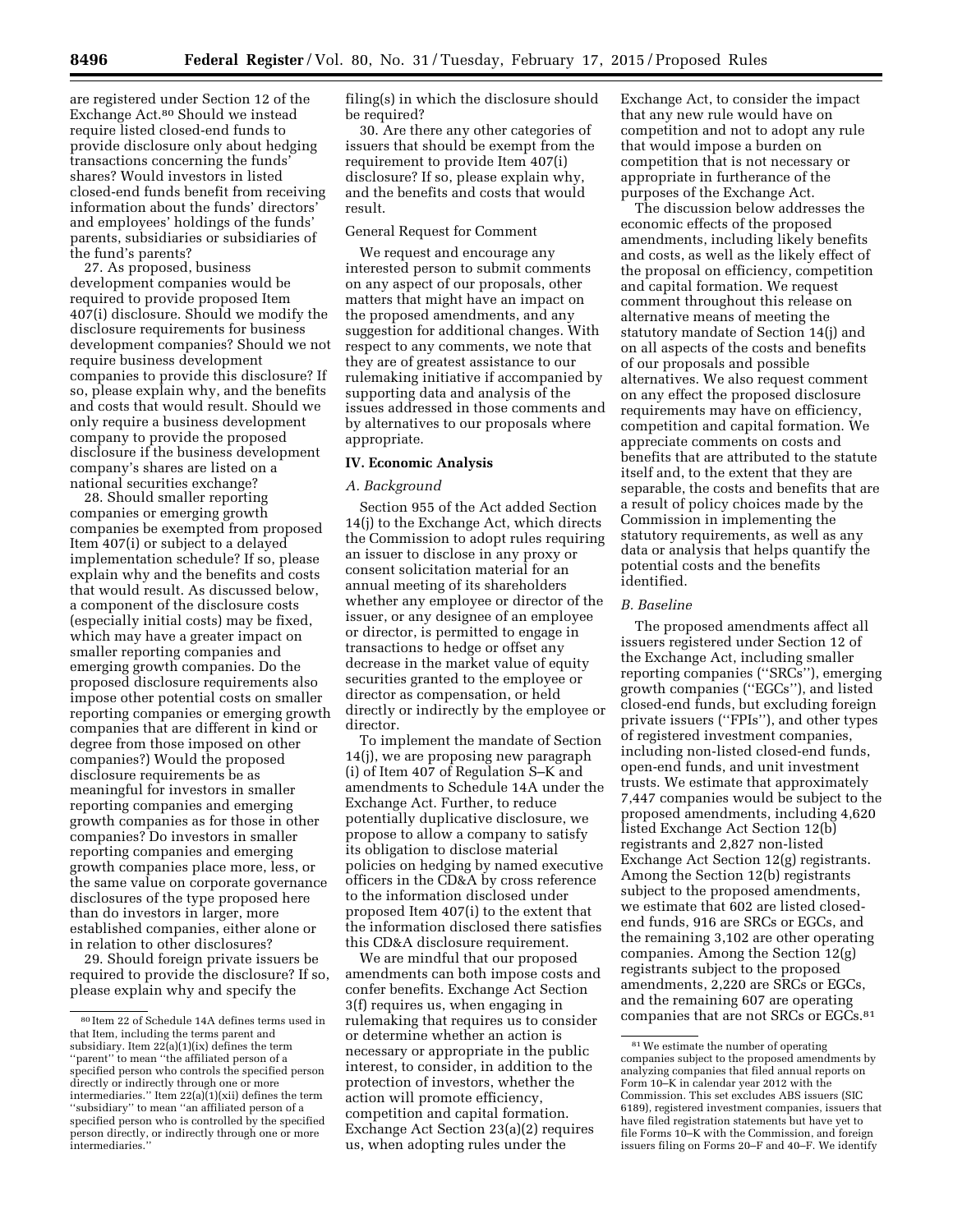Other affected parties include these issuers' employees (including officers) and directors who hold equity securities of these issuers, and investors in general. Because almost all listed closed-end funds are externally managed by investment advisers and only a small number of listed closedend funds are internally managed where the portfolio managers are employees of the closed-end funds, the proposed amendments will generally affect the funds' employees and directors; employees of the funds' investment advisers (*e.g.,* portfolio managers) will not be affected by the amendments.<sup>82</sup> Equity securities covered by the proposed amendments include equity securities issued by the company, any parent of the company, any subsidiary of the company or any subsidiary of any parent of the company that are

registered under Section 12 of the Exchange Act.83

To assess the economic impact of the proposed amendments, we use as our baseline the state of the market as it exists at the time of this release. For Section 12 registrants (other than SRCs, EGCs, and listed closed-end funds) that are subject to the proposed amendments, the regulatory baseline is the current CD&A disclosure requirement in Item 402(b)(2)(xiii) of Regulation S–K. Item  $402(b)(2)(xiii)$ calls for disclosure of ''any registrant policies regarding hedging the economic risk'' of security ownership by named executive officers as one of the ''nonexclusive'' examples of information includable in CD&A, if material. To the extent that a registrant does not have a policy regarding hedging by named executive officers, there is no obligation to disclose. For SRCs, EGCs, and listed

closed-end funds, CD&A disclosure pursuant to Item 402(b)(2)(xiii) is not currently required.

Additionally, officers and directors of companies with a class of equity securities registered under Section 12, including SRCs and EGCs, are currently required to report their hedging transactions involving the company's equity securities pursuant to Exchange Act Section 16(a). Further, Section 30(h) of Investment Company Act specifies that officers and directors of closed-end funds are subject to the same duties and liabilities as those imposed by Section 16 of the Exchange Act.

Table 1 below draws a comparison between the current requirements for CD&A disclosure and Section 16 reporting, where applicable, and the proposed disclosure requirement for the registrants that would be affected by the proposed amendments.

| Covered company                                                                                 | Covered persons                                         | Current company reporting<br>requirement | Current officer & director<br>reporting requirement            | Company<br>reporting<br>requirement<br>under the<br>proposed<br>amendments |
|-------------------------------------------------------------------------------------------------|---------------------------------------------------------|------------------------------------------|----------------------------------------------------------------|----------------------------------------------------------------------------|
| (1)                                                                                             | (2)                                                     | (3)                                      | (4)                                                            | (5)                                                                        |
| 12(b) companies other than<br>SRCs, EGCs, and listed<br>closed-end funds [Number<br>$= 3,102$ . |                                                         |                                          | Section 16(a).                                                 |                                                                            |
|                                                                                                 | Other employees                                         |                                          | Section 16(a), if an officer.                                  |                                                                            |
| $12(g)$ companies other than<br>SRCs and EGCs [Number<br>$= 607$ .                              | Directors                                               |                                          | Section 16(a).<br>Section 16(a).                               |                                                                            |
|                                                                                                 | Other employees                                         |                                          | Section 16(a), if an officer                                   | Item 407(i). <sup>84</sup>                                                 |
| SRCs & EGCs under 12(b)<br>[Number = $916$ ].                                                   | Directors<br>Employees (including NEOs)<br>& Directors. |                                          | Section 16(a).<br>Section 16(a), if an officer or<br>director. |                                                                            |
| SRCs & EGCs under 12(g)<br>[Number = $2,220$ ].                                                 | Employees (including NEOs)<br>& Directors.              |                                          | Section 16(a), if an officer or<br>director.                   |                                                                            |
| Listed closed-end funds<br>[Number = $602$ ].                                                   | Employees & Directors                                   |                                          | Section 30(h) of the Invest-<br>ment Company Act.              |                                                                            |

the companies that have securities registered under Section 12(b) or Section 12(g) from Form 10–K. We also determine from Form 10–K whether a company is a SRC. We determine whether a company is an EGC by reviewing both its Form 10–K and any registration statement. We estimate the number of listed closed-end funds based upon data from the 2014 Investment Company Fact Book, page 170 (available at *[http://www.ici.org/pdf/2014](http://www.ici.org/pdf/2014_factbook.pdf)*\_ *[factbook.pdf](http://www.ici.org/pdf/2014_factbook.pdf)*).

82Among the approximately 602 listed closedend funds in 2012, Commission staff has identified only 4 internally-managed closed-end funds from a review of filings with the Commission.

83 In some instances, equity of a company's subsidiary may be granted as compensation for that company's officers (He *et al.* 2009). Stock holdings in a company's subsidiary provide officers with an incentive to make decisions to improve the subsidiary's performance, which in turn may positively affect the economic prospects of the

parent company. As discussed later, it is important for shareholders (of both the company and its subsidiary) to better understand whether incentives can be reduced by hedging. See He W., M. K. Tarun, and P. Wei, 2009, ''Agency Problems in Tracking Stock and Minority Carve-out Decisions: Explaining the Discrepancy in Short- and Long-term Performances'' Journal of Economics and Finance 33(1): 27–42.

84As proposed, companies would be required to make disclosure under proposed Item 407(i) when they file proxy or information statements with respect to the election of directors. Proxy statement disclosure obligations only arise under Section 14(a), however, when an issuer with a class of securities registered under Section 12 chooses to solicit proxies (including consents). Since the federal securities laws do not require the solicitation of proxies, the application of Section 14(a) is not automatic. Whether or not an issuer has to solicit therefore depends upon any requirement

under its charter and/or bylaws, or otherwise imposed by law in the state of incorporation and/ or by the relevant stock exchange (if listed). For example, NYSE, NYSE Market, and NASDAQ generally require solicitation of proxies for all meetings of shareholders. If a listed company then chooses to hold a meeting at which directors are to be elected and solicit proxies, Section 14(a) would then apply and compel the disclosure identified in Item 407(i). Section 12(g)-registered companies also can make the decision to solicit proxies and thus similarly will have to comply with Section 14(a), to the same extent Section 12(b)-registered companies. When Section 12 registrants that do not solicit proxies from any or all security holders are nevertheless authorized by security holders to take an action with respect to the election of directors, disclosure obligations also arise under proposed Item 407(i) due to the requirement to file and disseminate an information statement under Section 14(c).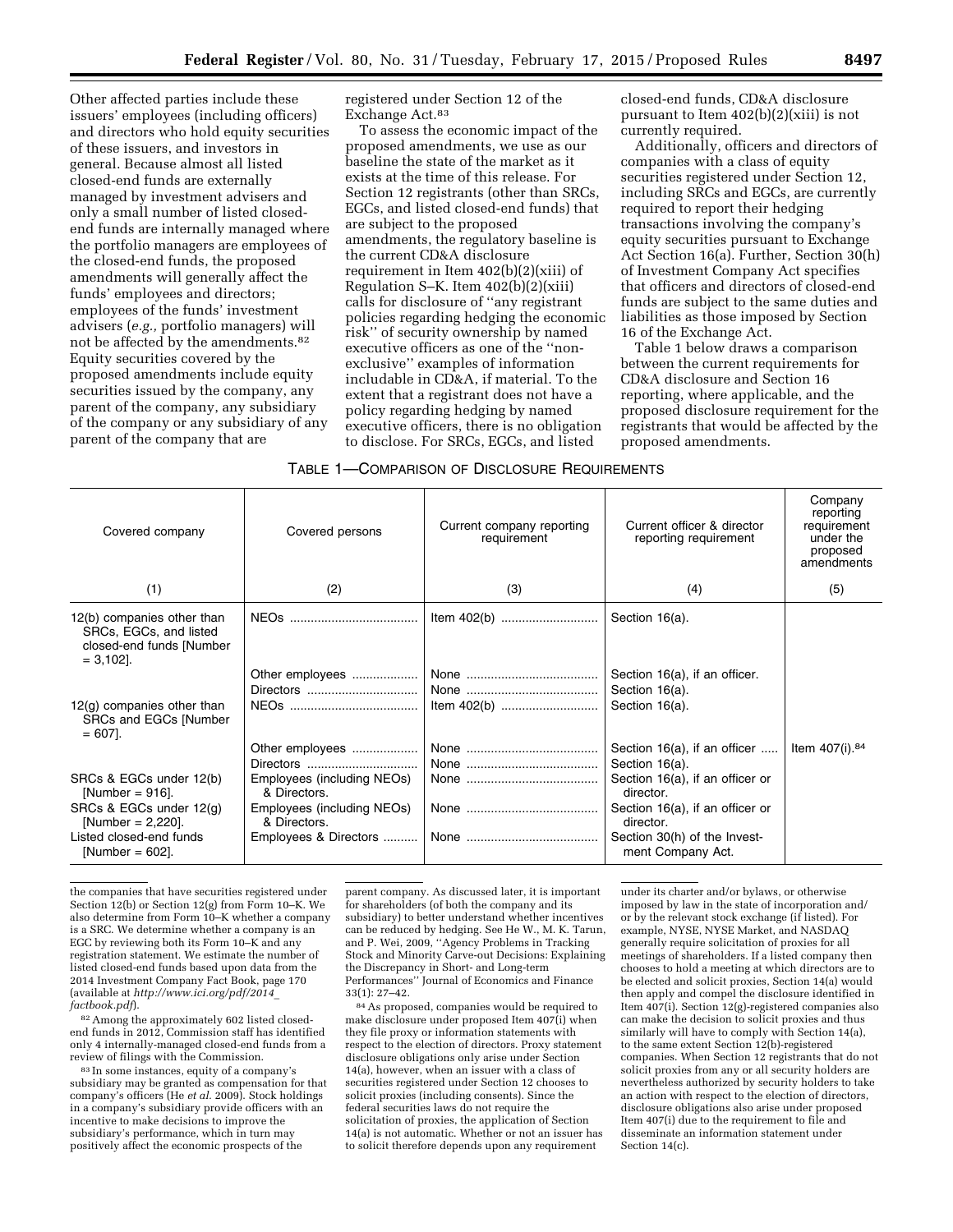As illustrated in Table 1, disclosure requirements will increase for all companies subject to the proposed amendments, although the extent of the increase may vary for different categories of registrants.

To establish the baseline practices for Section 12 companies subject to Item 402(b)(2)(xiii), we reviewed the disclosures of ''policies regarding hedging'' by named executive officers from two samples of exchange-listed companies. The first sample included all S&P 500 companies that filed proxy statements during the calendar year 2012, totaling 484 companies.85 Our analysis revealed that disclosures are not uniform across companies. Out of the 484 proxy statements, 158 companies (33%) did not disclose hedging policies for named executive officers, six companies (1%) disclosed that the company did not have a policy regarding hedging by named executive officers, 284 companies (59%) disclosed that named executive officers were prohibited from hedging, and 36 companies (7%) disclosed that they permitted hedging by named executive officers under certain circumstances.

The second sample included 100 randomly selected companies from the 494 S&P Smallcap 600 index companies that filed proxy statements during the calendar year 2012. These companies are significantly smaller and less widely followed than S&P 500 companies, and, as a result, may have significantly different disclosure practices. These companies are all exchange-listed, and none are SRCs or EGCs. We found that 71 companies (71%) did not disclose hedging policies for named executive officers, four companies (4%) disclosed that the company did not have a policy regarding hedging by named executive officers, 23 companies (23%) disclosed that named executive officers were prohibited from hedging, and two companies (2%) disclosed that they permitted hedging by named executive officers under certain circumstances.

Our analysis of the two samples revealed that a significant percentage (34%) of S&P 500 companies, and an even larger percentage of the subset of S&P Smallcap 600 companies (75%) either did not make a disclosure or reported that they did not have a policy for named executive officers. This baseline analysis suggests that smaller companies will likely have a greater

initial disclosure burden under the proposed amendments than larger companies.

As mentioned above, SRCs, EGCs, and listed closed-end funds are not required to make Item 402(b) disclosure and, consequently, are not currently required to disclose any policies regarding hedging by named executive officers. However, officers and directors at SRCs and EGCs with a class of equity securities registered under Section 12 are currently required to report their hedging transactions involving the companies' equity securities pursuant to Section 16(a), and officers and directors of registered closed-end funds are required to make similar reports by Section 30(h) of the Investment Company Act. Notwithstanding these reports, investors' ability to use reported insider hedging transactions, if any, to infer these companies' policies regarding hedging by officers and directors is imperfect at best. First, an investor must track all the accumulated insider trades reported to assess whether there is hedging. Disclosures of particular hedging transactions by officers and directors could indicate that the company permits that particular type of transaction, that the company has no hedging policy, or that a company policy was violated but the transaction was reported in accordance with current rules. The absence of reported hedging transactions could indicate that the company prohibits hedging, that the company permits hedging but the officers and directors do not engage in hedging transactions, or that officers and directors engage in hedging transactions but are not complying with Section 16(a) reporting requirements.

*C. Discussion of Benefits and Costs, and Anticipated Effects on Efficiency, Competition and Capital Formation* 

#### 1. Introduction

From an economic theory perspective, an executive officer's ownership in the employer company ties his or her financial wealth to shareholder wealth, and hence can provide the executive officer with an incentive to improve the company's performance, as measured by stock price.<sup>86</sup> Permitting executive

officers to hedge can be perceived by shareholders as a problematic practice 87 because hedging can have the economic effect of taking a short position on the employer's stock, which is counter to the interests of other shareholders.

Alternatively, permitting executive officers to hedge, under certain circumstances, could align officers' and shareholders' preferences more closely and thereby promote more efficient corporate investment. Compared with well-diversified shareholders, executive officers are likely to be disproportionately invested in their company and thus inherently undiversified.88 The concentrated financial exposure, together with executive officers' concerns about job security in the event of a stock price decline, could lead them to take on fewer risky projects (*i.e.,* projects with uncertain future cash flows) that are potentially value enhancing than would be in the interest of well-diversified shareholders, resulting in underinvestment.89 This

87See, *e.g.,* Institutional Shareholder Services Inc., ''2013 Corporate Governance Policy Updates and Process: Executive Summary'', Nov. 16, 2012 at *[http://www.issgovernance.com/file/files/](http://www.issgovernance.com/file/files/2013ExecutiveSummary.pdf) [2013ExecutiveSummary.pdf.](http://www.issgovernance.com/file/files/2013ExecutiveSummary.pdf)* 

88Meulbroek (2005) points out that employees may be even more undiversified than their equity holdings suggest: ''their continued employment and its relation to the fortunes of the firm, outstanding deferred compensation owed to the employee, and any firm specific human capital exacerbate employees' firm-specific risk exposure.'' See Meulbroek, L. 2005, ''Company Stock in Pension Plans: How Costly Is It?'' Journal of Law and Economics, vol. XLVIII: 443–474; Hall, B., and K. Murphy. 2002. ''Stock options for undiversified executives'' Journal of Accounting and Economics 33: 3–42. Moral hazard and adverse selection issues cause boards of directors to compel executive officers to maintain large personal investment in their companies. Executive officers may not be able to diversify this exposure because of explicit stock ownership guidelines for executives and directors, contractual restrictions on trading equity grants within the vesting periods, and retention plans that prohibit the sale of unrestricted stock for some time after vesting.

89This underinvestment concern has been studied in a long strand of academic literature. See *e.g.,* Rappaport, A. 1978, ''Executive Incentives vs. Corporate Growth'' Harvard Business Review 57: 81–88; Smith, C., and R. Stulz. 1985. ''The Determinants of Firms' Hedging Policies'', Journal of Financial and Quantitative Analysis 20: 391–405; Kaplan, R., 1982, ''Advanced Management Accounting'' Englewood Cliffs, N. J.: Prentice-Hall; and Lambert, R., 1986, ''Executive Effort and the

<sup>85</sup>To be included in the S&P 500 index, the companies must be publicly listed on either the NYSE (NYSE Arca or NYSE MKT) or NASDAQ (NASDAQ Global Select Market, NASDAQ Select Market or the NASDAQ Capital Market). Because this index includes foreign companies, there were fewer than 500 proxy statements filed.

<sup>86</sup>The literature in economics and finance typically refers to a principal-agent model to describe the employment relationship between shareholders and executive officers (managers) at a company. The principal (shareholders) hires an agent (manager) to operate the company. However, because shareholders cannot perfectly observe managerial actions, this information asymmetry gives rise to a moral hazard problem: managers may act in their own self-interest and not always in the interest of shareholders. This potential

misalignment of incentives is ameliorated when managers are also owners of the company, and thus must internalize the cost of any actions that harm shareholders or do not otherwise maximize the value of the company. See, *e.g.,* Jensen, M. C. and W. H. Meckling, 1976. "Theory of The Firm: Managerial Behavior, Agency Costs and Ownership Structure'' Journal of Financial Economics 3: 305– 360; Holmstrom, B., 1979. ''Moral Hazard and Observability'' Bell Journal of Economics 10: 324– 340; Holmstrom, B. and Ricart I Costa, J., 1986 ''Managerial Incentives and Capital Management'', Quarterly Journal of Economics 101, 835–860.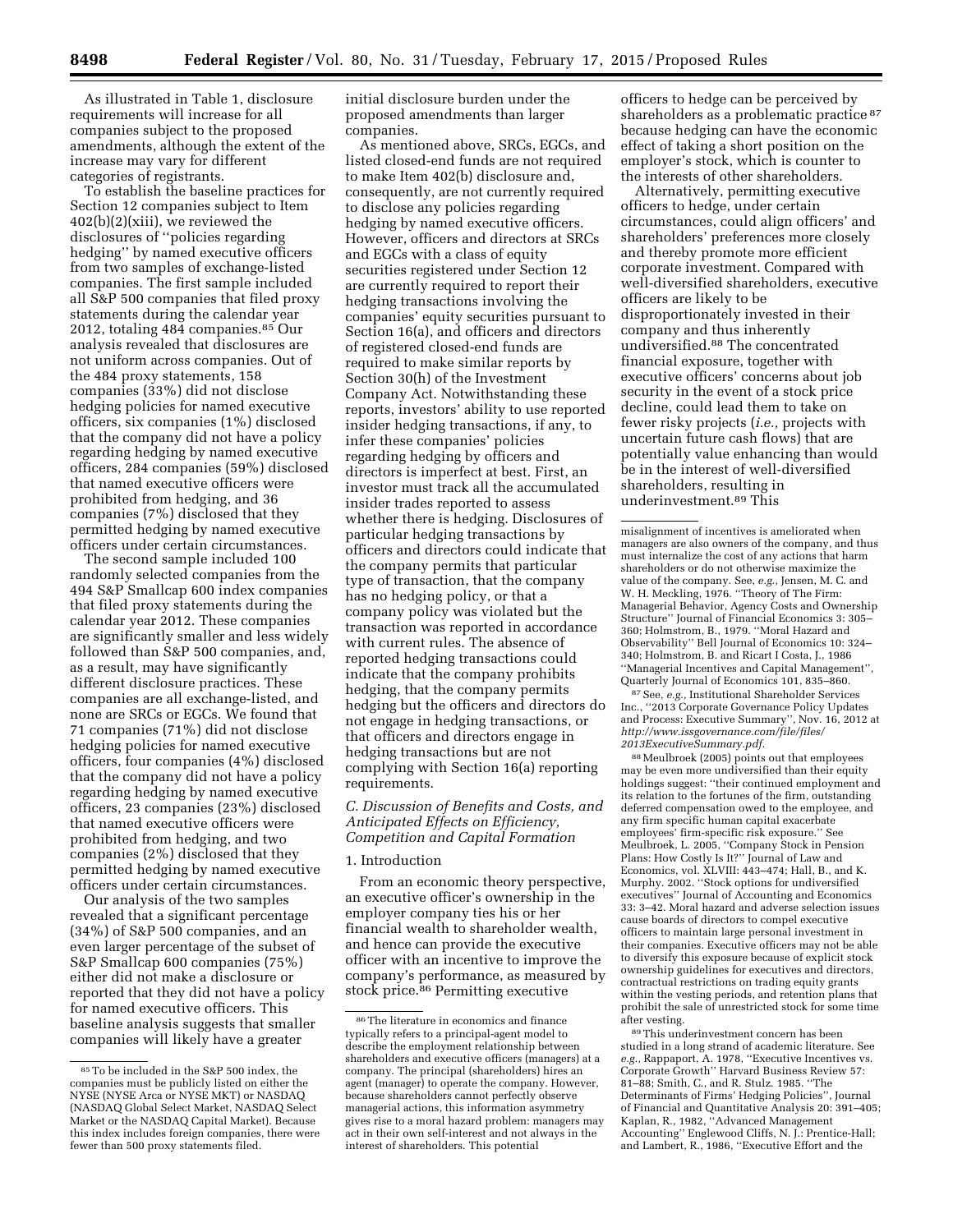underinvestment concern can be addressed by providing downside price protection to executive officers' equity holdings, in case high-risk projects that are in the interest of shareholders at the time of the investment decision do not turn out to be successful and thereby cause a decline in the stock price.90 One way to do so is to permit executive officers to seek downside price protection by hedging their equity holdings. However, the value of hedging to address potential underinvestment depends on the availability and costeffectiveness of other solutions to the underinvestment concern.91

The theories of equity incentives described above for executive officers may also apply to critical employees (*e.g.,* key research scientists), because these individuals' actions and decisions can also impact company stock price. These theories can also apply to directors, who typically receive equitybased compensation to align their interests with those of the shareholders they represent. However, directors may have less incentive to hedge because their financial wealth is typically better diversified than executive officers', and is therefore less sensitive to company stock price. Nevertheless, directors' compensation, particularly in the form of equity compensation, grew significantly during the 2000s, contributing to a significant increase in directors' equity incentives.92 The

90See Hemmer, T., O., Kim, and R. Verrecchia, 1999, ''Introducing Convexity into Optimal Compensation Contracts'' Journal of Accounting and Economics 28: 307–327.

91For example, requiring executive officers to hold stock options can also provide them with incentives to take on risky but value-enhancing investment projects. Such risk-taking incentives depend on option moneyness: the incentives are the strongest when options are near the money, but quickly diminish when options go deep in the money. If a company experiences a sharp stock price increase, which causes executive officers' option holdings to become deep in-the-money, such holdings likely would not provide effective risktaking incentives. In this situation, permitting executives to hedge may be a better solution to the underinvestment concern than for the company to grant new at-the-money options, because the latter may cause the company to overpay the executives. Hedging of corporate operations, as opposed to personal hedging by executive officers, could also increase the executives' incentives to take higher risk but value-enhancing corporate projects, but corporate hedging can be costly. *See* Smith C. and R. Stulz, 1985, ''The Determinants of Firms' Hedging Policies'' Journal of Financial and Quantitative Analysis 20(4): 392–405).

92For S&P 1500 companies, median total compensation per outside director rose from \$57,514 in 1998 to \$112,745 in 2004 (a 51% increase), far greater than the rate of increase of 24% in CEO compensation over the same period. The proportion of director pay provided by equity increased from around 45% in 1998 to over 60% in 2004. Yermack (2004) show that, in Fortune 500

increased level of directors' equity incentives suggests that equity incentives could be playing an increasingly important role in influencing directors' actions on corporate decisions.

These theories of equity incentives may not apply to employees who do not participate in making and shaping key operating or strategic decisions that influence stock price. While some of these employees may also receive equity grants as part of the companies' broadbased equity plans, their equity ownership on average is much lower than that of executive officers. Equity ownership for these employees mainly serves the purpose of recruitment and job retention, and on an individual employee basis, is unlikely to have a notable impact on the company's equity market value.93 In other words, for employees below the executive level who typically do not make decisions that influence stock price, information about their equity incentives and hedging of their equity holdings may be less relevant for investors.

Like operating companies, listed closed-end funds also confront a principal-agent relationship between shareholders and the fund's directors and employees, if any. The connection between managerial incentives and firm performance is, however, less direct in

93See Oyer, P. 2002, ''Stock Options—It's Not Just About Motivation'', Stanford Institute for Economic Policy Research (available at *[http://](http://web.stanford.edu/group/siepr/cgi-bin/siepr/?q=system/files/shared/pubs/papers/briefs/policybrief_oct02.pdf) [web.stanford.edu/group/siepr/cgi-bin/siepr/](http://web.stanford.edu/group/siepr/cgi-bin/siepr/?q=system/files/shared/pubs/papers/briefs/policybrief_oct02.pdf) [?q=system/files/shared/pubs/papers/briefs/](http://web.stanford.edu/group/siepr/cgi-bin/siepr/?q=system/files/shared/pubs/papers/briefs/policybrief_oct02.pdf) [policybrief](http://web.stanford.edu/group/siepr/cgi-bin/siepr/?q=system/files/shared/pubs/papers/briefs/policybrief_oct02.pdf)*\_*oct02.pdf*); Oyer, P. and S. Schaefer, 2005, ''Why Do Some Firms Give Stock Options to All Employees?: An Empirical Examination of Alternative Theories'', Journal of Financial Economics 76 (1): 99–133.

listed closed-end funds than it is in operating companies because almost all of these funds are externally managed by investment advisers.

Fund directors oversee the many service providers that will typically serve a listed closed-end fund, including the investment adviser. Holding equity shares in the fund can align directors' interests with those of the shareholders.94 Some listed closedend funds do require or encourage directors to hold fund shares.95 The proposed disclosure thus would allow the shareholders of a listed closed-end fund whose shares, for example, are trading at a discount to know if the listed closed-end fund permits its directors to hedge the value of the fund's equity securities. The proposed disclosure would thereby show whether the fund's directors, like the fund's other shareholders, would receive that discounted price upon a sale of the shares without an offset from any hedging transactions.

In an operating company, shareholdings also affect the incentives of employees, including managers who are making the company's decisions. In contrast, almost all listed closed-end funds have few (if any) employees. Fund portfolios are almost always managed by portfolio managers who are employed by external investment advisers. Because listed closed-end fund shares are not redeemable and often trade at a discount to NAV, shareholders of those funds may place importance on the degree of incentive alignment between funds' key decision makers and shareholders when making voting decisions.96

95Zhao (2007) studies 316 closed-end funds in 2002. She finds that 200, or 62.3%, report positive director ownership. The average (median) director ownership is at \$105,493 (\$30,001). See Zhao, L., 2007, ''Director Ownership and Fund Value: Evidence from Open-End and Closed-End Funds'', Columbia University working paper (available at *[http://papers.ssrn.com/sol3/papers.cfm?abstract](http://papers.ssrn.com/sol3/papers.cfm?abstract_id=963047)*\_ *[id=963047](http://papers.ssrn.com/sol3/papers.cfm?abstract_id=963047)*).

96See Wu, Y., R. Wermers, and J. Zechner, 2013, ''Managerial Rents vs. Shareholder Value in Delegated Portfolio Management: The Case of Closed-End Funds'' working paper. Available at *[http://papers.ssrn.com/sol3/papers.cfm?abstract](http://papers.ssrn.com/sol3/papers.cfm?abstract_id=2179125&download=yes)*\_ *[id=2179125&download=yes.](http://papers.ssrn.com/sol3/papers.cfm?abstract_id=2179125&download=yes)* 

Selection of Risky Projects'' Rand Journal of Economics 17, 77–88.

companies, some directors near the top of the distribution receive very significant equity awards that can provide ex-post performance rewards exceeding those of some CEOs. Altogether, equity holdings, turnover, and opportunities to obtain new board seats provide outside directors serving in their fifth year with wealth increases of approximately 11 cents per \$1,000 rise in firm value. Although typically smaller than incentives for CEOs, director incentives can be significant given that many directors serve on multiple boards. See Yermack, D. 2004, ''Remuneration, Retention, and Reputation Incentives for Outside Directors'' The Journal of Finance LIX: 2281–2308; Farrell K., G. Friesen, and P. Hersch, 2008, ''How Do Firms Adjust Director Compensation?'', Journal of Corporate Finance 14: 153–162; J. Linck, J. Netter, and T. Yang, 2009, ''The Effects and Unintended Consequences of the Sarbanes-Oxley Act on the Supply and Demand for Directors'', The Review of Financial Studies 22: 3287–3328; and Fedaseyeu V., J. Linck, and H. Wagner, 2014, ''The Determinants of Director Compensation'' Bocconi University and Southern Methodist University working paper (available at *[http://papers.ssrn.com/sol3/](http://papers.ssrn.com/sol3/papers.cfm?abstract_id=) [papers.cfm?abstract](http://papers.ssrn.com/sol3/papers.cfm?abstract_id=)*\_*id=* 2335584). Note that these studies used samples prior to 2011; however, we have no reason to believe that director incentives and compensation have declined significantly in more recent years.

<sup>94</sup>We have previously published the Commission staff's view that ''[f]und directors who own shares in the funds that they oversee have a clear economic incentive to protect the interests of fund shareholders,'' and that fund policies that encourage or require independent directors to invest the compensation that they receive from the funds in shares of the funds ''gives the independent directors a direct and tangible stake in the financial performance of the funds that they oversee, and can help more closely align the interests of independent directors and fund shareholders.'' *See* Interpretive Matters Concerning Independent Directors of Investment Companies, Investment Company Act Release No. 24083 (Oct. 14, 1999).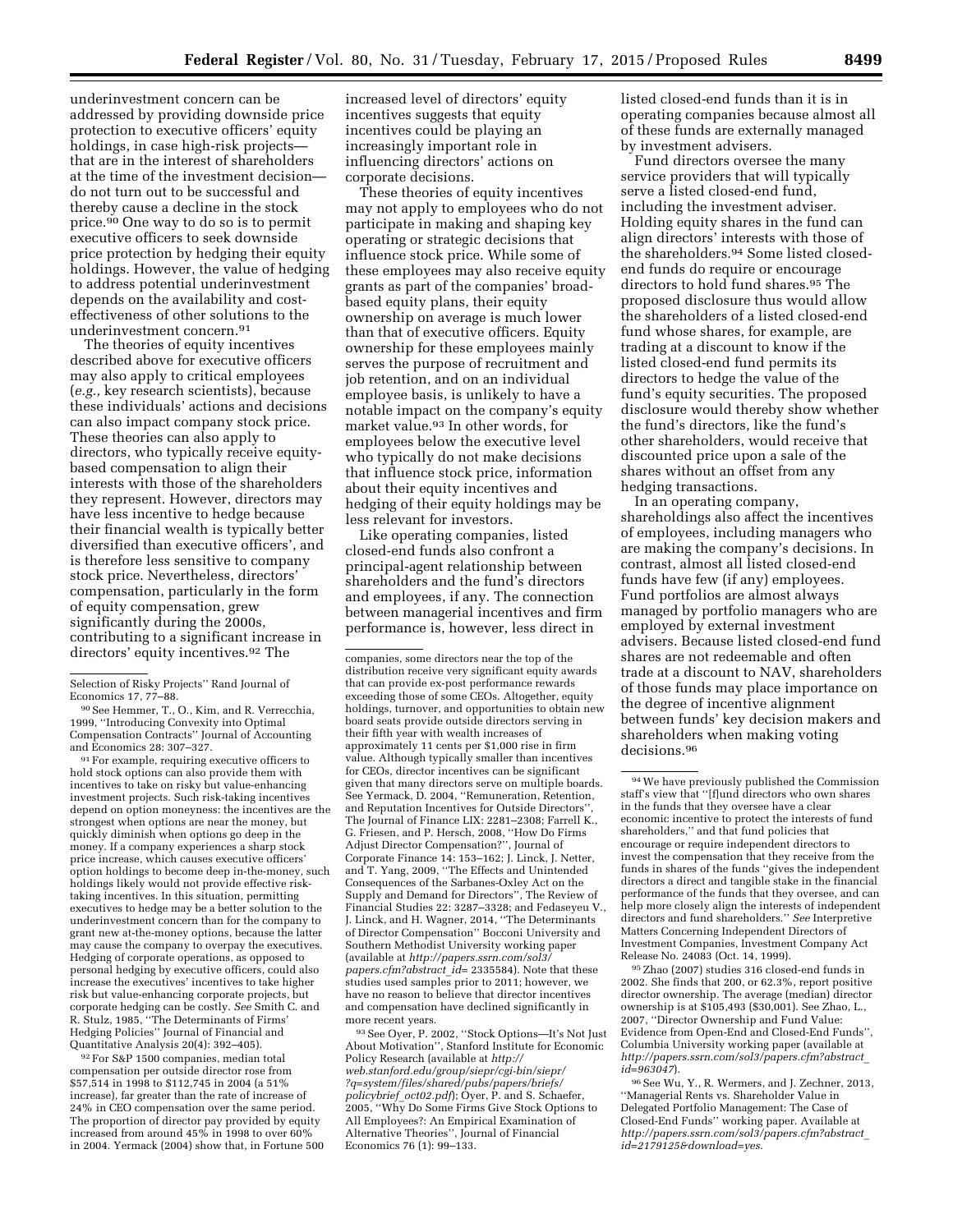The proposed amendments apply only to employees and directors of the fund itself, however. As a result, these amendments would not directly affect outside portfolio managers' asset choices. However, fund directors may influence the investment adviser's management of the fund's portfolio indirectly, through the directors' oversight of the investment adviser, which is responsible for managing the fund's portfolio consistent with the fund's disclosed strategy and investment objectives.

In summary, information on the company's policies regarding hedging by employees and directors may help investors better understand the employees' and directors' incentives in creating shareholder wealth. For example, in operating companies, because executive officers' and directors' reported equity holdings in proxy statements may not reflect their

actual economic exposure to the company's performance, there may in certain cases exist an information asymmetry between insiders and other investors regarding the executive officers' and directors' equity incentives. The mandated disclosures can help mitigate this information asymmetry.

2. New Disclosure Requirements Across Covered Companies

Before considering the economic effects from proposed Item 407(i), we first discuss the new disclosures that would be required for different covered companies, and the new information from these disclosures. The potential economic effects would likely vary across companies depending on the nature and amount of new information from the disclosures, the degree of investment opportunities available to the company, and the likelihood that

employees and directors engage in hedging transactions (discussed in detail later).

Section 12 registrants, with the exception of SRCs, EGCs, and registered investment companies (which include listed closed-end funds), are currently required under Item 402(b) to disclose their hedging policies for named executive officers, if material. Companies are not otherwise currently required to provide information about whether they have a policy on hedging. They may not be providing such disclosures, possibly because their hedging policies are not material, or because they do not have a policy. Table 2 divides covered companies, which includes both operating companies and listed closed-end funds, into four categories. The first three categories include operating companies. The last category includes listed closed-end funds.

TABLE 2—FOUR CATEGORIES OF COVERED COMPANIES

Section 12 Companies Subject to the Proposed Amendments

(1) Companies that are subject to Item 402(b) and make disclosures for named executive officers.

(2) Companies that are subject to Item 402(b) but make no disclosures.

(3) SRCs and EGCs that are not currently required to make Item 402(b) disclosures but must disclose under Item 407(i).

(4) Listed closed-end funds that are not currently required to make Item 402(b) disclosures but must disclose under Item 407(i).

Category 1 refers to the subset of companies subject to Item 402(b) that currently provide disclosure about hedging policies for named executive officers. These companies may be unlikely to change such policies as a result of the proposed amendments. For these companies, the new disclosures required under proposed Item 407(i) are whether employees (other than named executive officers) and directors are permitted to hedge.

Category 2 refers to companies subject to Item 402(b) that do not currently disclose information about whether hedging by their named executive officers is permitted.97 New disclosures under the proposed amendments would confirm for shareholders whether hedging is permitted. Given that shareholders are likely to view a policy

prohibiting hedging by named executive officers as shareholder friendly,98 the requirement to disclose may prompt some of these companies to adopt new policies or change their current policies or practices. In light of the required sayon-pay vote on executive compensation, we believe that companies prohibiting hedging by named executive officers would already have an incentive to disclose such a policy. Some shareholders may believe it is reasonable to infer that a company that is subject to Item 402(b) but does not disclose a hedging policy in effect may permit named executive officers to hedge. As a result, because shareholders either know through affirmative disclosure under Item 402(b)(2)(xiii) or may believe it is reasonable to infer from the absence of disclosure that named executive officers are permitted

to hedge, the proposed amendments may not have much effect in reducing uncertainty as it relates to named executive officers. For Section 12 registrants other than SRCs, EGCs and listed closed-end funds, the new information provided by disclosures under the proposed amendments relates primarily to whether employees (other than named executive officers) and directors are permitted to hedge.

Category 3 refers to SRCs and EGCs, which are currently exempt from Item 402(b). The new information available to investors under proposed Item 407(i) would require disclosure, for the first time, about whether employees (including named executive officers) and directors are permitted to hedge.

Category 4 refers to listed closed-end funds. Since these funds are not currently subject to Item 402(b), the new information that would be available to shareholders is comparable in type to that of SRCs and EGCs. However, the new information about listed closed-end funds may in fact be less substantial than that of SRCs and EGCs for most funds because almost all listed closedend funds are externally managed, as discussed above. Only a small number of internally-managed listed closed-end funds have employees, which include funds' portfolio managers.

<sup>97</sup>For example, as discussed above, we collected data on the baseline practice of some Section 12(b) registrants other than SRCs and EGCs. The proxy statements filed during calendar year 2012 indicated that most of the S&P 500 companies disclosed their hedging policies for named executive officers: 59% of companies prohibited hedging, while 7% permitted hedging. The rest either made no disclosure of hedging policy (33% of companies) or disclosed that they did not have a policy regarding hedging by named executive officers (1% of companies); we include such companies in category 2. The incidence of no disclosure tended to be higher among smaller companies.

<sup>98</sup>See, *e.g.,* Institutional Shareholder Services Inc., ''2013 Corporate Governance Policy Updates and Process: Executive Summary'', Nov. 16, 2012 at *[http://www.issgovernance.com/file/files/](http://www.issgovernance.com/file/files/2013ExecutiveSummary.pdf) [2013ExecutiveSummary.pdf](http://www.issgovernance.com/file/files/2013ExecutiveSummary.pdf)* (''Stock-based compensation or open market purchases of company stock are intended to align executives' or directors' interests with those of shareholders. Therefore, hedging of company stock through covered call, collar, or other derivative transactions severs the ultimate alignment with shareholders' interests. Any amount hedged will be considered a problematic practice warranting a negative voting recommendation on the election of directors.'').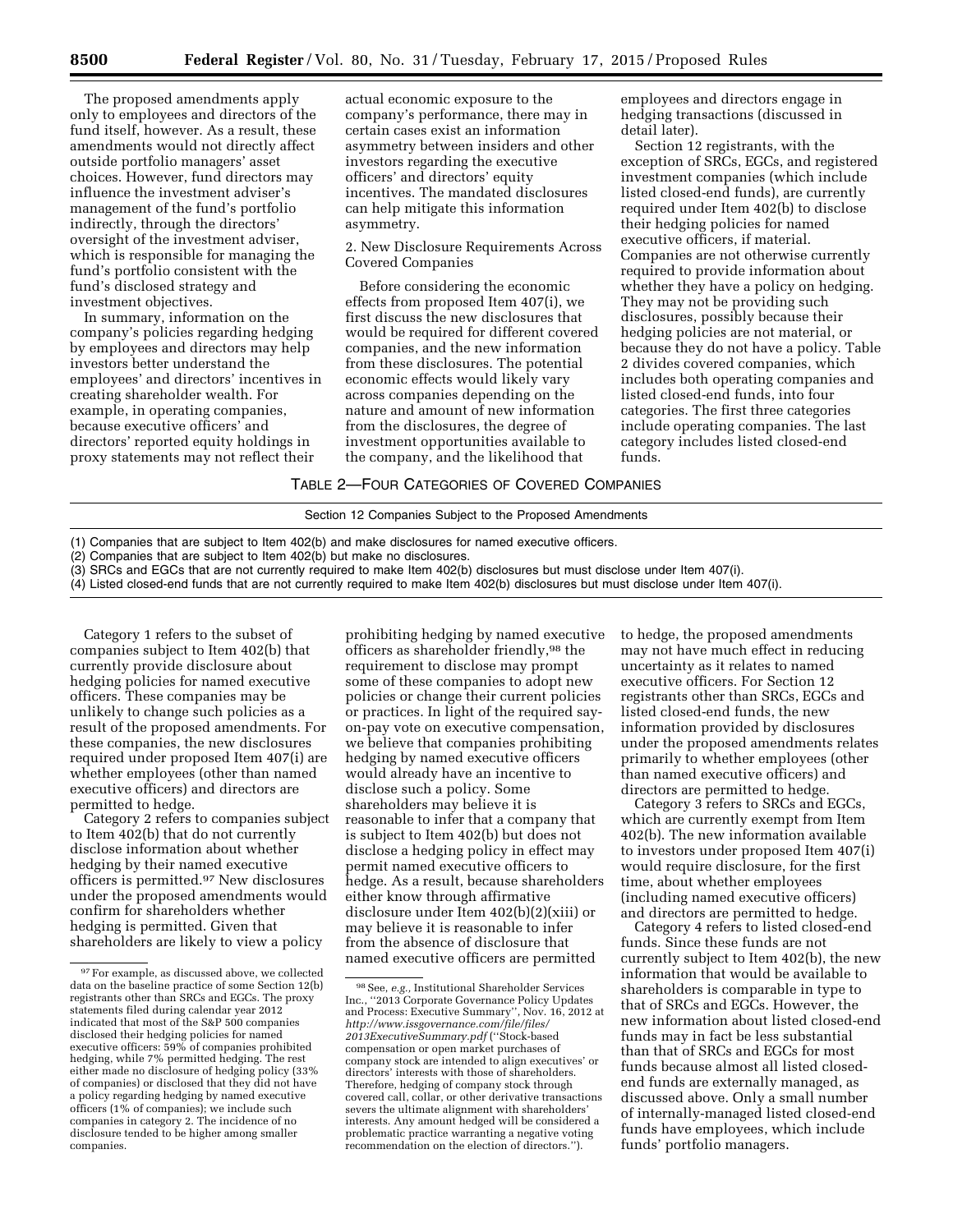#### 3. Benefits and Costs

Investors can benefit from the disclosures under the proposed amendments in the following ways.99 First, as discussed above, officers', directors', and non-officer critical employees' equity incentives tend to align their interests with those of the shareholders. Under the proposed amendments, investors would benefit from new disclosures that provide more clarity and transparency about these incentives, thereby reducing the information asymmetry between corporate insiders and shareholders regarding such incentives. Better information about equity incentives could be useful for investors' evaluation of companies, enabling investors to make more informed investment and voting decisions, thereby encouraging more efficient capital allocation decisions.

Second, the proposed amendments may reduce the costs for investors in researching and analyzing equity-based incentives. Knowledge that employees and directors are not permitted to hedge could confirm for investors that the reported equity holdings of officers and directors in proxy statements and annual reports on Form 10–K represent their actual incentives.100 While Section 16(a) reports provide transaction-level information on officer and director hedging activity, Forms 3, 4, and 5 may be costly to search; investors also may incur costs in analyzing whether a reported transaction is indeed a hedge. Moreover, hedging activity disclosed on a Form 3, 4, or 5 does not indicate whether a transaction was conducted in accordance with the company's hedging policy, and therefore may lead to improper inferences about the company's hedging policy.

Third, the proposed amendments could also benefit investors if the public nature of the required disclosures

100Between 1996 and 2006, in firms where insiders hedged their equity ownership, insiders on average used collars, forwards or swaps to cover about 30% of their ownership and placed about 9% of their ownership into the exchange funds. See Bettis, C., J. Bizjak, and S. Kalpathy, 2013, ''Why Do Insiders Hedge Their Ownership? An Empirical Examination'' working paper (available at *[http://](http://papers.ssrn.com/sol3/papers.cfm?abstract_id=1364810) [papers.ssrn.com/sol3/papers.cfm?abstract](http://papers.ssrn.com/sol3/papers.cfm?abstract_id=1364810)*\_ *[id=1364810](http://papers.ssrn.com/sol3/papers.cfm?abstract_id=1364810)*). There is limited research on hedging transactions by corporate insiders. Hedging transactions studied in this paper included those by 10% owners. In addition, the sample period was 1996–2006, and thus the findings may not reflect the current situation.

results in changes in hedging policies that improve incentive alignment between shareholders and executive officers or directors.101 Companies that currently already disclose whether named executive officers are permitted to hedge may be unlikely to substantially change their policies as a result of the proposed amendments. However, this could be different for companies that do not currently make disclosures on hedging policies for all employees or directors.102 Without disclosed hedging policies, these companies may in fact implicitly permit hedging. However, permitting hedging may not necessarily promote efficient investment decisions. Employees and directors often demand a premium for receiving equity compensation in lieu of cash. However, through hedging they may be able to convert the value of that premium into cash. This causes the company to overpay relative to its opportunity cost.103 If, in light of the disclosure requirement under Item 407(i), the company later chooses to prohibit hedging, this change could increase shareholder wealth to the extent that the change better aligns incentives and hence induces officers and directors to make corporate decisions that are more beneficial to all shareholders. However, to the extent that changes in hedging policies reduce incentive alignment between shareholders and officers or directors, and results in underinvesting in potentially value-enhancing projects, the opposite effect could result.

The benefits discussed above are relevant for investors of all companies affected by proposed Item 407(i), including listed closed-end funds.104 Among operating companies (the first three categories in Table 2), the new information elicited from the required disclosures increases, so we expect the benefits from the new disclosures also to increase similarly. Further, we expect the potential benefits to be higher for EGCs and SRCs (category 3) than for

103See Larcker D. and B. Tayan, 2010,''Pledge (and Hedge) Allegiance to the Company'', Stanford Closer Look Series, available at *[http://ssrn.com/](http://ssrn.com/abstract=1690746) [abstract=1690746.](http://ssrn.com/abstract=1690746)* 

non-EGCs and non-SRCs (categories 1 and 2), because EGCs and SRCs potentially face greater risk of a stock price decline than non-EGCs and non-SRCs. EGCs are typically younger firms with high growth options but fewer financial resources and are more likely to face financial distress since firm age is among the most important determinants of probability of failure.105 Because employees and directors of EGCs and SRCs potentially face greater downside price risk than those of non-EGCs and non-SRCs, the former have likely stronger incentives to hedge, thus making information about permissible hedging activities more relevant for shareholders of these companies.106

The benefits to investors also depend on the likelihood that officers and directors engage in hedging transactions. Officers and directors can hedge by, for example, entering into exchange-traded or over-the-counter derivative contracts. In either case, however, when the underlying stock is illiquid, the price of the derivatives contracts likely reflects the higher risk and cost that would be required to dynamically replicate the exposure of the derivatives contracts by trading in the underlying stock. As a result, it is likely more costly to hedge the risk of more illiquid stock. Though undiversified officers and directors have strong incentives to diversify (*e.g.,*  through hedging), they may not engage in hedging transactions if the cost is too high. In companies whose officers and directors are less likely to hedge due to high hedging cost, the potential benefits to investors from the required disclosures under the proposed amendments might be more limited. In the first three categories of companies, each category includes both exchangelisted and non-exchange-listed

 $^{\rm 106}\!\operatorname{Though}$  no study to our knowledge directly examines whether insiders of smaller firms tend to hedge more, indirect evidence suggests that this is likely the case. For example, Bettis et al. (2001) find a total of 87 zero-cost collar transactions by searching Forms 3, 4 and 5 filed between January 1996 and December 1998. Firms in this sample have total assets with a mean (median) value of \$3.4 billion (\$401 million). These firms are much smaller than S&P 500 companies over the same time period, whose total assets have mean (median) of \$16.15 billion (\$3.84 billion) based on our calculation. This comparison indicates that hedging by zero-cost collars is disproportionally more frequent in smaller firms. See Bettis, J., J. Bizjak, and M. Lemmon. 2001. ''Managerial Ownership, Incentive Contracting, and the Use of Zero-cost Collars and Equity Swaps by Corporate Insiders'' Journal of Financial and Quantitative Analysis 36 (3): 345–370.

<sup>99</sup>Our discussion focuses on officers and nonofficer critical employees, not on employees who do not participate in making and shaping key operating or strategic decisions that influence stock price. As discussed earlier, information about these other employees' equity incentives and hedging of their equity holdings is less relevant for investors.

<sup>101</sup>Alternatively, as discussed later, if the change in hedging policies reduces incentive alignment, such change can reduce shareholder wealth.

<sup>102</sup>Such companies include any company that currently does not disclose a hedging policy for any category of employees (including named executive officers) and directors, so could fall under any of the last three categories of companies in Table 2.

<sup>104</sup>Because listed closed-end funds exhibit salient differences in organizational structure, and hence incentive compensation mechanisms, from operating companies, we do not compare the economic effects of the proposed amendments between listed closed-end funds and operating companies.

<sup>105</sup>See Lane, S., Schary, M.,1991,''Understanding the Business Failure Rate'', Contemporary Economic Policy 9: 93–105; Kapadia, N. 2011. ''Tracking Down Distress Risk,'' Journal of Financial Economics 102: 167–182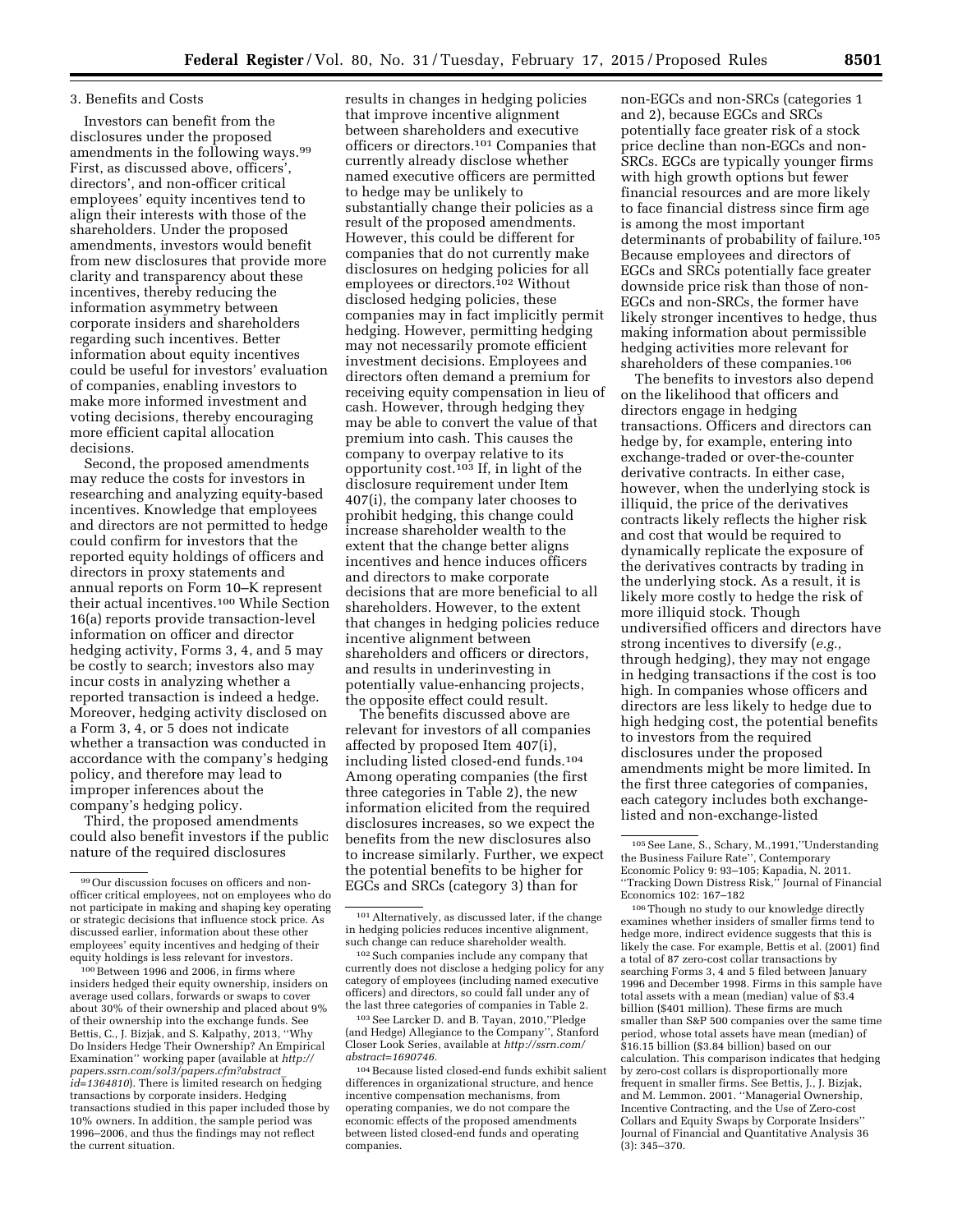companies. Since stocks of exchangelisted companies are typically more liquid than stocks of non-exchangelisted companies, the potential benefits of the new disclosure to investors of non-exchange-listed companies may be lower than for exchange-listed ones. It is possible that stocks of smaller companies are less liquid, and hence these companies may be subject to the same effect.

The expected potential benefits from proposed Item 407(i) would not be achieved without costs. All covered companies would incur costs to comply with the proposed amendments. Such costs include both disclosure costs, which stem directly from complying with the proposed amendments, and potential costs incurred to implement, administer, or revise a hedging policy.

We first focus on disclosure costs, which should increase with the amount of new disclosures required under proposed Item 407(i). As discussed above, for operating companies (*i.e.,* the three first categories in Table 2), the new required disclosures are higher in categories 2 and 3 than in category 1, so disclosure costs should also be higher in categories 2 and 3. Specifically, category 1 companies would incur costs to determine whether employees (other than named executive officers) and directors are permitted to engage in hedging transactions, and incur costs to provide the required disclosure.

Category 2 companies are subject to Item 402(b) but do not currently disclose any information about whether hedging by their named executive officers is permitted. To the extent that these companies permit hedging and that required disclosures under the proposed amendments do not change this practice, this category of companies would incur small additional costs to disclose their hedging policies for named executive officers. If these companies instead decide to prohibit hedging by named executive officers, they would incur a small additional cost to disclose the revised hedging policies, but they could incur other costs that could be more significant, which we discuss separately below. Similar to category 1, these companies would also incur costs to determine and disclose whether directors and employees other than named executive officers are permitted to hedge.

Category 3 companies, *i.e.,* SRCs and EGCs, are not currently subject to Item 402(b). They may be less likely than companies subject to Item 402(b) to have policies, or to have articulated their practices, on whether hedging is permitted for employees (including named executive officers) and directors.

Some SRCs and EGCs may incur costs in formulating policies for the first time, which will likely involve obtaining the advice of legal counsel and may also involve retaining compensation consultants. These companies would also incur costs in presenting the required disclosures in proxy or information statements.

In Category 4, listed closed-end funds, similar to SRCs and EGCs, would incur costs to disclose, and possibly to formulate, policies regarding hedging by employees and directors. As noted above, the vast majority of listed closedend funds is externally-managed and thus would incur costs to disclose whether hedging by employees (if any) and directors is permitted. The limited number of listed closed-end funds that are internally managed also would incur costs to disclose if employees and directors are permitted to hedge with the difference, relative to externallymanaged listed closed-end funds, that these funds will have portfolio managers and others as employees.

We expect the above disclosure costs to be minimal for these four categories of companies. A component of these costs (especially initial costs) may be fixed, which may have a greater impact on the smaller companies in category 3. While we cannot quantify these disclosure costs with precision, many of the costs reflect the burden associated with collection and reporting of information that we estimate for purposes of the Paperwork Reduction Act (''PRA''). For purposes of the PRA, we estimate the total annual increase in paperwork burden for all covered companies to be approximately 19,283 hours of in-house personnel time and approximately \$2,571,200 for the services of outside professionals.107

These disclosure costs, however, do not include costs incurred to implement, administer, or revise a hedging policy. For example, under the proposed amendments, a company that prohibits hedging by directors may incur additional costs to implement this policy, *e.g.,* by analyzing whether transactions by a director have the effect of hedging.108 If a company revises its hedging policy as a result of the proposed amendments, additional costs may also arise. Such costs could involve obtaining the advice of compensation consultants and legal counsel.

Perhaps most importantly, disclosing whether employees and directors are

permitted to hedge might lead to changes in hedging policies that reduce incentive alignment between shareholders and officers or directors, if the current compensation arrangement is already in shareholders' interest. Specifically, a company may currently permit hedging by executive officers to promote efficient investments in risky projects. As discussed above, companies in category 1 currently disclose hedging policy for named executive officers, and may be unlikely to substantially change their policies under proposed Item 407(i). However, companies in categories 2 and 3, which do not disclose their hedging policies for named executive officers, may currently permit hedging by named executive officers but could switch to prohibiting hedging as a result of public disclosure under proposed Item 407(i). Such a change in policy, in certain instances, could limit executives' ability to arrive at optimal levels of economic exposure to the company—*i.e.,* one that leads executives to undertake the optimal level of risk in corporate investment decisions for the company's shareholders.109 To the extent that compensation incentives materially affect a firm's value, such changes could result in a reduction in shareholder wealth.

We expect this cost from distorted investment incentives to be greater for companies in categories 2 and 3 than those in 1, as the latter may be unlikely to substantially change their hedging policies. However, between categories 2 and 3, it is not clear whether category 3 (EGCs and SRCs) would incur a higher cost than category 2. On one hand, EGCs and SRCs likely have higher growth options than non-EGCs and non-SRCs. Since the use of equity incentives to induce officers and directors to make proper corporate investment decisions is more important for companies with higher growth options, the cost from distorting investment incentives could be higher for EGCs and SRCs. On the other hand, as discussed above, such cost is limited by the availability of other cost-effective solutions to the underinvestment concern, *e.g.,* requiring an officer to hold stock options. Without adequate data, it is difficult to determine whether and when hedging would be more prevalent than stock options in providing incentives for officers at EGCs and SRCs as compared to non-EGCs and non-SRCs. Evidence

<sup>107</sup>See Section V of the release.

<sup>108</sup>Such costs are only incremental to the extent that the company does not already have procedures in place to administer and make such determination for named executive officers.

<sup>109</sup>As discussed above, hedging by officers and directors is one of the solutions to the underinvestment concern, and the significance of such a problem depends on the availability and cost-effectiveness of other solutions.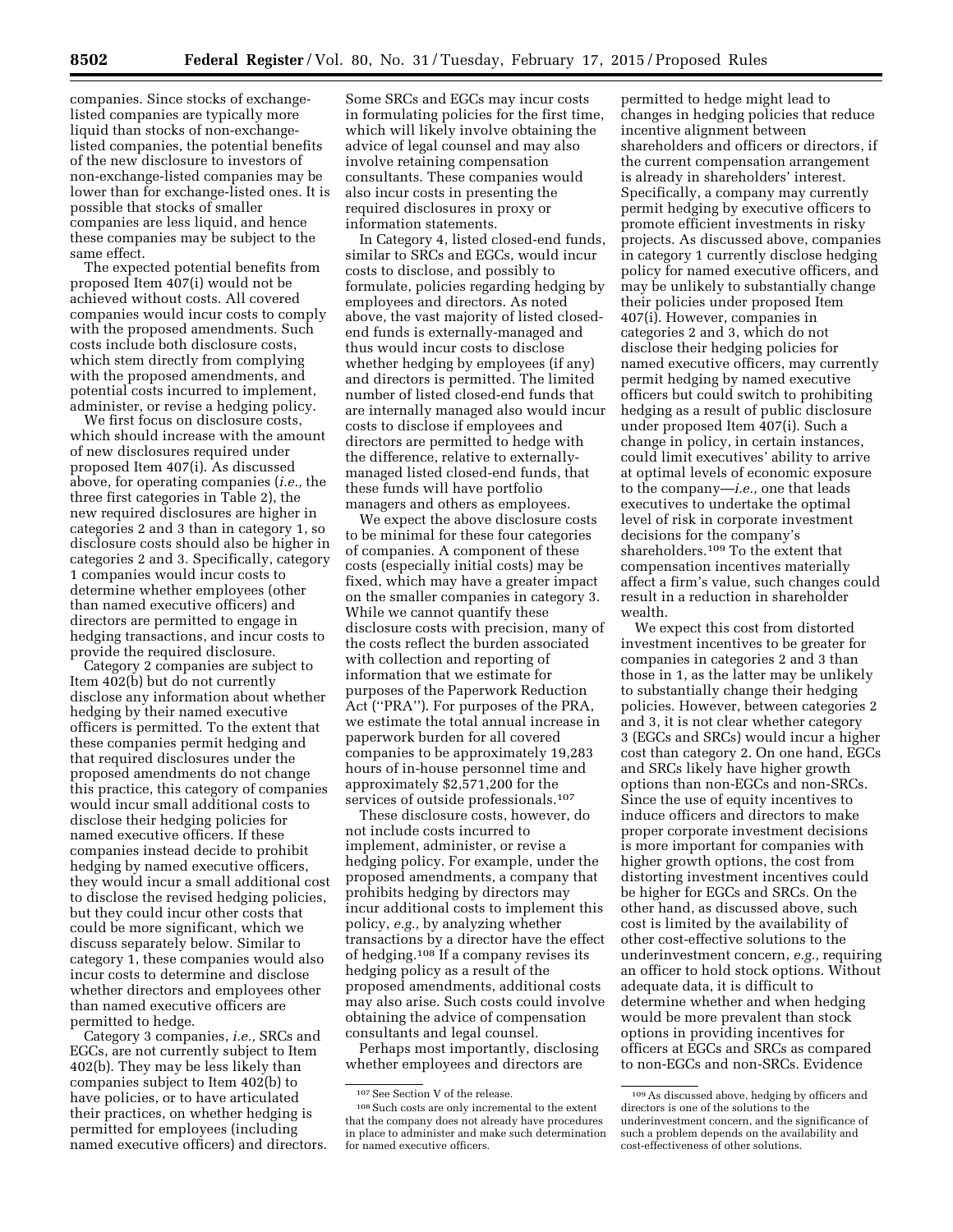from academic studies shows that reported hedging transactions by officers and directors are infrequent; however, officers' option holdings are much more prevalent, and the magnitude of CEO options holdings is greater in higher-growth firms to provide risk-taking incentives.110 Taken together, it is not clear whether costs to EGCs and SRCs are higher than to companies in category 2.

The extent of the cost resulting from distorted investment incentives not only depends on a company' growth opportunities, but also depends on the likelihood that officers and directors engage in hedging transactions. As discussed above, we expect officers and directors are less likely to hedge when the equity security is more illiquid, because hedging cost is higher. As a result, in these companies, hedging by officers and directors is less likely to be used as a way to address the underinvestment concern in the first place. Thus, the cost to these companies from prohibiting hedging when it would otherwise be economically beneficial would also likely to be more limited. In company categories 1, 2, and 3, each category includes both exchange-listed and non-exchange-listed companies; we expect such cost to be lower for nonexchange-listed companies than exchange-listed companies, because equity securities of the former typically are more liquid than equity securities of non-exchange-listed companies. Finally, to the extent that equity securities of smaller companies are less liquid, these companies may be subject to the same effect.

The effects resulting from distorted incentives are likely to be different between externally-managed listed closed-end funds and internallymanaged listed closed-end funds. As discussed above, portfolio managers for these externally managed funds are employees of the funds' investment advisers and thus are not covered by proposed Item 407(i). Policies on whether portfolio managers are permitted to hedge, if any, therefore are unlikely to change as a result of listed closed-end funds complying with proposed Item 407(i). Since these portfolio managers directly make investment decisions, their incentives to make portfolio selections are unlikely to be changed by the proposed amendments. Directors of listed closedend funds are covered by proposed 407(i), however, and so directors' equity

incentives could be affected. To the extent that directors do not influence portfolio managers' investment decisions, we do not expect listed closed-end funds to incur any cost from possible distortion of director incentives by the required disclosure under Item 407(i). However, directors oversee the fund's investment adviser (and other service providers), which employs the portfolio managers for the funds. If directors exert some influence over portfolio managers' investment decisions through their oversight of the investment adviser, closed-end funds may incur cost from distorted director incentives. Out of all listed closed-end funds, we estimate only 4 are internally managed, so their portfolio managers are covered by proposed 407(i). These four closed-end funds may incur cost resulting from distortion to both portfolio managers' and directors' incentives by the required disclosure under Item 407(i).

A revision in hedging policy also could impose costs on employees and directors. For example, if the company currently allows hedging for named executive officers but decides to prohibit all hedging transactions as a result of the new proposed disclosure requirements, named executive officers may incur costs stemming from the loss of their ability to hedge their current and future equity compensation awards or holdings.<sup>111</sup>

111Such loss does not necessarily need to be compensated through other forms of compensation. Consider the following three alternative scenarios. First, under efficient contracting where hedging by officers promotes efficient investment decisions, officers are paid their opportunity wage to the extent that their labor market is competitive. If hedging is later prohibited as a result of public disclosure under the proposed amendments, these companies would resort to other, possibly more costly, compensation mechanisms to promote efficient investment decisions. While this change represents a cost to the company, officers still would receive their opportunity wage, so they are not better or worse off than before. Note that the dollar amount of the compensation may vary due to a potential change in riskiness of compensation. Prohibiting hedging may affect the riskiness of officers' compensation, but the riskiness also depends on the use of new types of compensation mechanism to promote efficient investments decisions, so the direction of the net change is not clear. The change in the dollar amount of compensation, if any, reflects the change in the riskiness of the compensation, and is not a compensation for a loss in hedging opportunity. Second, if the labor market is not competitive, officers may be paid above their opportunity wage. If hedging is used to promote efficient investment decisions, prohibiting it as a result of public disclosure under the proposed amendments may shift the balance of power between the board and officers. While the loss of hedging opportunity is a cost to the officers, they may not be compensated for it as long as their compensation is still above their opportunity wage. Third, if hedging by officers is not in shareholders' interests, a change from permitting to prohibiting hedging better aligns

These costs incurred to implement a hedging policy or to revise a hedging policy are difficult to quantify. For example, in the absence of data on a company's investment opportunities, the magnitude of the inefficiency in choosing investment projects as a result of a change in hedging policy is difficult to estimate.

The proposed amendments would also require Item 407(i) disclosure in Schedule 14C, in addition to Schedule 14A. This would extend the disclosure requirements and potential benefits described above to the Section 12(g) companies that do not file proxy statements with respect to the election of directors, thereby facilitating better understanding of companies' corporate governance policies and practices, without regard to whether proxies or consents are solicited or otherwise obtained for such an action. At the same time, requiring the disclosure specified in proposed Item 407(i) to be included in information statements on Schedule 14C would impose costs on companies that file Schedule 14C. However, consistency of the disclosure requirements applicable to both Schedules 14A and 14C in the context of an action with respect to the election of directors would facilitate better understanding of how companies address hedging, without regard to whether proxies or consents are solicited or otherwise obtained in connection with such action.

The proposed amendment to Item 402(b) would add an instruction providing that a company may satisfy its CD&A obligation to disclose any material policies on hedging by named executive officers under that requirement by cross referencing to the information disclosed pursuant to proposed Item 407(i) to the extent that the information disclosed there would satisfy this CD&A disclosure requirement. This approach would reduce potentially duplicative disclosure in complying with the existing CD&A requirements under Item 402(b) and the proposed requirements of Item 407(i), thereby reducing issuers' cost of compliance. Locating all the responsive disclosure in one place also would make it easier for investors to find it.

4. Anticipated Effects on Efficiency, Competition, and Capital Formation

As discussed above, the proposed amendments may improve capital

<sup>110</sup>See Guay, W., 1999, ''The Sensitivity of CEO Wealth to Equity Risk: An Analysis of the Magnitude and Determinants'', Journal of Financial Economics 53, 43–71.

incentives. Officers may incur a cost from the loss of ability to hedge, but such cost merely represents the loss in the rents extracted by officers, and the officers should not be compensated for it.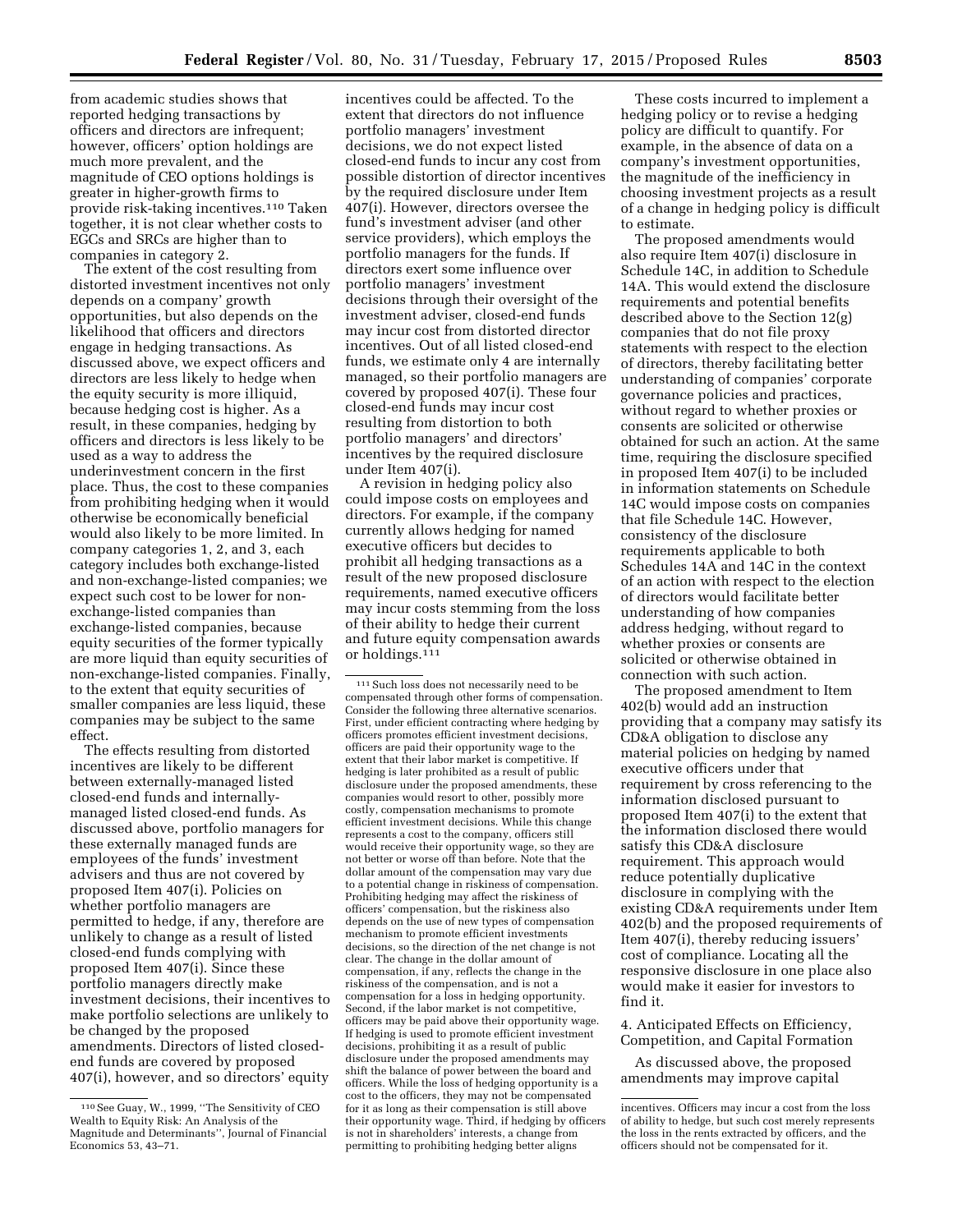allocation efficiency by enabling investors to make more informed voting decisions. The disclosure costs incurred by Section 12 registrants to comply with the proposed amendments would be minimal, and hence unlikely to put any company at a competitive disadvantage. However, as discussed above, additional costs could arise if companies revise their hedging policies from permitting hedging to prohibiting hedging by officers and directors. Such a change could aggravate the underinvestment concern and result in shareholder wealth reduction. However, such costs would be limited by the availability and cost-effectiveness of other means to promote investments in high risk but value-enhancing projects.112 The proposed amendments are unlikely to have a notable impact on the competition either among U.S. companies or between U.S. companies and FPIs. We also do not expect the proposed amendments to affect the attractiveness of employment opportunities at the company to employees and directors, and hence impact the competitiveness of the labor market of employees and directors. The proposed amendments would impose new costs on companies seeking to become public, but such costs, taken alone, are unlikely to be a significant hurdle to companies seeking to become public.

# *D. Alternatives*

# 1. Changing the Scope of Disclosure Obligations

The proposed amendments would extend reporting requirements to information statements on Schedule 14C. This extension primarily affects those Section 12(g) registrants that do not file proxy statements given that Section 12(b) registrants are generally required to solicit proxies. We have considered alternatives to this extension. One alternative would be to require proposed Item 407(i) disclosure in proxy statements only, *i.e.,* not in information statements. This would reduce the disclosure burden on companies that do not solicit proxies from any or all security holders but are otherwise authorized by security holders to take an action with respect to the election of directors. However, providing Item 407(i) disclosure in information statements provides consistency in disclosures in proxy statements and information statements, so that the disclosure could be made to all shareholders when a company does not solicit proxies from any or all

security holders but are otherwise authorized by security holders to take a corporate action with respect to the election of directors. Excluding the Item 407(i) disclosure from information statements, as under this alternative, would reduce such benefits.

We also considered extending the proposed disclosure requirement to Form 10–K filings of Section 12 companies in order to impose consistent disclosure obligations upon all registrants with a class of securities registered under Section 12. This extension would have increased the proposed disclosure obligations especially for Section 12(g) companies that did not solicit proxies as they then would be required to provide the required disclosure in annual Form 10– K filings. Moreover, extending the disclosure requirement to all Section 12(g) companies may provide limited benefits to shareholders, as nonexchange listed companies can have infrequently traded stock, making it more costly and thus less likely that employees and directors would pursue hedging opportunities.

2. Issuers Subject to the Proposed Amendments

The proposed amendments apply to all Section 12 registrants, including EGCs, SRCs, and listed closed-end funds. We have considered the following alternatives about the scope of the proposed amendments.

The first alternative would be to either exempt or delay the application of the proposed amendments to EGCs and SRCs. Doing so would reduce costs for these entities, but the potential benefits would be eliminated or delayed as well. As discussed above, we expect the potential benefits from the required disclosures under proposed Item 407(i) to be higher for shareholders of EGCs and SRCs (*i.e.,* category 3 in Table 2) than for shareholders of other operating companies (*i.e.,* categories 1 and 2). While EGCs and SRCs likely also incur a higher cost from distorted incentives than companies in category 1, it is not clear whether such cost is higher than that for companies in category 2.

Not exempting EGCs and SRCs from the proposed amendment is also consistent with officers and directors at these companies not being exempt from the obligation under Exchange Act Section 16(a) to disclose hedging transactions involving derivative securities.

The second alternative is to include all funds, including mutual funds and ETFs, or a broader group of funds than listed closed-end funds, as proposed. Requiring all funds to provide the

proposed disclosure would impose costs on the funds. The disclosure also could provide benefits, however, although the benefits to investors in funds other than listed closed-end funds may not be as significant where fund shares do not trade on an exchange. As discussed above, exchange-listed fund shares likely are more liquid than nonexchange-listed fund shares. Due to increased cost to hedge less liquid shares, directors and employees of nonexchange-listed funds may be less likely to engage in hedging transactions than those at exchange-listed funds.113

Further, the benefits that would result from applying the proposed amendments to ETFs are likely lower than the benefits from applying the proposed amendments to listed closedend funds as proposed. Employees (if any) and directors of ETFs may not have as strong an incentive to hedge their personal fund shareholdings as those at listed closed-end funds. First, listed closed-end funds likely are more volatile than ETFs. While the shares of many ETFs often trade on the secondary market at prices close to NAV of the shares, one study finds that closed-end funds' monthly return on average is 64% more volatile than that of the underlying NAV.114 The difference in volatility between ETF and closed-end fund returns is not driven by the difference in NAV between the two types of funds, and the listed closed-end funds' ''excess'' volatility is largely idiosyncratic, and cannot be explained by market risk or risks that affect other closed-end funds.115 Employees and directors of listed closed-end funds may therefore have more incentive to hedge their fund shareholdings due to the ''excess'' volatility. Second, the nonredeemability of listed closed-end fund shares allows the funds to take more illiquid positions, or positions that may not be possible to sell quickly and at short notice without incurring a substantial loss in value. Due to the potentially heightened liquidity risk in the funds' portfolios, fund directors and employees may prefer not to expose their personal portfolios to the volatility resulting from liquidity risk and thus may hedge their personal fund share holdings. To the extent that listed

<sup>112</sup>See footnote 91.

<sup>113</sup>The scope for hedging may be even more limited for mutual funds, as investors purchase mutual fund shares from or sell them to the fund daily at NAV.

<sup>114</sup> See Pontiff, J., 1997, "Excess Volatility and Closed-End Funds'' American Economic Review 87 (1): 155–169. Day et al. (2011) find similar evidence in a much more recent sample. See Day T., G. Li, and Y. Xu, 2011, ''Dividend Distributions and Closed-end Fund Discounts'' Journal of Financial Economics 100: 579–593. 115 Id.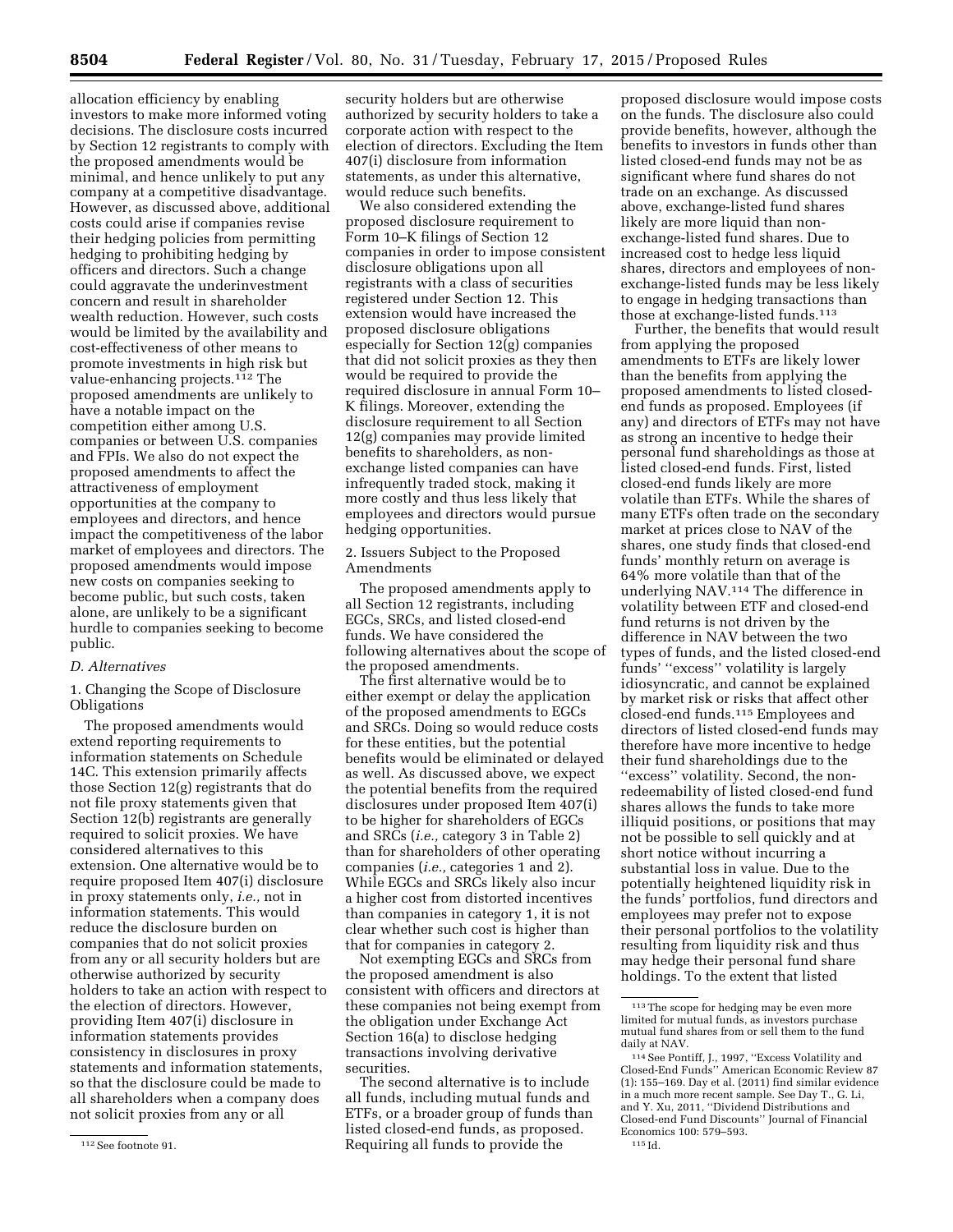closed-end funds have greater ability than ETFs to invest in illiquid assets, it is possible that employees and directors of listed closed-end funds would have more incentives to hedge their personal holdings.

Another alternative is not to require any funds to provide the proposed disclosure. Doing so would not impose costs related to the proposed rule on the funds. However, fund investors, including investors in listed closed-end funds, also would not derive any benefits, including a better understanding of policies that may affect incentives provided by fund shareholdings of employees and directors.

#### *E. Request for Comments*

1. We request information including data that would help quantify the costs and the value of the benefits of the proposed amendments described above. We seek estimates of these costs and benefits, as well as any costs and benefits not already defined, that may result from the adoption of the proposed amendment. We also request qualitative feedback on the nature of the benefits and costs described above and any benefits and costs we may have overlooked.

2. We are interested in any studies or analysis on the number and characteristics of companies that have made disclosures of their ''policies regarding hedging'' under the existing requirement of Item 402(b)(2)(xiii) or otherwise. In particular, among the companies subject to the reporting requirement of Item 402(b)(2)(xiii), how many have hedging policies that they do not disclose because they do not deem them material? Among companies that disclose hedging policies, what are the types of the ''policies'' disclosed?

3. Among companies currently subject to Item 402(b), some make no disclosure of a hedging policy for named executive officers. We believe that it may be reasonable to construe the absence of a disclosure of hedging policy to mean that the company does not prevent named executive officers from hedging. Is there evidence to the contrary? Are we correct in thinking that investors may draw the same inference?

4. To our knowledge, hedging transactions typically involve derivative contracts, and fixed price derivative contracts are subject to reporting under Section 16(a). Are there any types of hedging transactions that are not currently subject to reporting by officers and directors under Section 16(a)? If yes, please provide details.

5. Would the proposed disclosure increase the transparency to investors

about the incentives provided by employees' and directors' equity holdings? Are there alternative ways to make the disclosures that would be more useful to investors in evaluating employees' and directors' incentive alignment with shareholders while still satisfying the mandate of Section 14(j)?

6. What impact would the proposed amendments have on the incentives of employees and directors? Would the proposed amendments likely change the behavior of issuers, investors, or other market participants?

7. Would the proposed disclosure requirements be likely to cause companies to change their policies on whether hedging is permitted for employees and directors? Why and how? If so, what costs would be incurred? What effect, if any, may the proxy voting policies of institutional investors and proxy advisory firms have on a company's decision to change its policy? Have institutional investors and proxy advisory firms already established hedging policy positions that have been guiding voting decisions and vote recommendations? Have institutional investors and proxy advisory firm recommendations regarding such policies encouraged companies to provide transparency into hedging transactions that are permitted at the companies? How would the transparency into hedging transactions as a result of this disclosure impact investor communication with companies about such policies? What effect will this proposed disclosure requirement have on voting decisions? Would the proposed disclosure requirements be likely to cause companies to change their compensation policies for employees (including officers) or directors? Why or why not, and if so, how?

8. If a company revises its hedging policy, would this revision influence other corporate decisions, for example, by encouraging or discouraging more risky but value-enhancing corporate investments? Please explain and provide data.

9. Relative to other operating companies, would the proposed amendments have differential economic effects on EGCs and SRCs that we do not currently discuss in the release? If so, what are these differential economic effects? Would the impact of the proxy voting policies of institutional investors and proxy advisory firms, if any, be different for EGCs and SRCs than for other operating companies? In the absence of disclosure of hedging policies by EGCs and SRCs, to what extent have hedging policy positions of institutional investors and proxy

advisory firms already been guiding voting decisions and vote recommendations for EGCs and SRCs?

10. Are the costs and benefits of disclosing information about whether non-officer employees are permitted or prohibited to hedge different from the costs and benefits of disclosing information about officers and directors? If so, should the rule be modified to take those differences into account?

11. What impact would the proposed amendments have on competition? Would the proposed amendments put registrants subject to the new disclosure requirements, or particular types of registrants subject to the new disclosure requirements, at a competitive advantage or disadvantage?

12. What impact would the proposed amendments have on efficiency? Have we overlooked any positive or negative effects on efficiency?

13. What impact would the proposed amendments have on capital formation? Would there be any positive or negative effects on capital formation that we may have overlooked?

14. Are listed closed-end funds subject to an incentive alignment concern due to shareholders' inability to redeem their shares from the fund (or often to sell them in secondary transactions at or close to the funds' NAV per share) that would relate to hedging considerations? What are the characteristics of listed closed-end funds' incentive structure with respect to employees and directors that would inform this consideration?

15. We note above that shares of listed closed-end funds are not redeemable, and they may trade at a discount to NAV. Will this create heightened incentives for these funds' employees and directors to hedge personal holdings in listed closed-end funds as compared to employees and directors of other types of funds? Are there features of ETFs that would make the disclosures under the proposed amendments particularly useful for their investors even though ETF shares often trade on the secondary market at prices close to NAV of the shares? Are there features of mutual funds or other types of funds that would make the disclosures under the proposed amendments particularly useful for their investors?

16. The potential cost to companies from distorting investment incentives as a result of required disclosures under proposed Item 407(i) is lower for companies with fewer investment choices. How, if at all, does the range of available investment choices for listed closed-end funds differ from that for operating companies?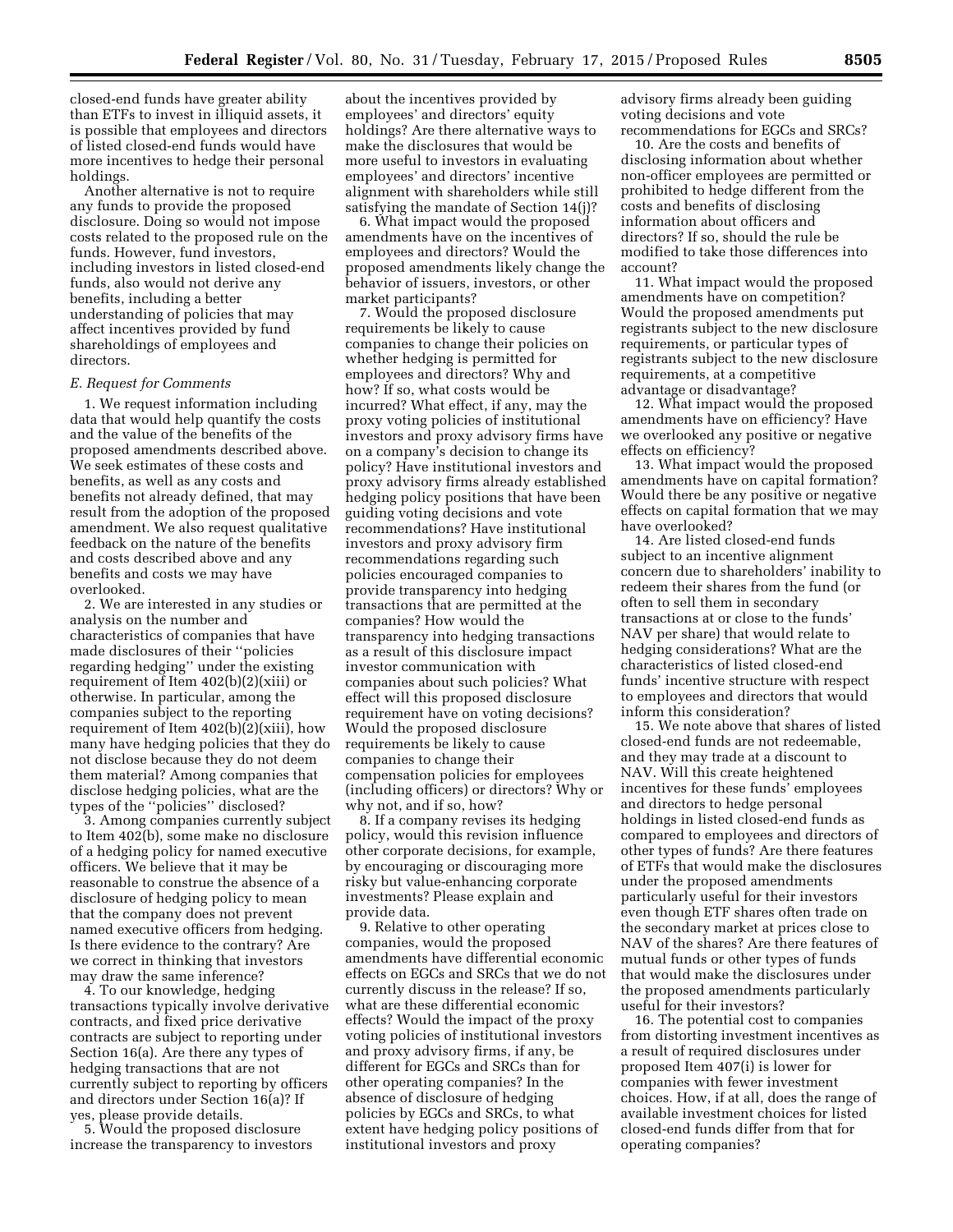# **V. Paperwork Reduction Act**

#### *A. Background*

The proposed amendments contain ''collection of information'' requirements within the meaning of the Paperwork Reduction Act of 1995 (''PRA''). We are submitting the proposed amendments to the Office of Management and Budget (''OMB'') for review in accordance with the PRA.116 The titles for the collection of information are:

(1) ''Regulation 14A and Schedule 14A'' (OMB Control No. 3235–0059);

(2) ''Regulation 14C and Schedule 14C'' (OMB Control No. 3235–0057);

(3) ''Regulation S–K'' (OMB Control No. 3235-0071); 117 and

(4) ''Rule 20a–1 under the Investment Company Act of 1940, Solicitation of Proxies, Consents, and Authorizations'' (OMB Control No. 3235–0158).

Regulation S–K was adopted under the Securities Act and Exchange Act; Regulations 14A and 14C and the related schedules were adopted under the Exchange Act; and Rule 20a–1 was adopted under the Investment Company Act. The regulations and schedule set forth the disclosure requirements for proxy and information statements filed by companies to help investors make informed investment and voting decisions. The hours and costs associated with preparing, filing and sending the schedule constitute reporting and cost burdens imposed by each collection of information. An agency may not conduct or sponsor, and a person is not required to respond to, a collection of information unless it displays a currently valid OMB control number. Compliance with the proposed amendment would be mandatory. Responses to the information collection would not be kept confidential, and there would be no mandatory retention period for the information disclosed.

#### *B. Summary of the Proposed Amendments*

We are proposing to add new paragraph (i) to Item 407 of Regulation S–K that would implement Section 14(j) of the Exchange Act, as added by Section 955 of the Act. As discussed in more detail above, proposed Item 407(i) would require disclosure of whether employees and directors of the

company, or their designees, are permitted to hedge or offset any decrease in the market value of equity securities that are granted to them by the company as part of their compensation, or that are held, directly or indirectly, by them. Pursuant to the proposed amendment to Item 7 of Schedule 14A, and for listed closed-end funds, the proposed amendment to Item 22 of Schedule 14A, this new disclosure would be required in proxy or consent solicitation materials with respect to the election of directors, or an information statement in the case of such corporate action authorized by the written consent of security holders.

In addition, to reduce potentially duplicative disclosure between proposed Item 407(i) and the existing requirement for CD&A under Item 402(b) of Regulation S–K, we propose to amend Item 402(b) to add an instruction providing that a company may satisfy its obligation to disclose material policies on hedging by named executive officers in the CD&A by cross referencing the information disclosed pursuant to proposed Item 407(i) to the extent that the information disclosed there satisfies this CD&A disclosure requirement.118 This instruction, like the Item 407(i) disclosure requirement, would apply to the company's proxy or information statement with respect to the election of directors.

# *C. Burden and Cost Estimates Related to the Proposed Amendments*

If adopted, proposed Item 407(i) would require additional disclosure in proxy statements filed on Schedule 14A with respect to the election of directors and information statements filed on Schedule 14C where such corporate action is taken by the written consents or authorizations of security holders, and would thus increase the burden hour and cost estimates for each of those forms. For purposes of the PRA, we estimate the total annual increase in the paperwork burden for all affected issuers to comply with our proposed collection of information requirements, averaged over the first three years, to be approximately 19,238 hours of in-house personnel time and approximately \$2,565,200 for the services of outside professionals (see Table 3).119 These estimates include the time and cost of collecting and analyzing the information, preparing and reviewing disclosure, and filing the documents.

In deriving our estimates, we assumed that the information that proposed Item

407(i) would require to be disclosed would be readily available to the management of a company because it only requires disclosure of policies they already have but does not direct them to have a policy or dictate the content of the policy. Nevertheless, we used burden estimates similar to those used in the 2006 Executive Compensation Disclosure Release for updating Schedules 14A and 14C, which we believe were more extensive.120 Since the first year of compliance with the proposed amendment is likely to be the most burdensome because companies are not likely to have compiled this information in this manner previously, we assumed it would take five total hours per form the first year and two total hours per form in all subsequent years.

Based on our assumptions, we estimated that the proposed amendments would increase the burden hour and cost estimates per company by an average of three total hours per year over the first three years the amendments are in effect for each Schedule 14A or Schedule 14C with respect to the election of directors.

We recognize that the burdens may vary among individual companies based on a number of factors, including the size and complexity of their organizations, and whether or not they prohibit or restrict hedging transactions by employees, directors and their designees and if they do, the specificity and complexity of such restrictions.

The table below shows the three-year average annual compliance burden, in hours and in costs, of the collection of information pursuant to proposed Item 407(i) of Regulation S–K.121 The burden estimates were calculated by multiplying the estimated number of responses by the estimated average amount of time it would take a company to prepare and review the proposed disclosure requirements. The portion of the burden carried by outside professionals is reflected as a cost, while the portion of the burden carried by the company internally is reflected in hours. For purposes of the PRA, we estimate that 75% of the burden of preparation of Schedules 14A and 14C is carried by the company internally and that 25% of the burden of preparation is carried by outside professionals retained by the company at an average cost of \$400 per hour. There is no change to the estimated burden of the

<sup>116</sup> 44 U.S.C. 3507(d) and 5 CFR 1320.11. 117The paperwork burden from Regulation S–K is imposed through the forms that are subject to the disclosure requirements in Regulation S–K and is reflected in the analysis of these forms. To avoid a Paperwork Reduction Act inventory reflecting duplicative burdens, for administrative convenience we estimate the burden imposed by Regulation S–K to be a total of one hour.

<sup>118</sup>Proposed Instruction 6 to Item 402(b). 119Our estimates represent the average burden for all companies, both large and small.

<sup>120</sup>See the 2006 Executive Compensation Disclosure Release.

<sup>121</sup>For convenience, the estimated hour and cost burdens in the table have been rounded to the nearest whole number.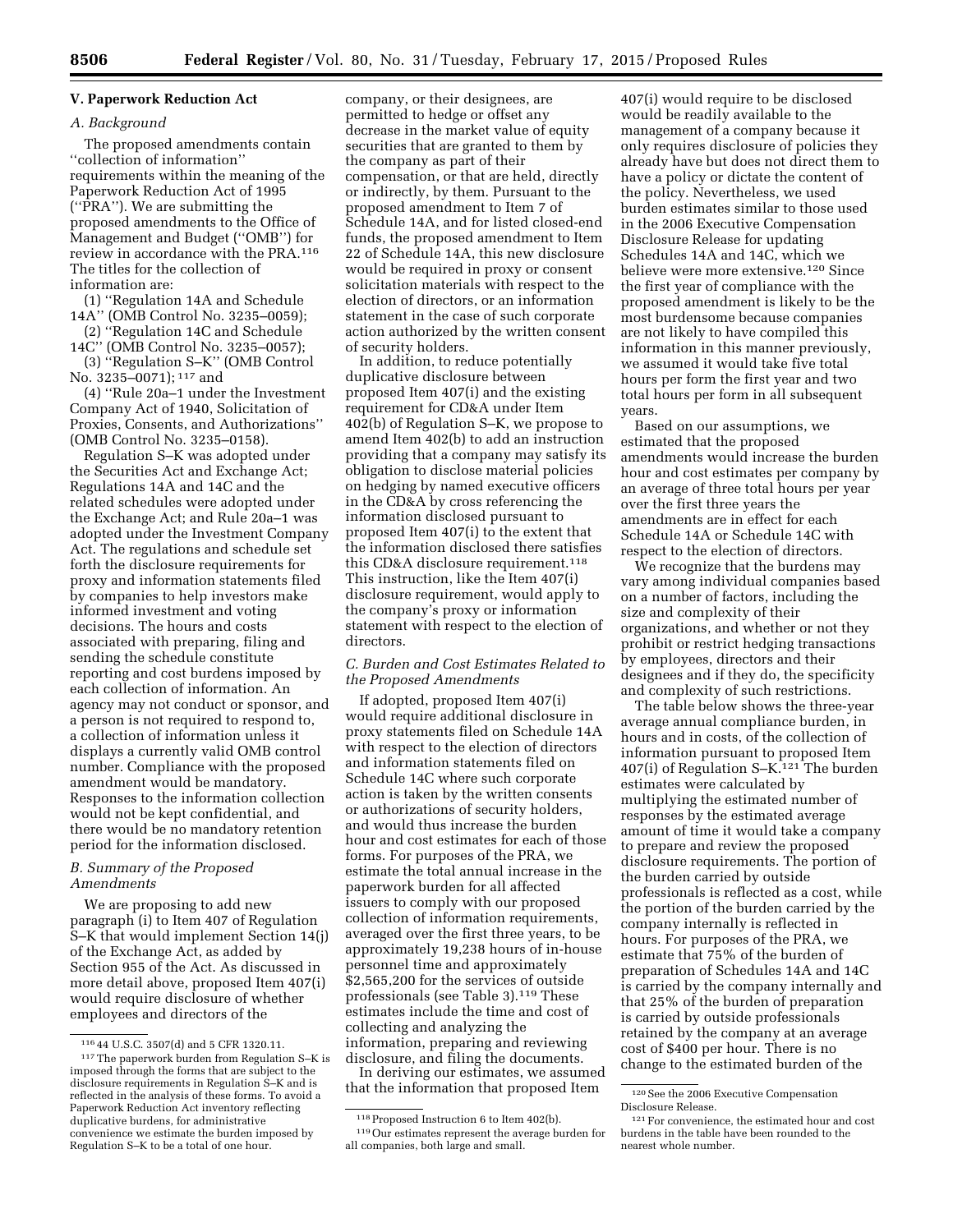collections of information under Regulation S–K because the burdens that this regulation imposes are

reflected in our burden estimates for Schedule 14A and 14C.

| TABLE 3-INCREMENTAL PAPERWORK BURDEN UNDER THE PROPOSED AMENDMENTS AFFECTING SCHEDULES 14A AND |                              |  |  |  |
|------------------------------------------------------------------------------------------------|------------------------------|--|--|--|
|                                                                                                | 14C—THREE-YEAR AVERAGE COSTS |  |  |  |

|                        | Number of<br>responses | Incremental<br>burden hours/<br>form | Total<br>incremental<br>burden<br>hours | Internal<br>company<br>time | External<br>professional<br>time | External<br>professional<br>costs |
|------------------------|------------------------|--------------------------------------|-----------------------------------------|-----------------------------|----------------------------------|-----------------------------------|
|                        | $(A)$ 122              | (B)                                  | $(C)=(A)^*(B)$                          | $(D)=(C)^*0.75$             | $(E)=(C)^*0.25$                  | (F)=(E)*\$400                     |
| Sch. 14A<br>Rule 20a-1 | 7,300<br>680<br>590    | 3<br>3<br>3                          | 21,900<br>2.040<br>1.770                | 16.425<br>1,530<br>.328     | 5,475<br>510<br>443              | \$2,190,000<br>204,000<br>177,200 |
| Total                  | 8.570                  |                                      | 25,710                                  | 19.283                      | 6.428                            | 2,571,200                         |

The proposed amendment to the CD&A requirement under Item 402(b) would not be applicable to smaller reporting companies or emerging growth companies because under current CD&A reporting requirements these companies are not required to provide CD&A in their Commission filings. For all other issuers, we do not expect this amendment would materially affect the disclosure burden associated with their Commission filings.

#### *D. Request for Comment*

Pursuant to 44 U.S.C. 3506(c)(2)(B), we request comment in order to:

• Evaluate whether the proposed collection of information is necessary for the proper performance of the functions of the Commission, including whether the information will have practical utility;

• Evaluate the accuracy of our assumptions and estimates of the burden of the proposed collection of information;

• Determine whether there are ways to enhance the quality, utility and clarity of the information to be collected;

• Evaluate whether there are ways to minimize the burden of the collection of information on those who respond, including through the use of automated collection techniques or other forms of information technology; and

• Evaluate whether the proposed amendments will have any effects on any other collection of information not previously identified in this section.

Any member of the public may direct to us any comments concerning the

accuracy of these burden estimates and any suggestions for reducing these burdens. Persons submitting comments on the collection of information requirements should direct their comments to the Office of Management and Budget, Attention: Desk Officer for the U.S. Securities and Exchange Commission, Office of Information and Regulatory Affairs, Washington, DC 20503, and send a copy to, Brent J. Fields, Secretary, U.S. Securities and Exchange Commission, 100 F Street NE., Washington, DC 20549–1090, with reference to File No. S7–01–15. Requests for materials submitted to OMB by the Commission with regard to the collection of information should be in writing, refer to File No. S7–01–15 and be submitted to the U.S. Securities and Exchange Commission, Office of FOIA Services, 100 F Street NE., Washington DC 20549–2736. OMB is required to make a decision concerning the collection of information between 30 and 60 days after publication of this release. Consequently, a comment to OMB is best assured of having its full effect if the OMB receives it within 30 days of publication.

# **VI. Small Business Regulatory Enforcement Fairness Act**

For purposes of the Small Business Regulatory Enforcement Fairness Act of 1996, or ''SBREFA,'' 123 we solicit data to determine whether the rule proposals constitute a ''major'' rule. Under SBREFA, a rule is considered ''major'' where, if adopted, it results or is likely to result in:

• An annual effect on the economy of \$100 million or more (either in the form of an increase or a decrease);

• A major increase in costs or prices for consumers or individual industries; or

• Significant adverse effects on competition, investment or innovation.

Commentators should provide empirical data on: (1) The potential annual effect on the economy; (2) any increase in costs or prices for consumers or individual industries; and (3) any potential effect on competition, investment or innovation.

# **VII. Initial Regulatory Flexibility Act Analysis**

This Initial Regulatory Flexibility Analysis has been prepared in accordance with the Regulatory Flexibility Act.124 This analysis involves a proposal to require, in proxy or consent solicitation materials, or in an information statement, with respect to the election of directors disclosure of whether employees (including officers), directors or their designees are permitted to engage in transactions to hedge or offset any decrease in the market value of equity securities granted to them as compensation, or directly or indirectly held by them.

# *A. Reasons for, and Objectives of, the Proposed Action*

The proposed amendments are designed to implement Section 14(j), which was added to the Exchange Act by Section 955 of the Act. Specifically, the proposed amendments would require disclosure, in any proxy or information statement with respect to the election of directors, of whether any employee or director of the company or any designee of such employee or director, is permitted to purchase any financial instruments (including but not limited to prepaid variable forward contracts, equity swaps, collars, and

<sup>122</sup>For Schedules 14A and 14C, the number of responses reflected in the table equals the threeyear average of the number of schedules filed with the Commission and currently reported by the Commission to OMB. For Rule 20a–1, the number of responses reflected in the table is based on an average of three years of data from 2012–2014 in the 2014 ICI Fact book.

<sup>&</sup>lt;sup>123</sup> Public Law 104–121, Title II, 110 Stat. 857<br>(1996).

<sup>124 5</sup> U.S.C. 603.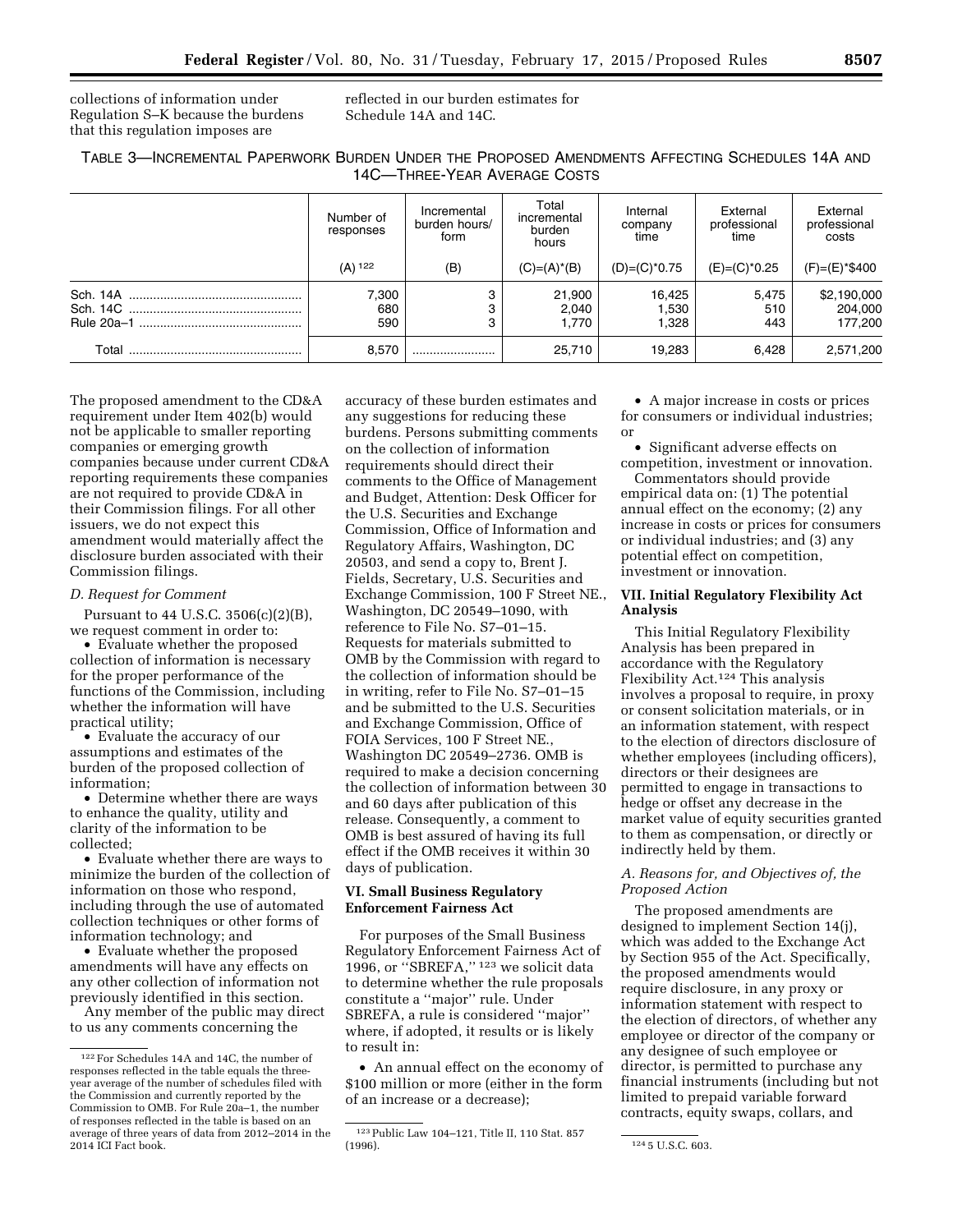exchange funds) or otherwise engage in transactions that are designed to or have the effect of hedging or offsetting any decrease in the market value of equity securities, that are granted to the employee or director by the company as compensation, or held, directly or indirectly, by the employee or director. The covered equity securities would be equity securities issued by the company, any parent of the company, any subsidiary of the company or any subsidiary of any parent of the company that are registered under Exchange Act Section 12.

# *B. Legal Basis*

We are proposing the amendments pursuant to Section 955 of the Act, Sections 14, 23(a) and 36(a) of the Exchange Act, as amended, and Sections 6, 20(a) and 38 of the Investment Company Act, as amended.

# *C. Small Entities Subject to the Proposed Amendments*

The proposed amendments would affect some companies that are small entities. The Regulatory Flexibility Act defines ''small entity'' to mean ''small business,'' ''small organization,'' or ''small governmental jurisdiction.'' 125 The Commission's rules define ''small business'' and ''small organization'' for purposes of the Regulatory Flexibility Act for each of the types of entities regulated by the Commission. Exchange Act Rule 0–10(a) 126 defines a company, other than an investment company, to be a ''small business'' or ''small organization'' if it had total assets of \$5 million or less on the last day of its most recent fiscal year. We estimate that there are approximately 428 issuers that may be considered small entities. The proposed amendments would affect small entities that have a class of securities that are registered under Section 12 of the Exchange Act. An investment company, including a business development company, is considered to be a ''small business'' if it, together with other investment companies in the same group of related investment companies, has net assets of \$50 million or less as of the end of its most recent fiscal year.127 We believe that the proposal would affect some small entities that are investment companies. We estimate that there are approximately 29 investment companies that would be subject to the proposed rule that may be considered small entities.

#### *D. Reporting, Recordkeeping and Other Compliance Requirements*

The proposed amendments would add to the proxy disclosure requirements of companies, including small entities, that file proxy or information statements with respect to the election of directors, by requiring them to provide the disclosure called for by the proposed amendment. Specifically, proposed Item 407(i) would require disclosure of whether any employee or director of the company or any designee of such employee or director, is permitted to purchase any financial instruments (including but not limited to prepaid variable forward contracts, equity swaps, collars, and exchange funds) or otherwise engage in transactions that are designed to or have the effect of hedging or offsetting any decrease in the market value of equity securities, that are granted to the employee or director by the company as compensation, or held, directly or indirectly, by the employee or director.

# *E. Duplicative, Overlapping or Conflicting Federal Rules*

We believe that the proposed amendments would not duplicate, overlap or conflict with other federal rules. The proposal would reduce potentially duplicative disclosure by adding an instruction permitting a company to satisfy any obligation under Item 402(b) of Regulation S–K to disclose in the CD&A material policies on hedging by named executive officers by cross referencing to the new disclosure required by proposed Item 407(i) to the extent that the information disclosed there satisfies this CD&A disclosure requirement.128 However, as described above, the CD&A disclosure obligation does not apply to small entities that are emerging growth companies, smaller reporting companies or registered investment companies.

#### *F. Significant Alternatives*

The Regulatory Flexibility Act directs us to consider alternatives that would accomplish our stated objectives, while minimizing any significant adverse impact on small entities. In connection with the proposed amendments, we considered the following alternatives:

• Establishing different compliance or reporting requirements or timetables that take into account the resources available to small entities;

• clarifying, consolidating, or simplifying compliance and reporting requirements under the rules for small entities;

• use of performance rather than design standards; and

• exempting small entities from all or part of the proposed requirements.

We believe that the proposed amendments would require clear and straightforward disclosure of whether employees or directors are permitted to engage in transactions to hedge or offset any decrease in the market value of equity securities granted to them as compensation, or directly or indirectly held by them. Given the straightforward nature of the proposed disclosure, we do not believe that it is necessary to simplify or consolidate the disclosure requirement for small entities. We have used performance standards in connection with the proposed amendments by proposing to use a principles-based approach to identify transactions that would hedge or offset any decrease in the market value of equity securities. Additionally, the amendments do not specify any specific procedures or arrangements a company must develop to comply with the standards, or require a company to have or develop a policy regarding employee and director hedging activities.

We considered, but have not proposed, different compliance requirements or an exemption for small entities. We believe that mandating uniform and comparable disclosures across all issuers subject to our proxy rules will promote informed shareholder voting. The proposed rule amendments are intended to provide transparency regarding whether employees, directors, or their designees are allowed to engage in hedging transactions that will permit them to receive compensation without regard to company performance, or will permit them to mitigate or avoid the risks associated with long-term equity security ownership.<sup>129</sup> We believe this transparency would be just as beneficial to shareholders of small companies as to shareholders of larger companies. By increasing transparency regarding these matters, the proposed amendments are designed to improve the quality of information available to all shareholders, thereby promoting informed voting decisions. Different compliance requirements or an exemption for small entities may interfere with the goal of enhancing the information provided by all issuers. We also note that the disclosure is expected to result in minimal additional compliance costs for issuers although there could be indirect costs for some small entities, depending on their current hedging policies. Thus, we

<sup>125</sup> 5 U.S.C. 601(6).

<sup>126 17</sup> CFR 240.0-10(a).<br>127 17 CFR 270.0-10(a).

<sup>&</sup>lt;sup>128</sup> Proposed Instruction 6 to Item 402(b). <sup>129</sup> See Senate Report 111–176.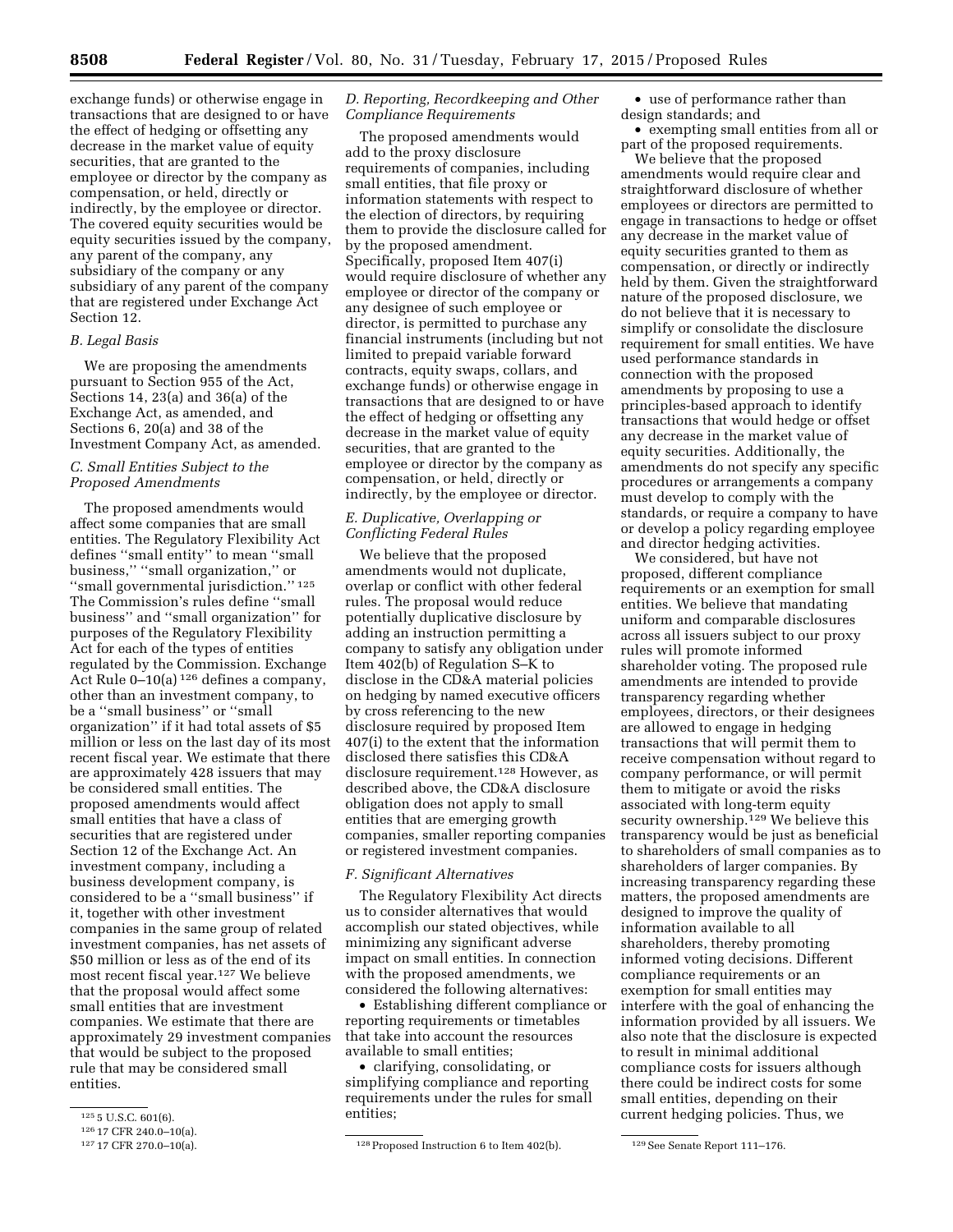believe that our proposed amendments will promote consistent disclosure among all issuers, without creating a significant new burden for small entities.

Although we preliminarily believe that an exemption for small entities from coverage of the proposed amendments would not be appropriate, we solicit comment on whether we should exempt small entities. At this time, we do not believe that different compliance methods or timetables for small entities would be necessary given the relatively straightforward nature of the disclosure involved. Nevertheless, we solicit comment on whether different compliance requirements or timetables for small entities would be appropriate and consistent with the purposes of Section 14(j).

#### *G. Solicitation of Comments*

We encourage the submission of comments with respect to any aspect of this Initial Regulatory Flexibility Analysis. In particular, we request comments regarding:

• How the proposed amendments can achieve their objective while lowering the burden on small entities;

• The number of small entities that may be affected by the proposed amendments;

• Whether small entities should be exempt from the proposed amendments;

• The existence or nature of the potential impact of the proposed amendments on small entities discussed in the analysis; and

• How to quantify the impact of the proposed amendments.

Respondents are asked to describe the nature of any impact of the proposed amendments on small entities and provide empirical data supporting the extent of the impact. Such comments will be considered in the preparation of the Final Regulatory Flexibility Analysis, if the proposed amendments are adopted, and will be placed in the same public file as comments on the proposed amendments themselves.

# **VIII. Statutory Authority and Text of the Proposed Amendments**

The amendments contained in this release are being proposed under the authority set forth in Section 955 of the Dodd-Frank Wall Street Reform and Consumer Protection Act, Sections 14, 23(a) and 36(a) of the Securities Exchange Act of 1934, as amended, and Sections 6, 20(a) and 38 of the Investment Company Act, as amended.

# **List of Subjects in 17 CFR Parts 229 and 240**

Reporting and recordkeeping requirements, Securities.

#### **Text of the Proposed Amendments**

For the reasons set out in the preamble, the Commission proposes to amend title 17, chapter II, of the Code of Federal Regulations as follows:

# **PART 229—STANDARD INSTRUCTIONS FOR FILING FORMS UNDER SECURITIES ACT OF 1933, SECURITIES EXCHANGE ACT OF 1934 AND ENERGY POLICY AND CONSERVATION ACT OF 1975— REGULATION S–K**

■ 1. The authority citation for part 229 continues to read as follows:

**Authority:** 15 U.S.C. 77e, 77f, 77g, 77h, 77j, 77k, 77s, 77z–2, 77z–3, 77aa(25), 77aa(26), 77ddd, 77eee, 77ggg, 77hhh, 77iii, 77jjj, 77nnn, 77sss, 78c, 78i, 78j, 78j–3, 78*l,* 78m, 78n, 78n–1, 78o, 78u–5, 78w, 78*ll,* 78mm, 80a–8, 80a–9, 80a–20, 80a–29, 80a–30, 80a– 31(c), 80a–37, 80a–38(a), 80a–39, 80b–11, and 7201 *et seq;* and 18 U.S.C. 1350, unless otherwise noted.

■ 2. Amend § 229.402 by adding Instruction 6 to Item 402(b), to read as follows:

# **§ 229.402 (Item 402) Executive compensation.**

# \* \* \* \* \*

(b) \* \* \*

*Instructions to Item 402(b).* \* \* \* 6. If the information disclosed pursuant to Item 407(i) would satisfy the registrant hedging policy disclosure requirements of paragraph (b)(2)(xiii) of this Item, a registrant may satisfy this Item in its proxy or information statement by referring to the information disclosed pursuant to Item 407(i).

\* \* \* \* \*  $\blacksquare$  3. Amend § 229.407 by adding paragraph (i) before the Instructions to Item 407, to read as follows:

#### **§ 229.407 (Item 407) Corporate governance.**

\* \* \* \* \* (i) *Employee, officer and director hedging.* In proxy or information statements with respect to the election of directors, disclose whether the registrant permits any employees (including officers) or directors of the registrant, or any of their designees, to purchase financial instruments (including prepaid variable forward contracts, equity swaps, collars, and exchange funds) or otherwise engage in transactions that are designed to or have the effect of hedging or offsetting any decrease in the market value of equity securities—

(1) Granted to the employee or director by the registrant as part of the compensation of the employee or director; or

(2) Held, directly or indirectly, by the employee or director.

*Instructions to Item 407(i).* 

1. For purposes of this Item 407(i), ''equity securities'' (as defined in section 3(a)(11) of the Exchange Act (15 U.S.C. 78c(a)(11)) and § 240.3a11–1 of this chapter) shall mean only those equity securities issued by the registrant or any parent of the registrant, any subsidiary of the registrant or any subsidiary of any parent of the registrant that are registered under Section 12 of the Exchange Act (15 U.S.C. 78*l*).

2. A registrant that permits hedging transactions by some, but not all, of the categories of persons covered by this Item 407(i) shall disclose the categories of persons who are permitted to engage in hedging transactions and those who are not.

3. A registrant shall disclose the categories of hedging transactions it permits and those it prohibits. In disclosing these categories, a registrant may, if true, disclose that it prohibits or permits particular categories and permits or prohibits, respectively, all other hedging transactions. If a registrant does not permit any hedging transactions, or permits all hedging transactions, it shall so state and need not describe them by category.

4. A registrant that permits hedging transactions shall disclose sufficient detail to explain the scope of such permitted transactions.

5. The information required by this Item 407(i) will not be deemed to be incorporated by reference into any filing under the Securities Act, the Exchange Act or the Investment Company Act, except to the extent that the registrant specifically incorporates it by reference.

\* \* \* \* \*

# **PART 240—GENERAL RULES AND REGULATIONS, SECURITIES EXCHANGE ACT OF 1934**

■ 4. The authority citation for Part 240 continues to read, in part, as follows:

**Authority:** 15 U.S.C. 77c, 77d, 77g, 77j, 77s, 77z–2, 77z–3, 77eee, 77ggg, 77nnn, 77sss, 77ttt, 78c, 78c–3, 78c–5, 78d, 78e, 78f, 78g, 78i, 78j, 78j–1, 78k, 78k–1, 78*l,* 78m 78n, 78n–1, 78o, 78o–4, 78o–10, 78p, 78q, 78q–1, 78s, 78u–5, 78w, 78x, 78*ll,* 78mm, 80a–20, 80a–23, 80a–29, 80a–37, 80b–3, 80b–4, 80b– 11, 7210 *et seq.;* and 8302; 7 U.S.C. 2(c)(2)(E); 12 U.S.C. 5521(e)(3); 18 U.S.C. 1350; and Pub. L. 111–203, 939A, 124 Stat. 1376, (2010), unless otherwise noted.

\* \* \* \* \*

■ 5. Amend § 240.14a–101 by: